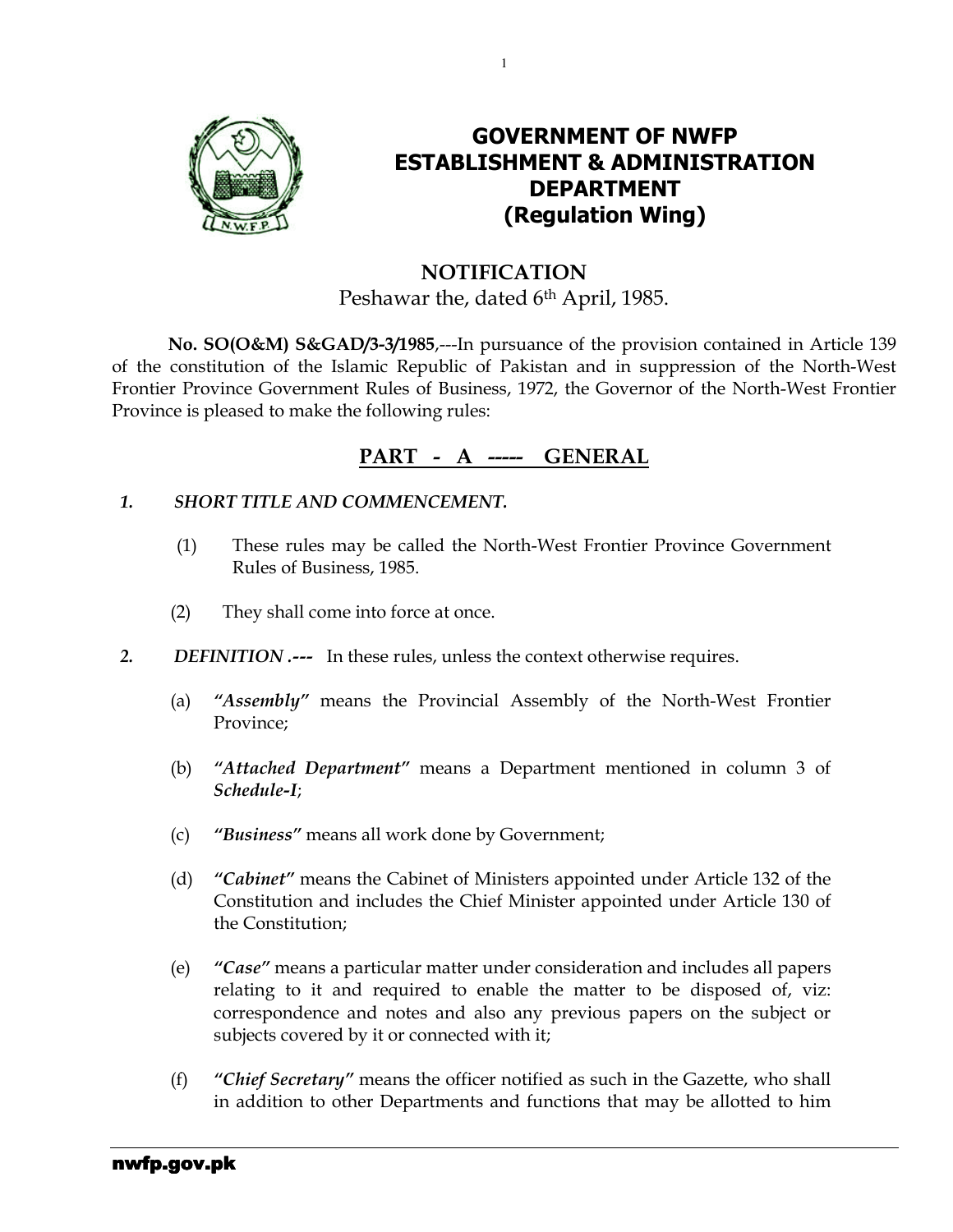from time to time, be incharge of the <sup>1</sup>Establishment and Administration Department and shall also be the Secretary to the Cabinet;

- (g) "Constitution" means the Constitution of the Islamic Republic of Pakistan;
- (h) "Department" means a self-contained administrative unit in the Secretariat responsible for the conduct of business of Government in a distinct and specified sphere, and declared as such by the Government;
- (i) "Federal Government" means the Executive Government of the Islamic Republic of Pakistan;
- (j) "Gazette" means the official gazette of the North-West Frontier Province.
- (k) "Government" means the Executive Government of the Nor-West Frontier Province.
- (l) "Governor" means the Governor of the North-West Frontier Province;
- (m) "Head of Attached Department" means the officer shown in column 4 of Schedule-I;
- (n) "Member" means a Member of the Assembly;
- (o) "Minister" means the Minister-in-Charge of the Department to which a particular case pertains;
- (p) "Public Service Commission" or "Commission" means the North-West Frontier Province Public Service Commission constituted under any law for the time being in force;
- (q) "Schedule" means a Schedule appended to these rules;
- (r) "Secretariat" means the Departments of Government when referred to collectively;
- (s) "Secretary" means the Secretary to Government and includes the Chief Secretary, and the Additional Chief Secretary;
- (t) "Section" means a basic working unit in a Department as determined by Government; and
- (u) "Speaker" means the Speaker of the Assembly.

l 1 Substituted vide Establishment & Administration Department letter No. SO(O&M)E&A/8-6/2001, dated 30-05-2001.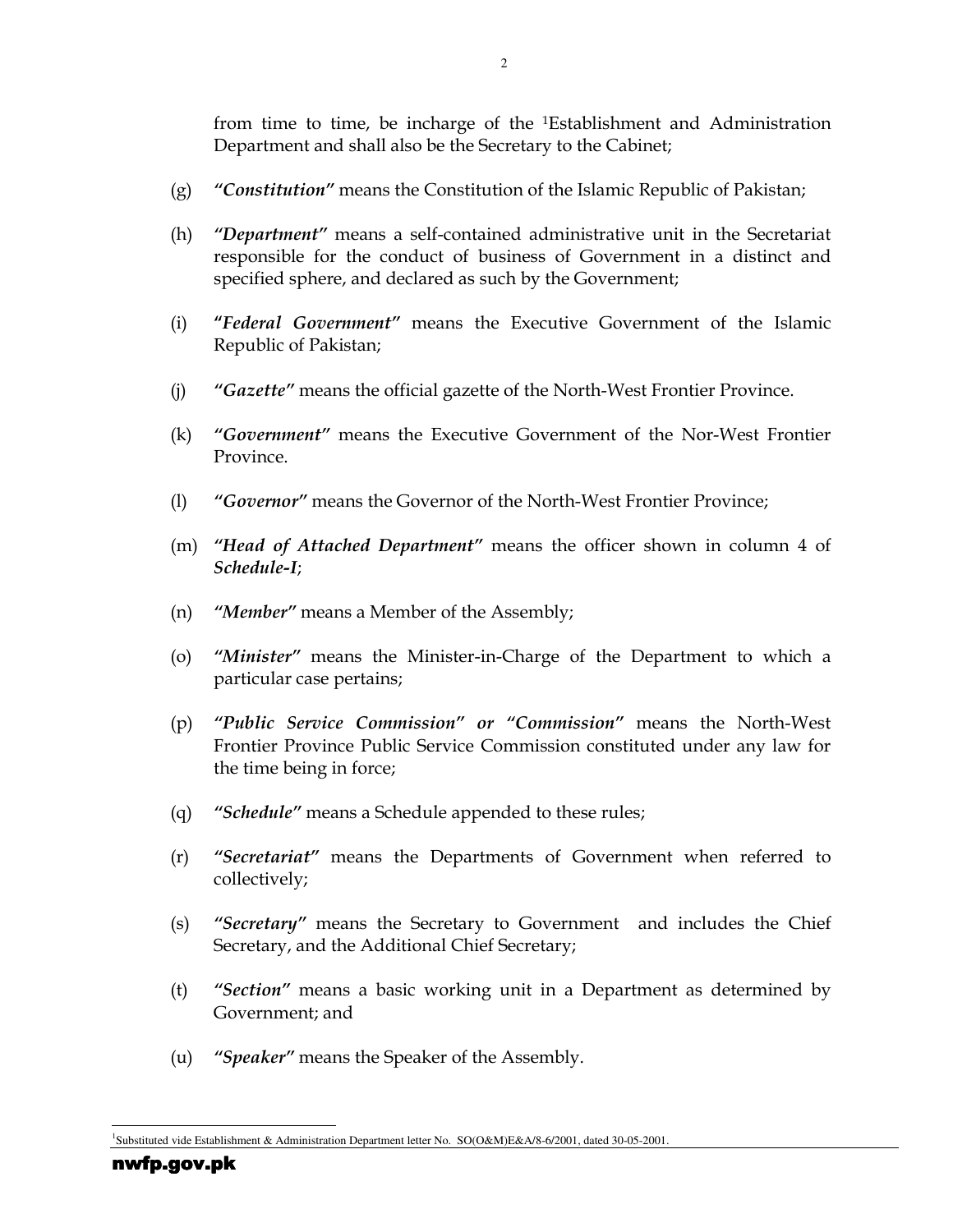#### 3. COMPOSITION OF DEPARTMENTS AND ALLOCATION OF BUSINESS.-

- (1) The Secretariat shall comprise of the Departments specified in column 2 of Schedule-I.
- (2) The Chief Minister may in consultation with the Governor, wherever he may deem fit, constitute new Departments or vary the composition or number of the Departments.
- (3) The business of Government shall be distributed amongst several Departments in the manner indicated in *Schedule-II*:

Provided that the Chief Minister may in consultation with the Governor, whenever he may deem fit, transfer any particular subject or matter from the Department, to which it stands assigned in accordance with *Schedule-II*, to any other Department.

- (4) The Chief Minister may, assign.-
	- (a) A Department; or
	- (b) Part of a Department; or
	- (c) Part of different Departments; or
	- (d) More than one Department; or
	- (e) One or more Departments together with part or parts of other Departments;

to a Minister:

Provided that a Department or Part of a Department not so assigned shall be in the charge of the Chief Minister.

#### 4. ORGANIZATION OF DEPARTMENTS.-

(1) Each Department shall consist of a Secretary to Government and of such other officials subordinate to him as Government may determine:

Provided that the same person may be Secretary of more than one Department.

(2) The Secretary shall be the official head of the Department and shall be responsible for its efficient administration and discipline, and for the proper conduct of business allocated to the Department under rule 3.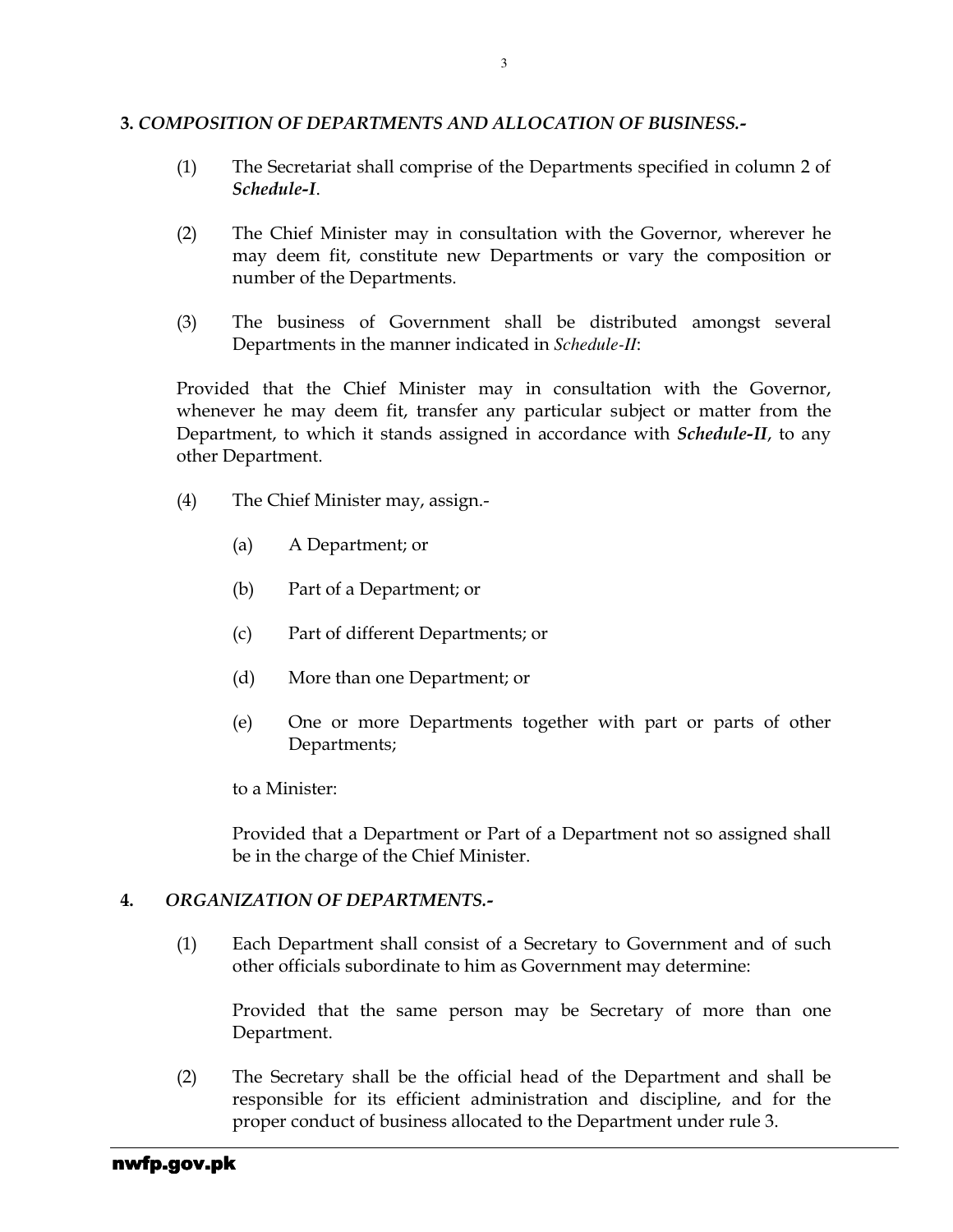(3) The Secretary shall, by means of standing orders, distribute the work of the Department among the officers, branches and/or sections. Such order may specify the cases or class of cases which may be disposed of by an officer subordinate to the Secretary.

### 5. GENERAL PROCEDURE FOR DISPOSAL OF BUSINESS.-

- (1) The framing of the policy of the Department is the responsibility of the Minister, and it shall be the duty of the Secretary to advise the Minister in the formulation of policy.
- (2) The business of the Department shall be disposed of by or under the authority of the Secretary. He shall be responsible to the Minister for the proper conduct of business and for ensuring that the sanctioned policy of the Minister is duly executed.
- (3) While submitting a case for the orders of the Minister, it shall be the duty of the Secretary to suggest a definite line of action.
- (4) The Secretary shall keep the Minister generally informed of the working of the Department and of any important case disposed of without reference to him.
- (5) Where the Minister's order appears to involve a departure from the rules and regulations or from the policy of the Government the Secretary shall re-submit the case to the Minister inviting his attention to the relevant rules or regulations or Government policy.
- (6) Where inspite of action taken under sub-rule (5), the Minister does not change his orders so as to be in line with the rules and regulations or the policy of Government, the Secretary shall submit the case to the Chief Minister for his information.
- (7) The channel for obtaining of transmitting the orders of the Minister is the Secretary or an officer specifically authorized in this behalf by the Secretary.
- (8) All orders should be passed in writing. Where a verbal order is given, it should be reduced to writing at the earliest opportunity by the officer receiving it.
- (9) The Minister shall submit cases to the Chief Minister as required by the provisions of rule 36.
- (10) Notwithstanding the provisions of any other rules, the Chief Minister may, by general or special order, direct that any case specified in rule 37 may be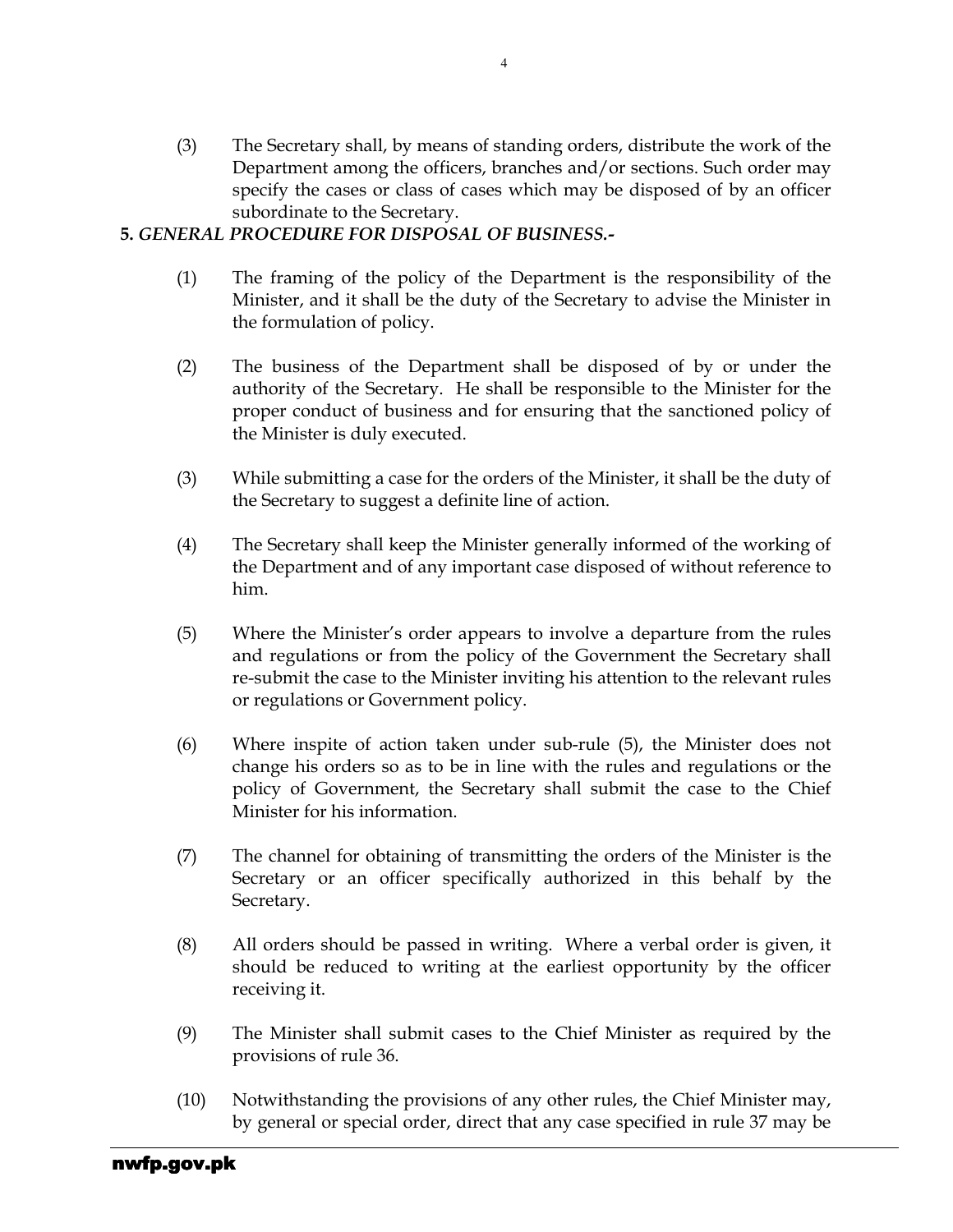submitted by the Minister directly to the Governor.

- (11) If any doubt or dispute arises as to the Department to which a case properly pertains, the matter shall be referred to the Chief Secretary, who shall obtain the orders of the Chief Minister, if necessary.
- (12) Detailed instructions for the disposal of business in the Secretariat shall be issued by the Chief Secretary.

### 5A. DUTIES OF PARLIAMENTARY SECRETARY.-

Parliamentary Secretary of a Department shall, subject to any general or special order, issued by the Chief Minister in this behalf, deal with such parliamentary affairs concerning that Department and perform such public relations and functions as may be entrusted to him by the Minister.

Provided that a Parliamentary Secretary shall not be required to undertake any function which may entail any interference in the internal working or administration of a Department or an Attached Department.

### 6. ENFORCEMENT AND INTERPRETATION OF RULES.-

- (1) The Secretary shall be responsible for the careful observance of these rules in his Department. If any doubt or dispute arises as to the interpretation of these rules, it shall be referred to the Chief Secretary, whose decision shall be final. The Chief Secretary shall obtain the orders of the Chief Minister, where necessary.
- (2) Instructions ancillary to these rules shall, whenever considered necessary, be issued by the Chief Secretary:

Provided that any special or general orders required to be framed by the Departments in terms of these rules may be issued by them, after consultation with the Chief Secretary.

### 7. AUTHENTICATION OF ORDERS, INSTRUMENTS, AGREEMENTS AND CONTRACT, ETC.-

- (1) All executive actions of Government shall be expressed to be taken in the name of the Governor.
- (2) Save in cases where an officer has been specifically empowered to sign an order or instrument of Government, every such order or instrument shall be signed by the Secretary, the Additional Secretary, if any, the Deputy Secretary, Section Officer, to Government, or the Officer on Special Duty in the Department concerned, and such signature shall be deemed to be the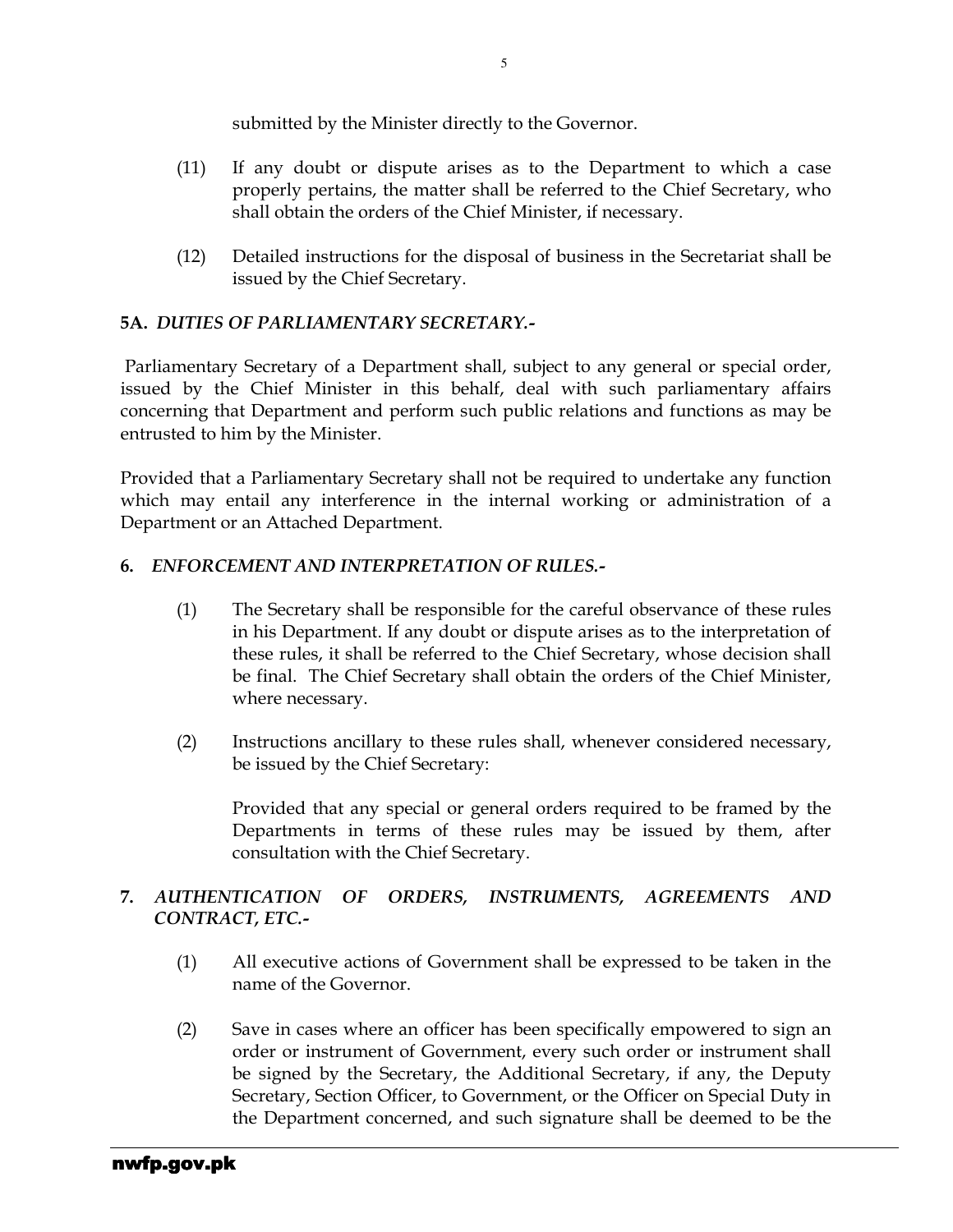proper authentication of such order or instrument and shall not be questioned in any Court on the ground that it was not made or executed by the Governor.

(3) Instructions for the making of contracts on behalf of the Governor and the execution of such contracts and all assurance of property shall be issued by the Law Department.

## PART-B – DEPARTMENTAL PROCEDURE

### 8. CONSULTATION AMONGST VARIOUS DEPARTMENTS.

- (1) when the subject of a case concerns more than one Department:
	- (a) the Department incharge shall be responsible for consulting the other Departments concerned; and
	- (b) no orders shall issue, nor shall the case ordinarily be submitted to the Chief Minister or the Cabinet until it has been considered by all the Departments concerned and they agree to it:

Provided that in case of urgency, and with the approval of the Chief Minister, this requirement may be dispensed with, but the case shall at the earliest opportunity thereafter be brought to the notice of the Department concerned.

(2) If the various Departments concerned cannot reach on agreement and the Minister-in-Charge after consultation with the other Ministers concerned desires to press the case, the case shall be submitted to the Chief Minister, or with the Chief Minister's approval, to the Cabinet:

Provided that where the Chief Minister is the Minister-in-Charge, the final view of Other Departments concerned shall be obtained before the case is submitted to the Chief Minister.

- (3) When a case is sent by one Department to another for consultation, all relevant facts and the points necessitating the reference shall be clearly brought out.
- (4) Even where consultation is not required, a Department may, for purposes of information, pass copies of a communication received by it, or show a case, to such other Departments as it considers would be interested in or would profit by it: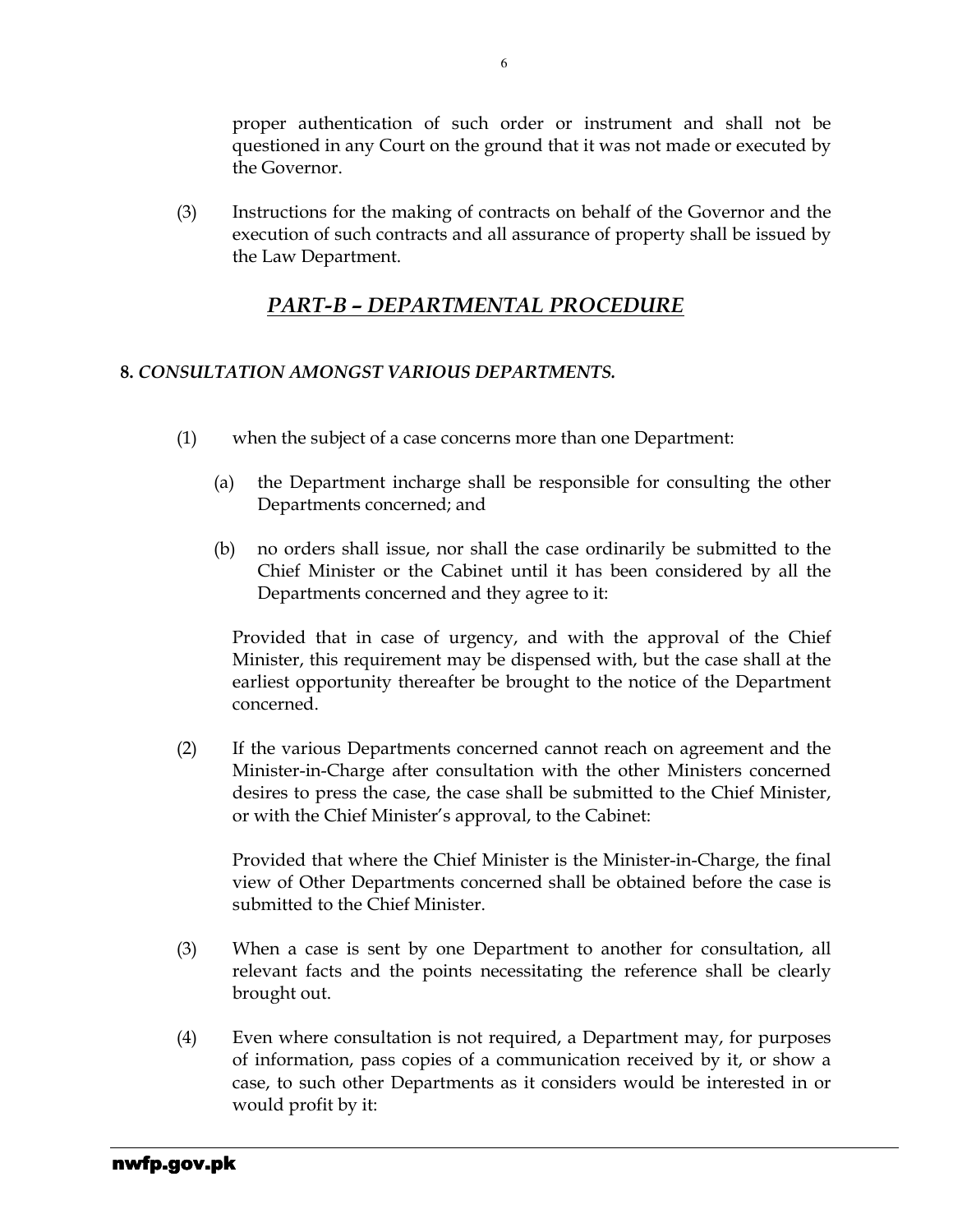Provided that copies of Cypher telegrams received or dispatched by the Cypher Bureau shall be distributed in accordance with standing orders issued by the Chief Secretary.

### 9. THE ESTABLISHMENT AND ADMINISTRATION DEPARTMENT.-

- (1) It shall be the responsibility of the Chief Secretary to coordinate the work of all Departments of Government.
- (2) The Chief Secretary may call for any case or information from any Department or Attached Department.
- (3) The Establishment and Administration Department shall be responsible for:
	- (a) the determination of the principles of control of Government servants, including recruitment, conditions of service and discipline;
	- (b) the coordination of the policy of all Departments with respect to services under their control so as to secure consistency of treatment;
	- (c) securing to all Government servants the rights and privileges conferred on them by or under any law for the time being in force; and
	- (d) determining the strength and the terms and conditions of services of the personal staff of Ministers.
- (4) No Department shall without the concurrence of the Establishment and Administration Department authorize any orders, other than orders in pursuance of any general or special delegation made by the Establishment and Administration Department, which involve:
	- (a) reduction or extension in the scope of functions of a Department as given in Schedule-II or the transfer of such functions from one Department to another;
	- (b) re-organization or change in the status of offices in the Secretariat or Attached Departments;
	- (c) interpretation of rules and orders relating to service matters other than rules and orders issued by the Finance Department; and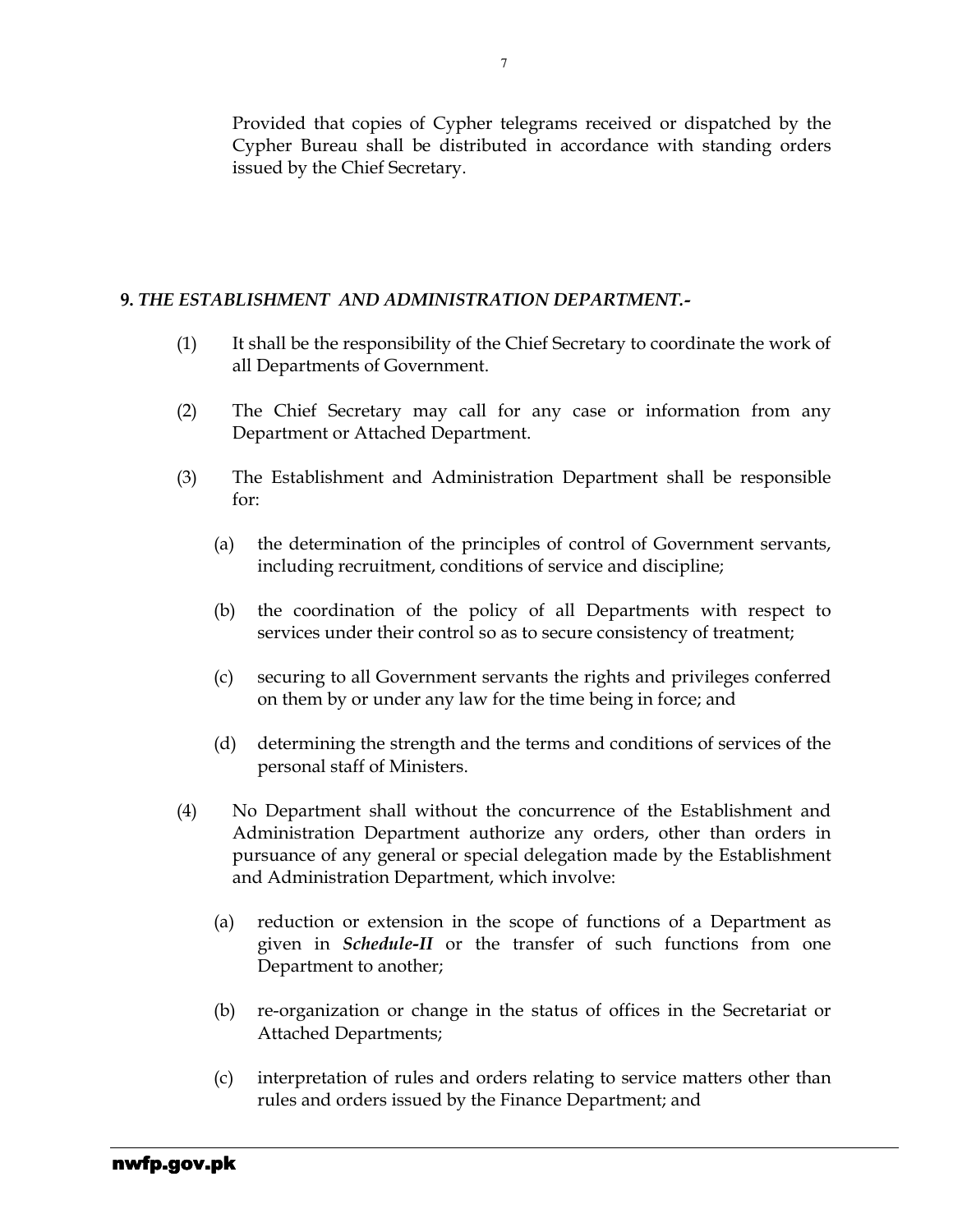- (d) any change in the terms and conditions of service or the statutory rights and privileges of Government servants.
- (5) No order in respect of the emoluments, promotion or conditions of service of any officer employed in the Finance Department shall be passed and no expenditure proposal relating to that Department sanctioned without prior concurrence of the Establishment and Administration Department. The Chief Secretary shall exercise, in respect of such matters, the functions of the Secretary, Finance Department.

### 10. HOME AND TRIBAL AFFAIRS DEPARTMENT – MANNER OF SUBMISSION OF CERTAIN CASES.-

The Secretary, Home and Tribal Affairs Department shall keep the Chief Secretary generally informed of all matters affecting public tranquility. He shall, in particular, submit through the Chief Secretary, all cases likely to have major political repercussions.

### 11. CONSULTATION WITH FINANCE DEPARTMENT.-

- (1) No Department shall, without previous consultation with the Finance Department, authorize any orders, other than orders in pursuance of any general or special delegation made by the Finance Department, which directly or indirectly affect the finances of the Province, or which in particular involve-
	- (a) relinquishment, remission or assignment of revenue, actual or potential, or grant of guarantee against it or grant of lease of land or mineral, forest or water power rights;
	- (b) expenditure for which no provision exists;
	- (c) change in the number of grading of posts or in terms and conditions of service of Government servants, or their statutory rights and privileges, which have financial implications.
	- (d) Levy of taxes, duties, fees or cesses;
	- (e) Floatation of loans;
	- (f) re-appropriation within budget grants;
	- (g) alteration in financial procedure or in the method of compilation of accounts or of the budget estimates; and
	- (h) interpretation of rules made by the Finance Department.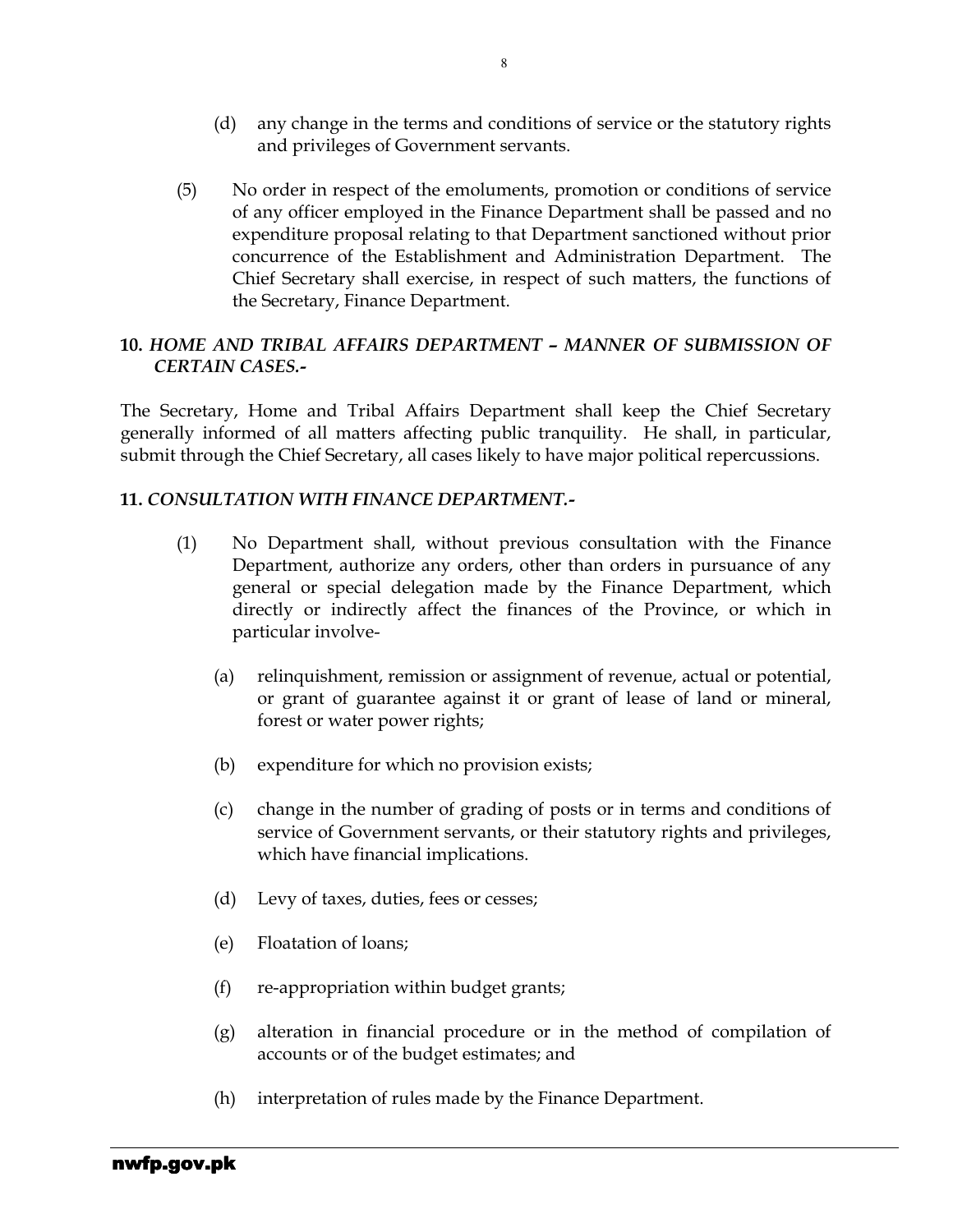- (2) No amendment or interpretation of such rules of the Civil Services Rules as have no financial implication shall be made or issued by the Finance Department without the prior concurrence of the Establishment and Administration Department.
- (3) No proposal, which requires previous consultation with the Finance Department under sub-rule (1) but in which the Finance Department has not concurred, shall be proceeded with unless a decision to that affect has been taken by the Cabinet. Formal order shall, nevertheless, issue only after the Finance Department has exercised scrutiny over the details of the proposal.
- (4) Except to the extent that power may have been delegated to Departments under rules framed by the Finance Department, every order of an Administrative Department conveying a sanction to be enforced in audit shall be communicated to the audit authorities through the Finance Department.

### 12. CONSULTATION WITH LAW, PARLIAMENTARY AFFAIRS AND HUMAN RIGHTS DEPARTMENT.-

- (1) The Law Department shall be consulted by the Departments.-
	- (a) on all legal questions arising out of any case;
	- (b) on the interpretation of any law;
	- (c) before instituting criminal or civil proceedings in a court of law in which Government is involved; and
	- (d) whenever criminal or civil proceedings are instituted against Government.
- (2) For any proposed legislation, the Law Department shall be consulted in accordance with the provisions contained in these rules.
- (3) Except as provided for in sub-rule (4), the Law Department is not, in respect of legislation, an originating office and its proper function is to put into correct form all proposed legislation. It is for the Administrative Department concerned to consider the desirability of legislation and all points connected therewith. After it has reached its conclusions, it shall refer the case to the Law Department with a memorandum indicating precisely the lines on which it is proposed to legislate which should include:-
	- (a) a statement in the form of series of propositions detailing the provisions required to be made, or preferably, a draft bill; and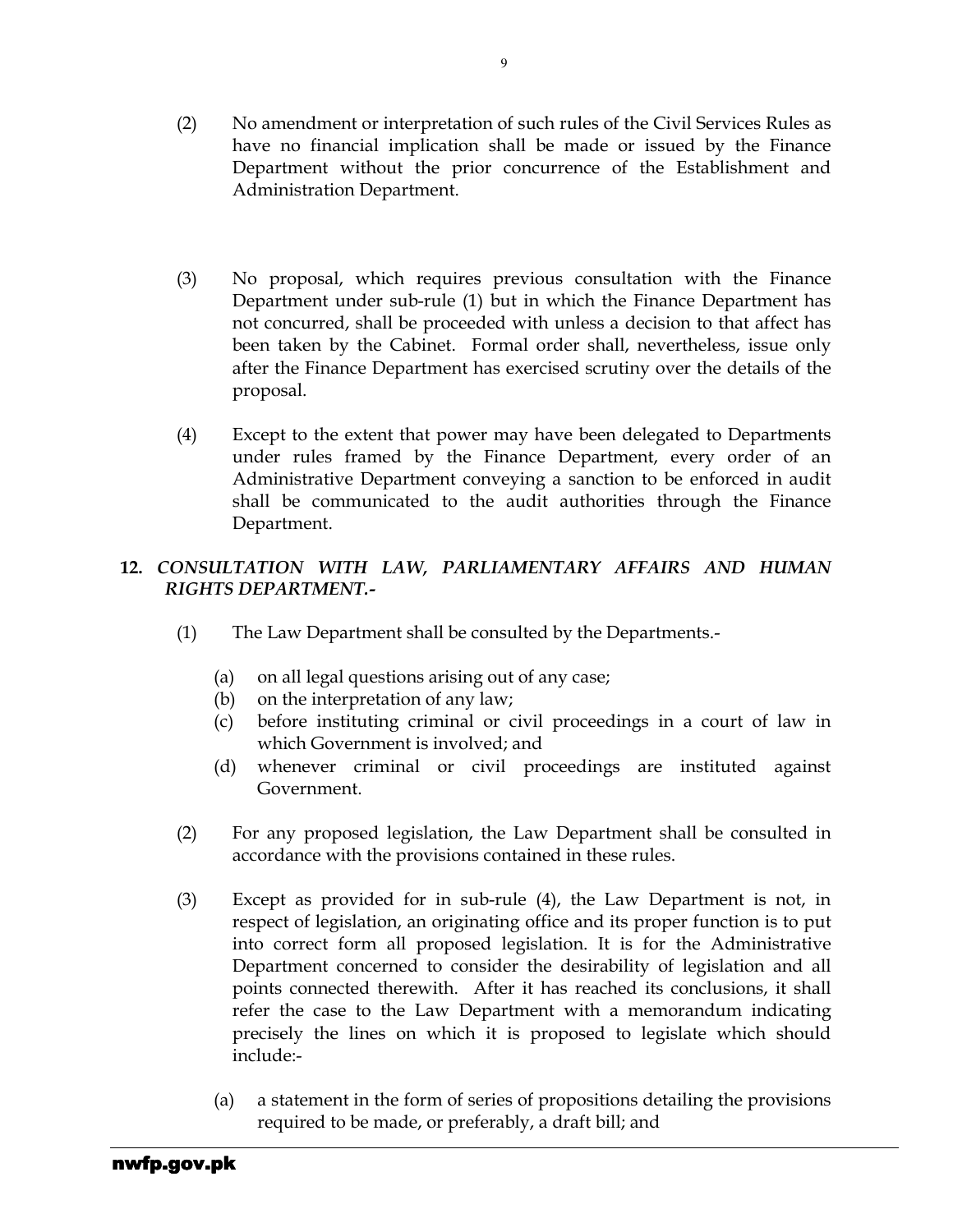(b) a statement giving the objects and reasons for such provisions.

The Law Department, apart from giving shape to the draft legislation, shall advise the Administrative Department whether any sanction is required under existing statutory provisions and whether any further legal requirements are to be compiled with. The Law Department shall also advise whether the proposed law disregards or violates, or is not in accordance with the principles of Law making, whether a reference should be made to the Council of Islamic Ideology for advice, if not already done, and if so, what shall be the terms of that reference. The Administrative Departments shall, after obtaining the approval of the Cabinet in terms of rule 19, return the draft legislation to the Law Department for further action in terms of rule 29.

Note: Legislation means a bill or ordinance or an amendment thereto.

- (4) Legislation relating to the codification of substantive law or for the consolidation of existing enactments, or legislation of a purely formal character, such as repealing and amending bills and short title bills, may be initiated in the Law Department. It shall, however, consult the Administrative Departments concerned which shall consider the draft legislation in its bearing on administration, make such enquiries and consultations as may be necessary, and tender advice to the Law Department accordingly.
- (5) The Law Department shall be consulted by the Administrative Departments before the issue of the following:
	- (i) any order, rules, regulations, notification, or bye-law in the exercise of statutory power; and
	- (ii) any sanction authorizing a subordinate authority to issue any order, rules, regulations, notification or bye-law under a statutory power.

The Law Department shall advise whether the proposed draft is strictly within the power conferred by the Legislature and is in the correct form.

- (6) No Department shall consult the Advocate-General, except through the Law Department, and in accordance with the procedure laid down by that Department. The Departments should draw up specific points on which the opinion of the Advocate-General is desired.
- (7) If there is disagreement between the views of the Advocate General and the Law Department, the views of both the Law Department and the Advocate General should be conveyed verbatim to the Department concerned, and if the Department concerned does not accept the view of the Law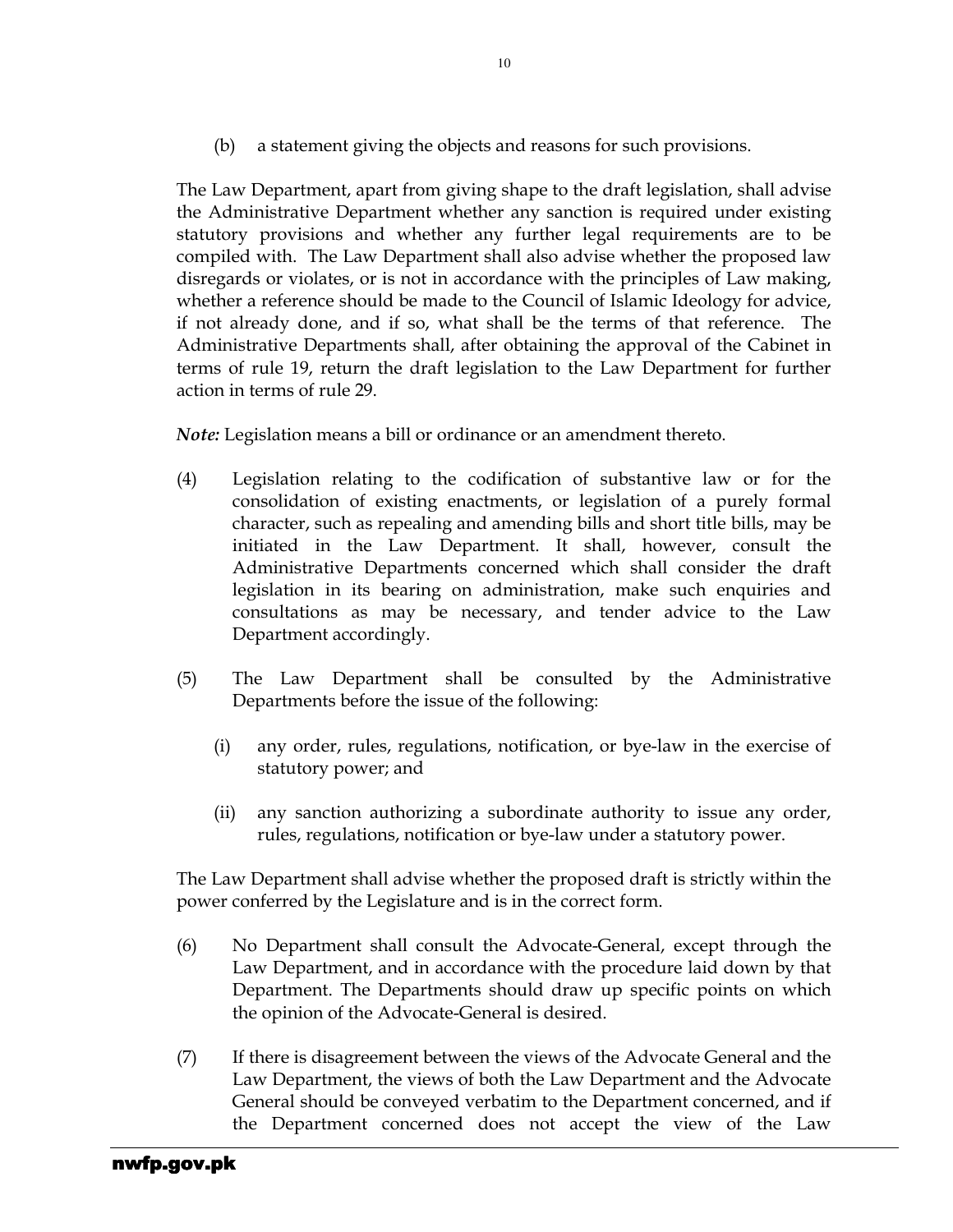Department, the case shall be submitted to the Minister for Law for a decision, who may, in his discretion, take such a case to the Cabinet.

(8) Bills requiring assent or sanction of the President shall be referred to the Federal Government by the Law Department.

### 13. CONSULTATION BETWEEN THE HEADS OF ATTACHED DEPARTMENTS AND SECRETARIAT OFFICERS.-

Cases requiring the approval of Government shall be referred in as complete form as possible to the Department concerned by the Heads of Attached Departments and shall ordinarily be settled in personal discussion between the Head of the Attached Department and the Secretariat Officer dealing with the case.

### 14. SECRETARIES COMMITTEE.-

- (1) There shall be constituted a Secretaries' Committee with the Chief Secretary as its Chairman, to facilitate coordination amongst the Departments, to provide a venue for the consideration of matters of common interest and to tender advice on any case that may be referred to it by the Chief Minister, the Cabinet or a Minister.
- (2) A Secretary who wishes a particular matter to be discussed in the Secretaries' meeting shall advise the Establishment and Administration Department of his intention of doing so and forward 40 copies of a brief note on the subject which would form the basis of discussion.
- (3) The Establishment and Administration Department shall issue notice of a meeting, together with the agenda, well in advance of the meeting except that urgent items may be considered at short notice.
- (4) Secretaries' meeting shall be attended only by Secretaries and Additional Secretaries of Departments, or such other officers as may be required by the Chief Secretary.
- (5) Minutes of the meeting shall be recorded (except in those cases where a record may not be considered necessary) by an officer of the Establishment and Administration Department, who shall attend the meeting for the purpose, and shall be circulated, after approval by the Chief Secretary, as soon after the meeting as practicable.
- (6) Conclusion reached at the meeting of the Secretaries' Committee shall not be taken as decisions of Government. Any further action required shall be taken by the Department concerned in accordance with the rules.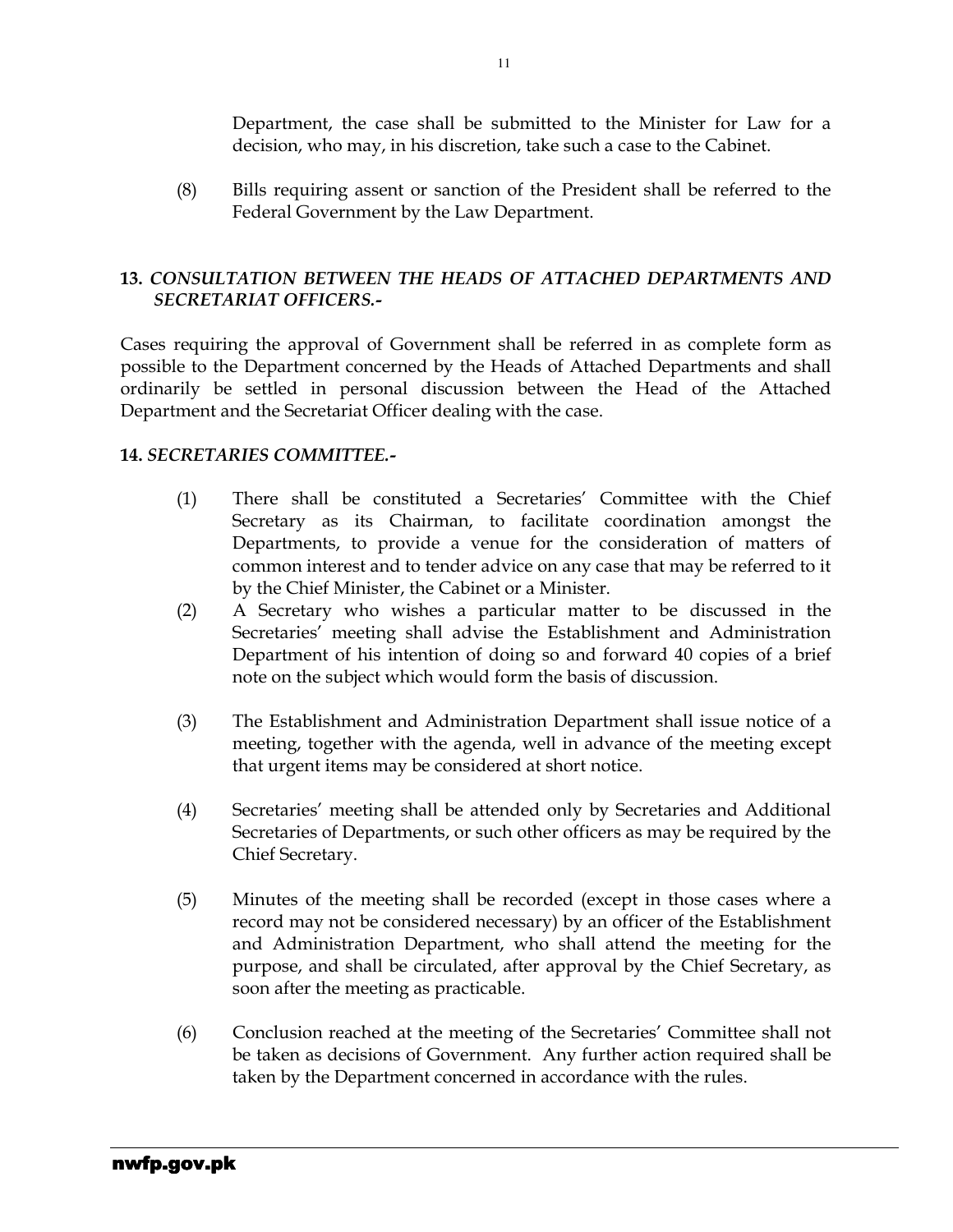### PART-C - SERVICES

#### 15. PUBLIC SERVICE COMMISSION.-

The advice of the Public Service Commission shall ordinarily be accepted by the Department in all matters where it is obligatory to consult the Commission under any rules or regulations for the time being in force. If it is proposed not to accept the advice of the Commission, it shall be submitted to the Chief Minister through the Establishment and Administration Department, who may give an opportunity to the Public Service Commission of further justifying its recommendation before a final decision is taken.

#### 16. SELECTION BOARD.-

- (1) Government may constitute one or more Selection Boards and specify the appointments and promotions to posts, other than those to be made on the advice of the Public Service Commission, to be made on the advice of such Selection Boards.
- (2) Difference between Selection Board and the Department.- In any case, a Department does not propose to accept the advice of Selection Board in regard to a matter in which its advice is required under sub-rule (1), the case shall be returned to the Selection Board for reconsideration, and the Selection Board shall reconsider such case. If on reconsideration the difference still persists, the case shall be submitted to the Chief Minister through the Establishment and Administration Department, for his orders.

#### 17. POSTING.-

- (1) Transfer of Officers shown in column 1 of Schedule-III shall be made by the authorities shown against such Officers in column 2 thereof.
- (2) The Establishment and Administration Department shall be consulted if it is proposed to-
	- (a) Transfer the holder of a tenure post before the completion of his tenure or extend the period of his tenure; and
	- (b) Require an officer to hold charge of more than one post for a period exceeding four months.

### PART-D - CABINET PROCEDURE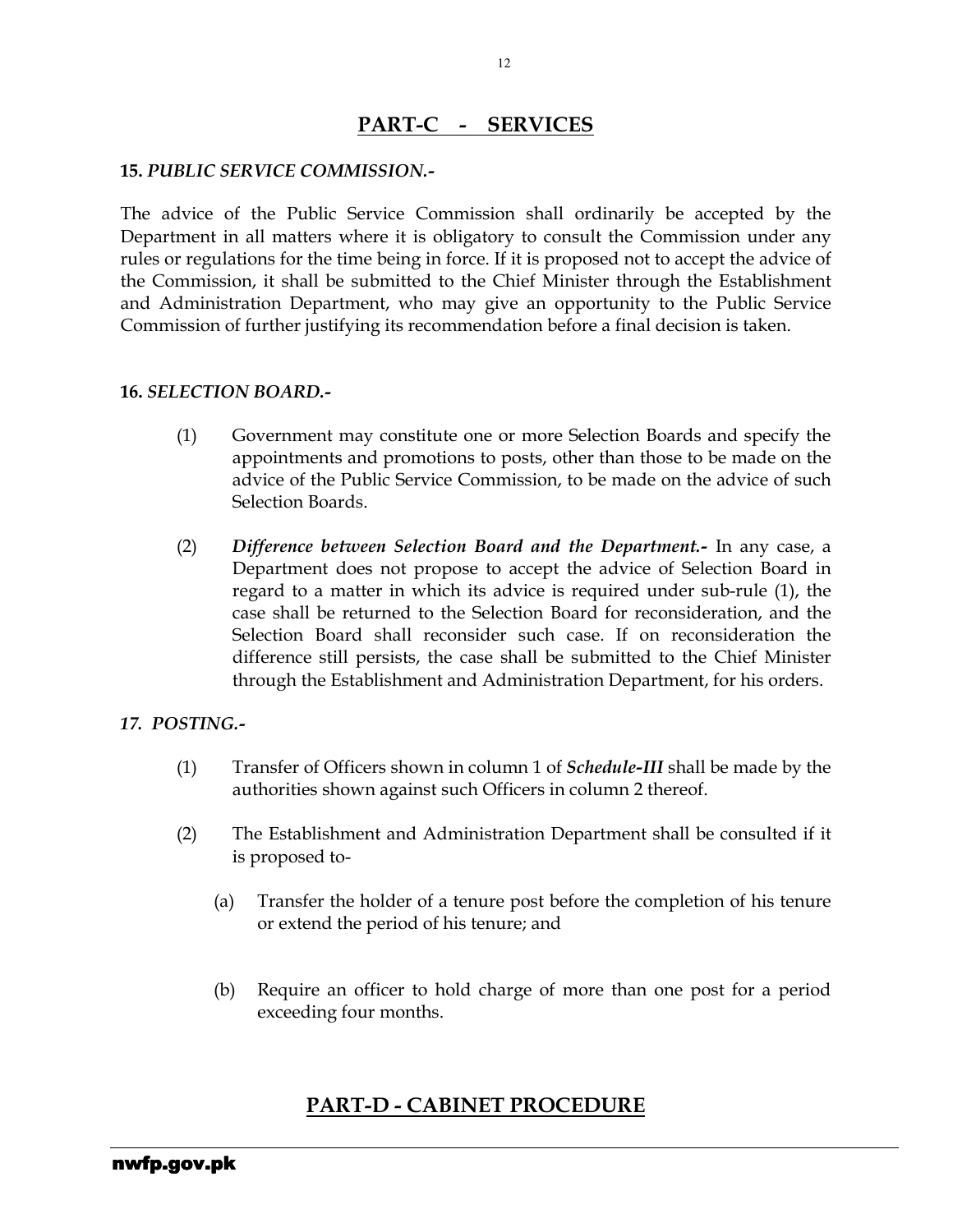**18. COLLECTIVE RESPONSIBILITY.-** The Cabinet shall be collectively responsible to the Provincial Assembly for the advice tendered to, or the executive orders issued in the name of the Governor, whether such advice or order has been tendered or issued, as the case may be, by an individual Minister or as a result of decision by the Cabinet.

### 19. CASES TO BE BROUGHT BEFORE CABINET.-

- (1) Following cases shall be brought before the Cabinet:-
	- (a) Proposals for legislation, official or non-official, including Money Bills;
	- (b) Promulgation and revocation of ordinances;
	- (c) the budget position and proposals before the presentation of the annual budget and other financial statements;
	- (d) proposals for the levy of new taxes;
	- (e) cases involving vital political, economic and administrative policies;
	- (f) cases which the Chief Minister acting on his own initiative or at the instance of another Minister considers important enough for reference to the Cabinet;
	- (g) important reports and documents required to be laid before the Assembly;
	- (h) other cases required to be referred to the Cabinet under the provisions of these rules; and
	- (i) any case desired by the Government to be referred to the Cabinet.
- (2) Notwithstanding the provisions of sub-rule (1), the Chief Minister may, in any case, advise the Governor as to the manner of its disposal, without prior reference to the Cabinet.

### 20. METHOD OF DISPOSAL BY CABINET.-

Cases referred to the Cabinet shall be disposed of-

(a) by discussion at a meeting of the Cabinet; or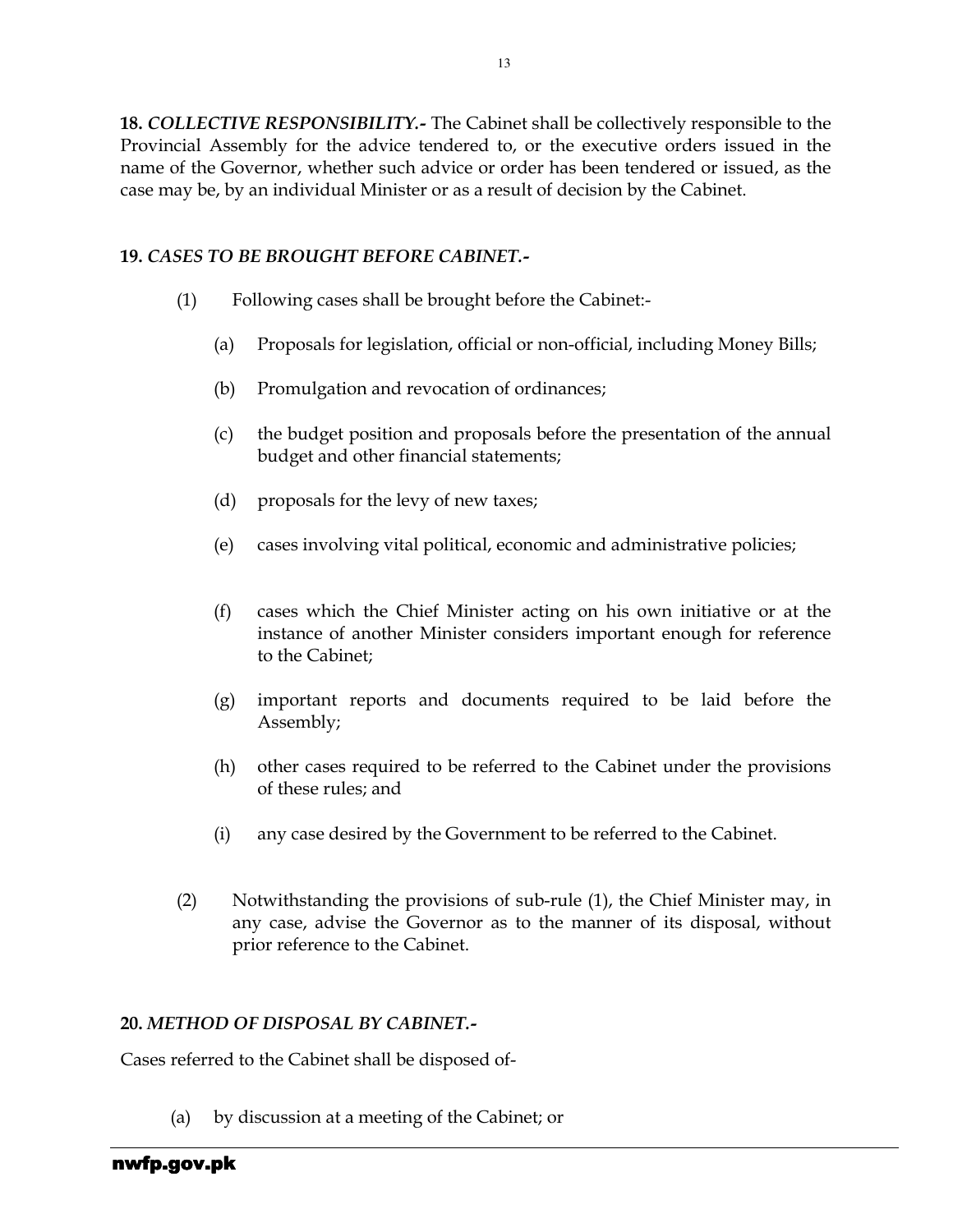- (b) by discussion at a meeting of a committee of the Cabinet; provided that the decisions of the Committee shall be. ratified by the Cabinet unless the Cabinet has authorized otherwise; or
- (c) by circulation amongst Ministers.

Note:-Committees of the Cabinet may be constituted, and their terms of reference laid down, by the Cabinet. Such Committees may be Standing or Special Committees, according as they are appointed to deal with a class of cases or a particular case.

#### 21. MANNER OF SUBMISSION OF CASES TO CABINET.-

(1) In respect of all cases to be submitted to the Cabinet, the Secretary of the Department concerned shall transmit to the Chief Secretary a concise and lucid memorandum of the cases (hereinafter referred to as the "Summary" giving the background and relevant facts, the points for decision and the recommendation of the Ministers:

Provided that in the event of the views of the Department being different from the views of the Minister, both the views shall be included in the summary.

- (2) The summary shall be self-contained as far as possible, and may include as appendices such relevant papers as are necessary for the proper appreciation of the case.
- (3) In the case of proposed legislation to which approval is sought in principle, the summary shall bring out clearly the main issues to be legislated upon.
- (4) Where a case concerns more than one Department, the summary shall not be forwarded to the Cabinet unless the case has been considered by all the Departments concerned. In the event of a difference of opinion the points of difference between them shall be clearly stated in the Summary, a copy of which shall be sent by the sponsoring Department to other Department concerned simultaneously with the transmission of the summary to the Cabinet.
- (5) No summary containing a proposal involving financial implications shall be submitted to the Cabinet unless the Finance Department has been consulted and its views incorporated in the summary.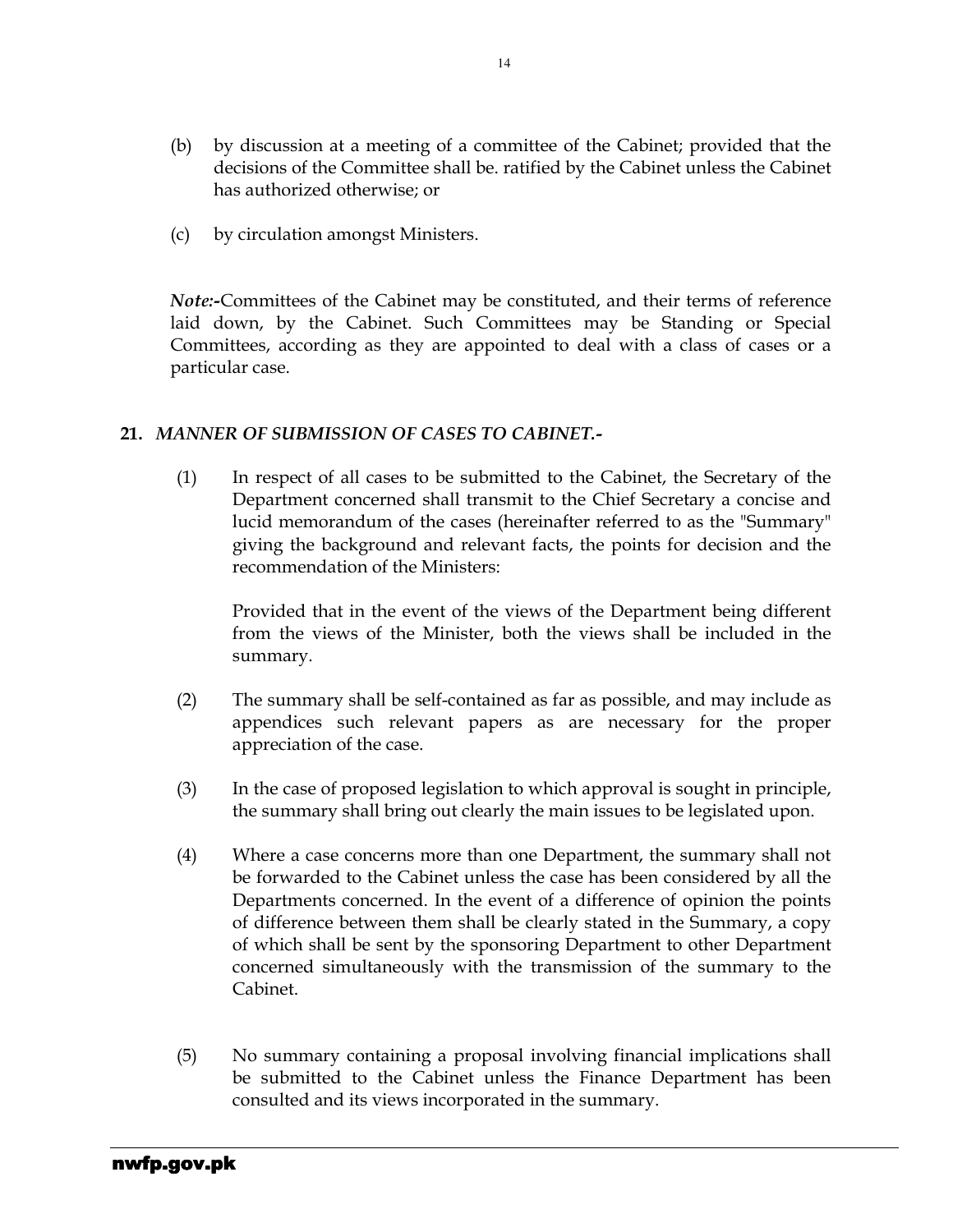- (6) All drafts, bills, ordinances or orders having the force of law shall be submitted to the Cabinet after the same have been vetted by the Law Department and no changes shall be made therein except with the knowledge of the Law Department.
- (7) No case for inclusion in the agenda shall be accepted unless it reaches the Chief Secretary at least four clear days in advance of the meeting:

Provided that if the case is urgent, the Secretary concerned may approach the Chief Secretary for its inclusion in the agenda, and, if he agrees, a note shall be sent for circulation to the Cabinet showing how the case is urgent and why it could not be submitted in time.

(8) The Establishment and Administration Department shall satisfy itself that the papers submitted by a Secretary are complete and in appropriate form. It shall ordinarily return a case which does not meet with the requirements of these rules and of any other instructions on the subject.

### 22. PROCEDURE REGARDING CABINET MEETING.-

(1) Regular meeting of the Cabinet to discuss ordinary business shall normally be held once a week on a day and time to be fixed by the Chief Minister:

Provided that the Chief Minister may direct any variation in day and time, and may call for special meetings of the Cabinet at any time on any day of the week to discuss urgent business.

(2) In the absence of the Chief Minister, a Minister nominated by the Governor for the purpose shall preside over the meeting.

Note:- Reference to the 'Chief Minister' in this rule includes the Minister nominated by the Governor under sub-rule (2) above.

- (3) The Chief Secretary shall ordinarily issue to the Ministers, three days in advance of a meeting, the agenda of the meeting, together with the summaries relating to the items or agenda. A copy of the agenda and the summaries shall be submitted to the Governor at the same time. In the case of special meetings, the circular notice may be issued less than three days in advance.
- (4) No case shall be discussed unless the summary relating to it has been circulated:

Provided that the Chief Minister may dispense with the requirements of this sub-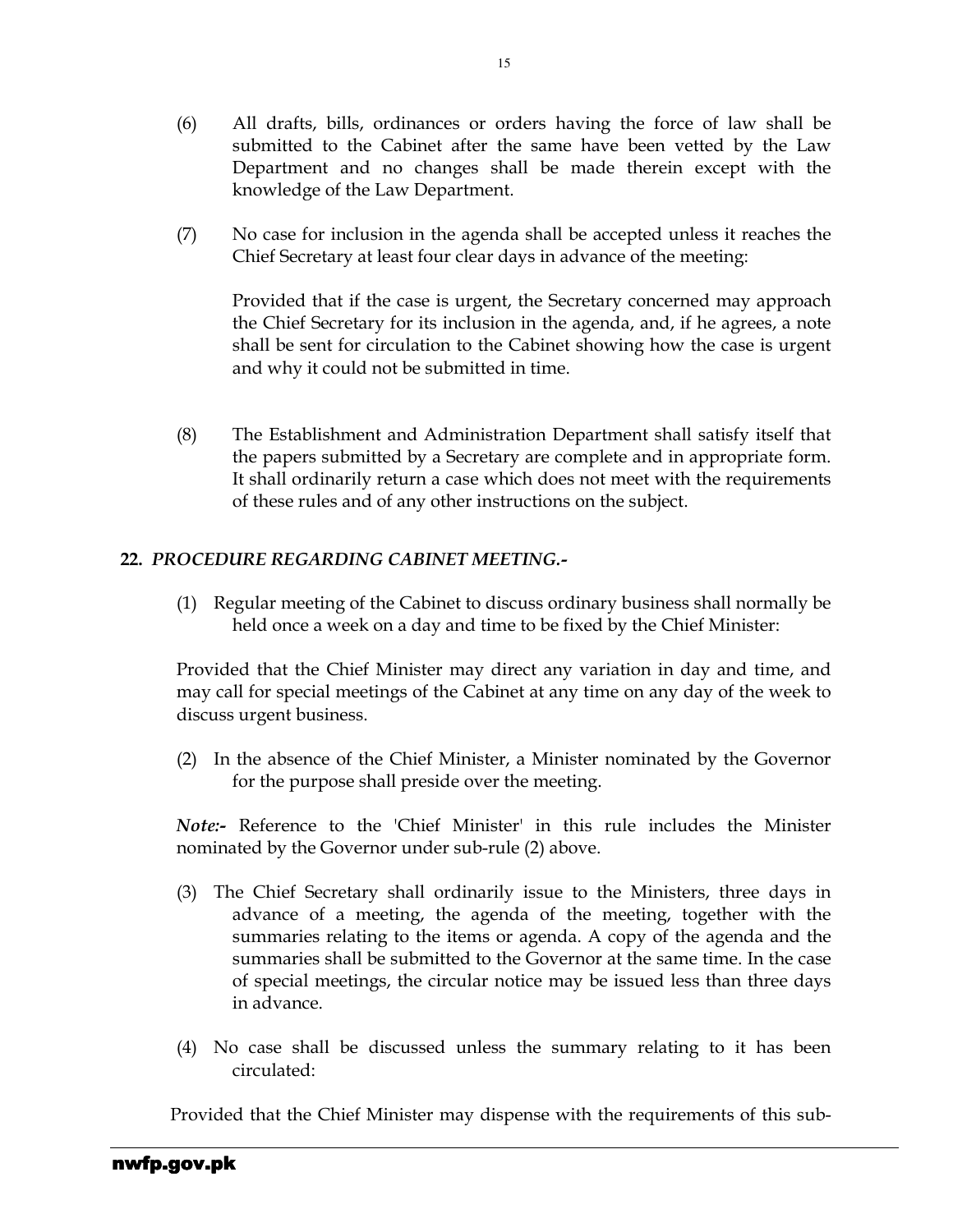rule, whereon the representation of the Minister-in-Charge, he is satisfied that the circumstances were such that the papers could not be supplied.

- (5) The Secretary concerned with a case shall, unless otherwise directed, attend the meeting of the Cabinet in which the case is under discussion. He shall, however, take no part in the discussion unless invited to do so.
- (6) If, in the absence of the Minister-in-Charge from headquarters, the Secretary of the Department concerned considers that the discussion on a case should await the Minister's return he may request the Chief Secretary for its postponement. The Chief Secretary shall thereupon obtain the orders of the Chief Minister in regard to postponement.
- (7) The Chief Secretary shall attend all meetings and prepare.-
	- (a) a brief record of the discussion which, in the absence of special directions by the Cabinet to the contrary, shall be of an impersonal nature; and
	- (b) a record of the decisions without any statement or the reasons therefore, and shall submit a copy of these records within twenty four hours of the close of the meeting to the Chief Minister for his approval.
- (8) The Chief Secretary shall circulate to the Ministers and to the Governor a copy of these records, as approved by the Chief Minister and shall send to the Secretary of the Department concerned a copy of the decision only.
- (9) If a Minister considers that there has been a mistake or omission in recording the minutes, he shall point it out to the Chief Secretary within twenty four hours of the issue of the minutes. The Chief Secretary shall thereupon obtain the orders of the Chief Minister and, if necessary, issue a corrigendum and correct the official record in his office.

### 23. PROCEDURE REGARDING COMMITTEES OF CABINET.-

- (1) Meetings of the Committees of the Cabinet shall be convened by the Chief Secretary under the direction of the senior member of the Committee, who shall preside at the meetings.
- (2) Officials of the Departments concerned may be associated with the deliberations of the Committees as and when considered necessary.
- (3) The provisions of rule 21 and 22 shall apply mutatis mutandis to the manner of submission of cases to, and the procedure for, the meetings of Committees.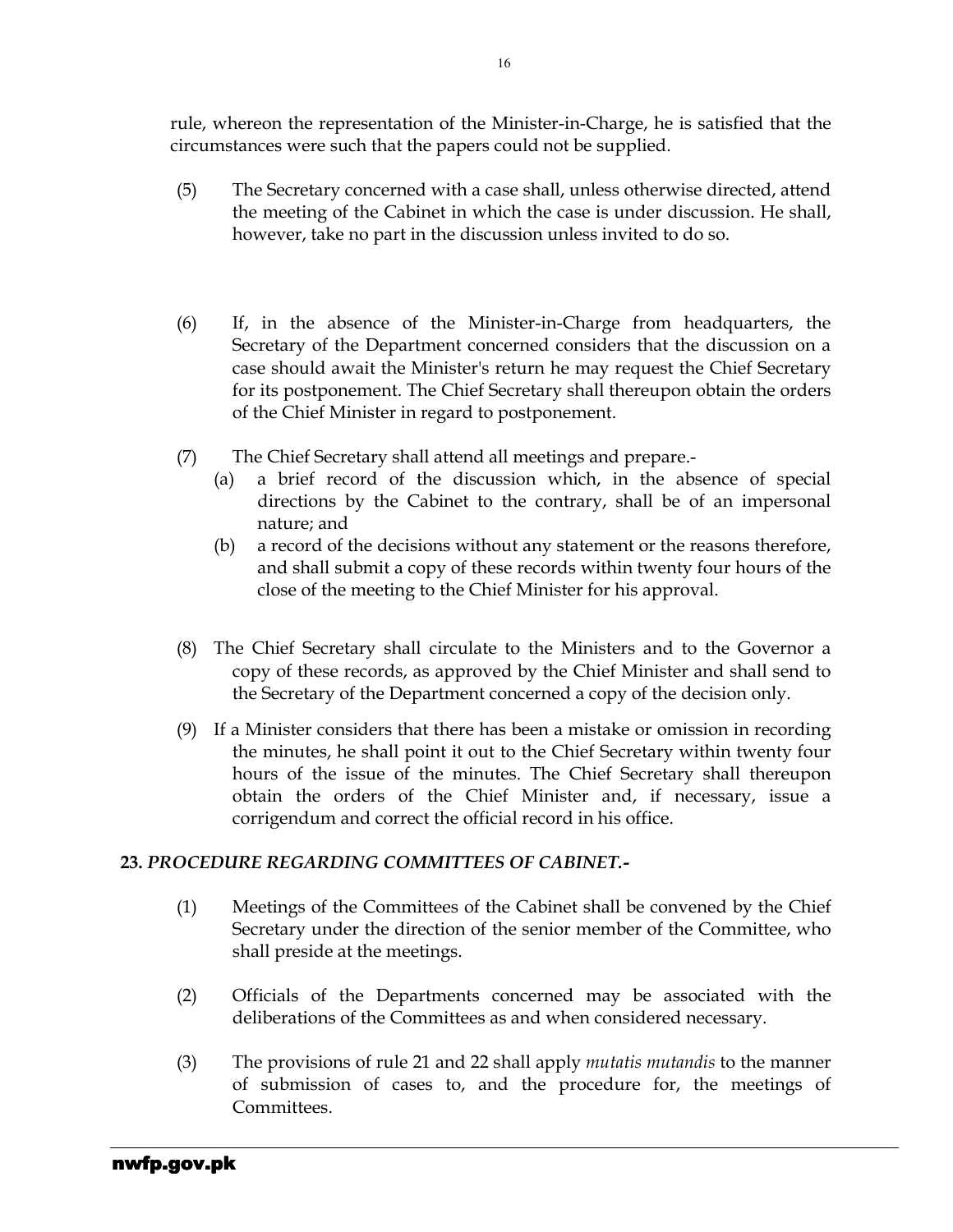#### 24. PROCEDURE REGARDING CIRCULATION OF CABINET CASES.

- (1) When a case is circulated to the Ministers for recording opinion, the Chief Secretary shall specify the time by which opinions should be communicated. A summary of the case shall be simultaneously submitted to the Governor. If a Minister does not communicate his opinion by that time, it shall be assumed that he accepts the recommendations contained in the summary.
- (2) If a difference of opinion amongst Ministers is observed in the course of circulation, the Chief Secretary shall unless the Chief Minister directs otherwise, obtain further observations of the Minister concerned with a view to reaching an agreed conclusion.
- (3) After all opinions have been received and the further observations of the Ministers concerned have been obtained, if necessary, or after the time specified has expired, the Chief Secretary shall-
	- (a) In the event of full agreement to the recommendations in the summary, treat it as Cabinet decisions and proceed further in terms of rule 22(8);
	- (b) In the event of difference of opinion or a major change in the original recommendations contained in the summary being agreed to by the Minister-in-Charge and one or more Ministers obtain the direction of the Chief Minister whether the case should be discussed at a meeting of the Cabinet, or the recommendations of the majority of Ministers be accepted and communicated as Cabinet's decision.

If the Chief Minister directs that the case shall be discussed at a meeting of the Cabinet, the Chief Secretary shall circulate the opinions recorded by the Ministers, in the form of a supplementary summary, submitting a copy simultaneously to the Governor.

(4) Reports made to the Cabinet or action taken on their decisions, and other cases submitted only for information, shall normally be disposed of by circulation.

### 25. ACTION ON CABINET'S DECISION.-

- (1) When a case has been decided by the Cabinet, the Department concerned shall take prompt action to give effect to the decision.
- (2) To ensure implementation of the Cabinet decisions, the Secretary of each Department shall keep a record of all the decisions conveyed to him and shall watch progress of action until it is completed. It shall be his responsibility, as Secretary of the Department sponsoring the case, to consult or inform any other Department concerned, in order to ensure full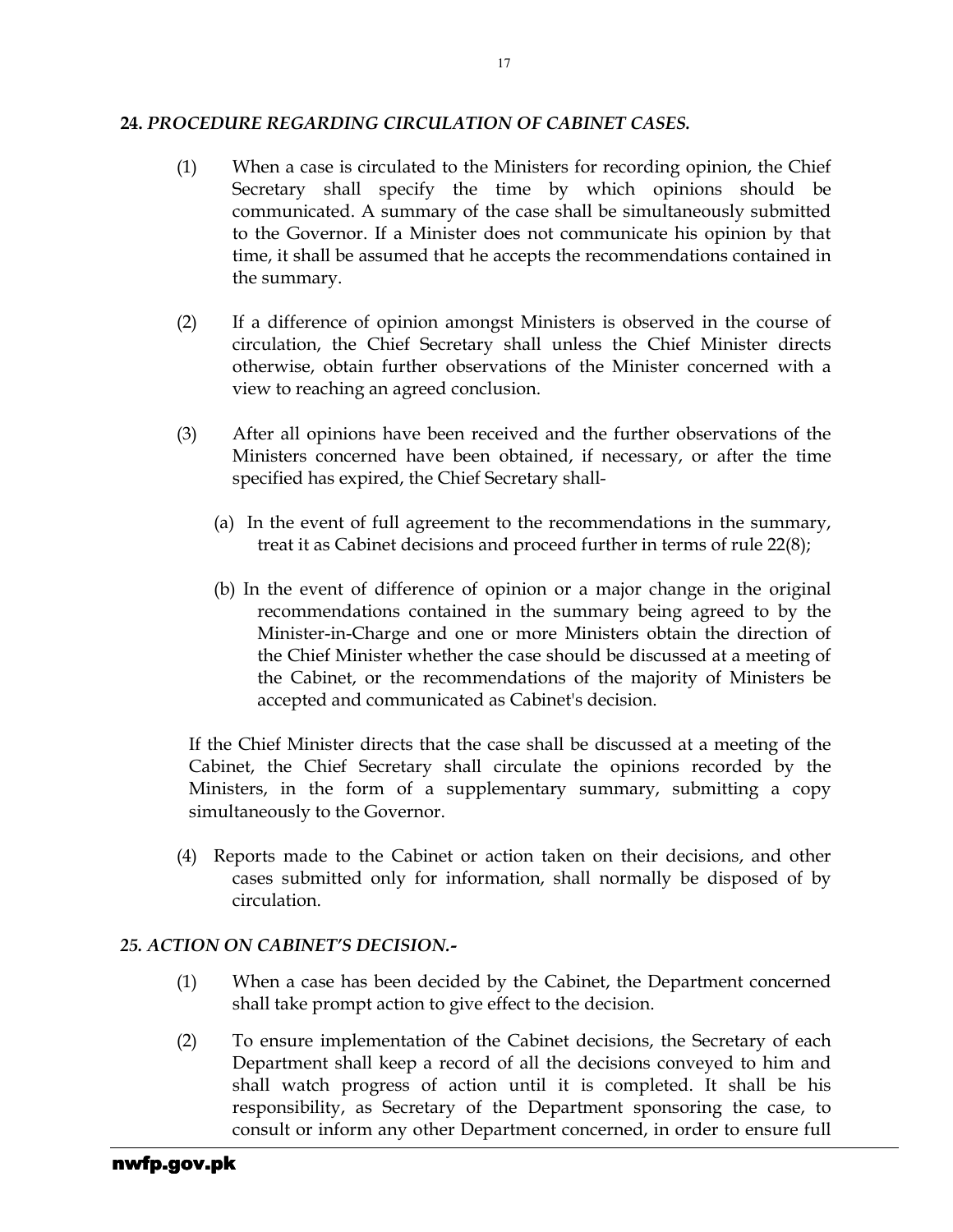implementation of the decisions.

- (3) The Chief Secretary shall watch the implementation of each decision of the Cabinet, and the Secretary in the Department concerned shall supply to the Chief Secretary such documents as the latter may, by general or special request, require to enable him to complete his record of the case.
- (4) The Chief Secretary shall maintain the record of each case submitted to the Cabinet which shall consist of
	- (a) a copy of all papers issued under rule 22(3), 23 and 24(1);
	- (b) a copy of the records prepared under rule 22(7), 23 and 24(3).
- (5) The Governor shall be kept informed of all decisions of the Cabinet.

### 26. SECRECY OF CABINET PROCEEDINGS.-

- (1) All proceedings of the Cabinet and the record of the discussion in the Cabinet shall be secret.
- (2) All papers submitted to the Cabinet are secret until the Cabinet's decision has taken place, where after the Secretary concerned shall, subject to any general or special orders of the Chief Secretary in this behalf, determine whether the papers shall continue to be classified as secret.

### 27. CUSTODY OF CABINET PAPERS:-

The Minister shall return to the Chief Secretary.-

- (a) the papers issued to them for decision by circulation under rule 24(1) immediately after recording opinion;
- (b) the papers circulated to them for decision by discussion in meeting of the Cabinet or Committee of the Cabinet under rule 22(3) or 23 immediately after the discussion has taken place;
- (c) copies of the record of discussion and decisions circulated by the Chief Secretary under rule 22(8), 23 and 24(3), immediately after they have perused them; and
- (d) reports of action taken on Cabinet decisions or other papers circulated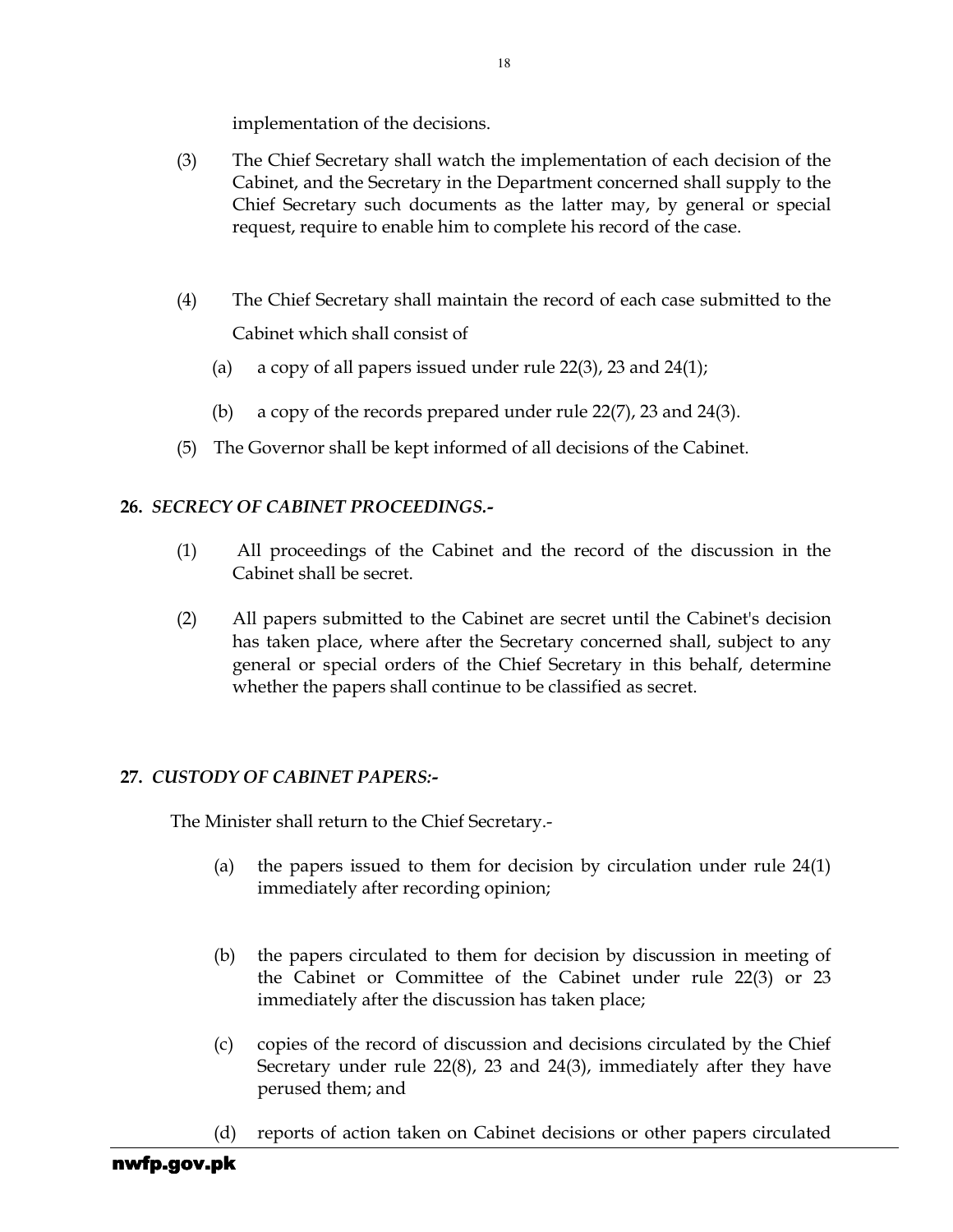for information, immediately after perusal, except where indicated otherwise.

## PART - E - RELATIONS WITH THE PROVINCIAL LEGISLATURE

### 28. GENERAL PROCEDURE.-

- (1) The Department shall, in their relations with the Assembly, comply with the rules of procedure and standing orders of the Assembly.
- (2) Orders of the Governor for convening a session of the Assembly shall be obtained by the Law Department and communicated to the Secretary of the Assembly.
- (3) As soon as the date of session of the Assembly is fixed, it shall be notified in the Gazette by the Secretary of the Assembly and thereupon all Departments shall undertake a review of the official business intended to be brought before the Assembly and shall promptly forward to the Law Departments detailed lists of such business not later than seven days before the commencement of the session.
- (4) The Minister for Law shall prepare a provisional forecast of the business to be brought before the Assembly and shall make proposals to the Speaker for the allotment of days for the transaction of official as well as non-official business. The programme as approved by the Speaker, shall be communicated by the Assembly Secretariat to all the Departments and the Secretary to Governor.
- (5) When the Assembly has been summoned by the Governor, he will at the appropriate stage, fix a date for the prorogation of the Assembly.
- (6) The Secretary of the Assembly shall, when the session called by the Governor is nearing completion of its business, obtain the orders of the Governor through the Law Department, as to the date for the prorogation of the Assembly.
- (7) The Secretary of the Assembly shall notify in the Gazette the date fixed for the prorogation of the Assembly.
- (8) Copies of the bills, resolutions, motions, questions and other business to be brought before the Assembly shall be forwarded as soon as received, to the Department concerned by the Assembly Secretariat.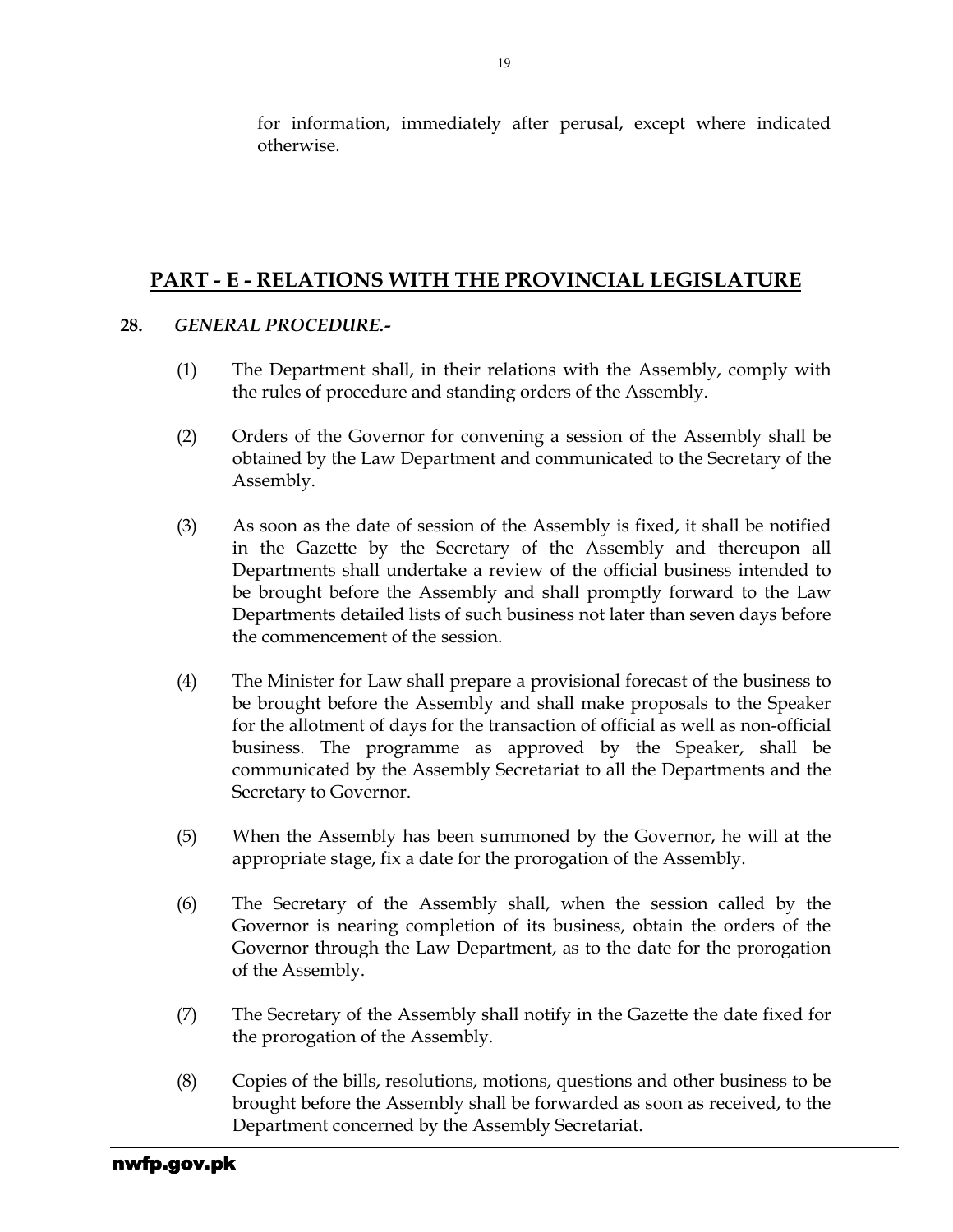- (9) For the correct allocation of business of the Assembly amongst the Departments, the Assembly Secretariat may consult the Chief Secretary, whenever it is in doubt.
- (10) If a bill, resolution, motion or question has been wrongly addressed to a Department by the Assembly Secretariat, it should be promptly transferred to the Department concerned, in consultation with the Chief Secretary, if necessary, and under advice to the Assembly Secretariat.
- (11) The Assembly Secretariat shall advise the Departments as soon as is known that a non-official bill, resolution, motion or question has been admitted in its final form, or not admitted, so that the Departments may regulate their action accordingly.
- (12) As soon as any communication (whether a notice, intimation, bill or any other paper) is received from the Assembly Secretariat or any other authority regarding the business or affairs of the Assembly, the receiving officer shall at once bring it to the notice of the Secretary and the Minister.

#### 29. OFFICIAL BILLS AND AMENDMENTS.-

- (1) After taking action in terms of rules 12 and 19, the Department concerned shall forward to the Law Department, the draft legislation in its final form with a statement of objects and reasons, duly signed by the Minister-in-Charge. The Law Department shall obtain the previous consent of the Government to the introduction of the bill, if such consent is necessary. This action shall be completed irrespective, and preferably well in advance, of the date of commencement of a session of the Assembly.
- (2) The Law Department shall arrange to include the bill in the official business of the Assembly. The bill shall be introduced in the Assembly by the Minister-in-Charge or any other member on his behalf, and thereafter published in the Gazette by the Assembly Secretariat. If, however, the bill is of great urgency, the Law Department may request the Assembly Secretariat to publish it in the Gazette before introduction.
- (3) After the introduction of a bill, the following motions be made in regard to it, namely.-
	- (a) that it be taken into consideration and passed; or
	- (b) that it be referred to a Select Committee; or
	- (c) that it be circulated for the purpose of eliciting opinion thereon.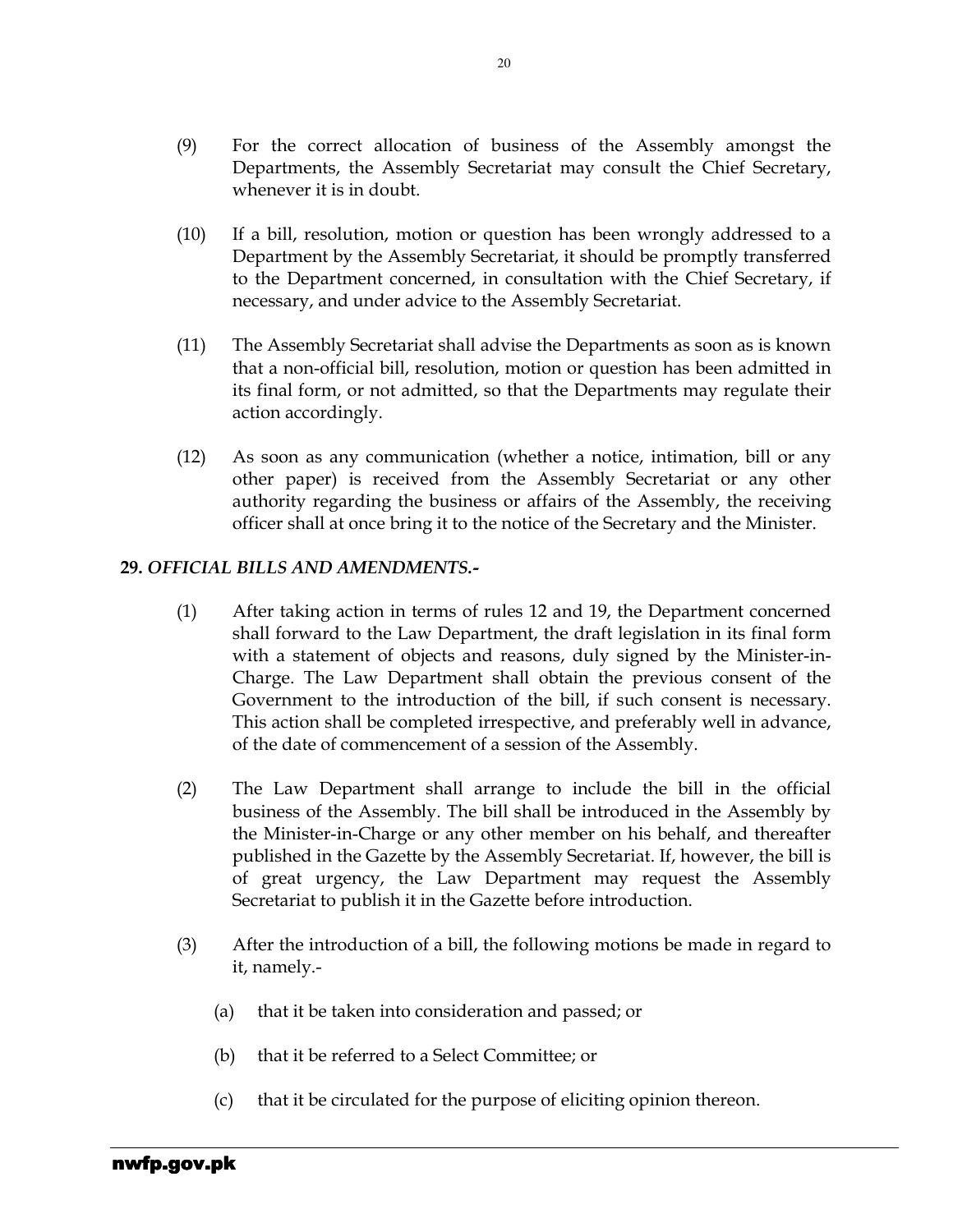The Department concerned shall formulate the line of action to be adopted, and prepare a brief for the use of the Minister-in-Charge.

- (4) The procedure regarding amendments shall be the same as for official bills.
- (5) After a Bill has been passed, the Assembly Secretariat shall forward the Bill to the Governor, through the Law Department, in the form in which it is passed, duly signed by the Speaker. The Governor shall-
	- (a) accord his assent to the Bill; or
	- (b) if it is a Bill other than a Money Bill, return the Bill to the Provincial Assembly with a message requesting that the Bill, or any specified provision thereof, be reconsidered.
- (6) When the Governor has returned a Bill to the Provincial Assembly for reconsideration and the Bill is again passed by the Provincial Assembly, with or without amendment, it shall be again presented to the Governor and the Governor shall assent thereto.
- (7) After the Governor has passed orders, the Law Department shall inform the Department concerned and publish the Bill, if assented to, in the Gazette.

### 30. NON-OFFICIAL BILLS AND AMENDMENTS.-

- (1) As soon as notice regarding the introduction of a non-official bill is received from the Assembly Secretariat by a Department, it shall consult the Law Department as to-
	- (i) whether the bill can be introduced in the Provincial Legislature and is otherwise in order; and
	- (ii) whether previous consent of the Government to its introduction is necessary.
- (2) If the bill is in order, the Department concerned shall take action in accordance with the provisions of rule 29 and the procedure relating to official bill shall apply mutatis mutandis to it.
- (3) Procedure regarding amendments shall be the same as for non-official bills.

### 31. RESOLUTION AND MOTIONS.-

(1) When an official resolution or motion is to be moved in the Assembly, the Department concerned shall, after consulting the Law Department and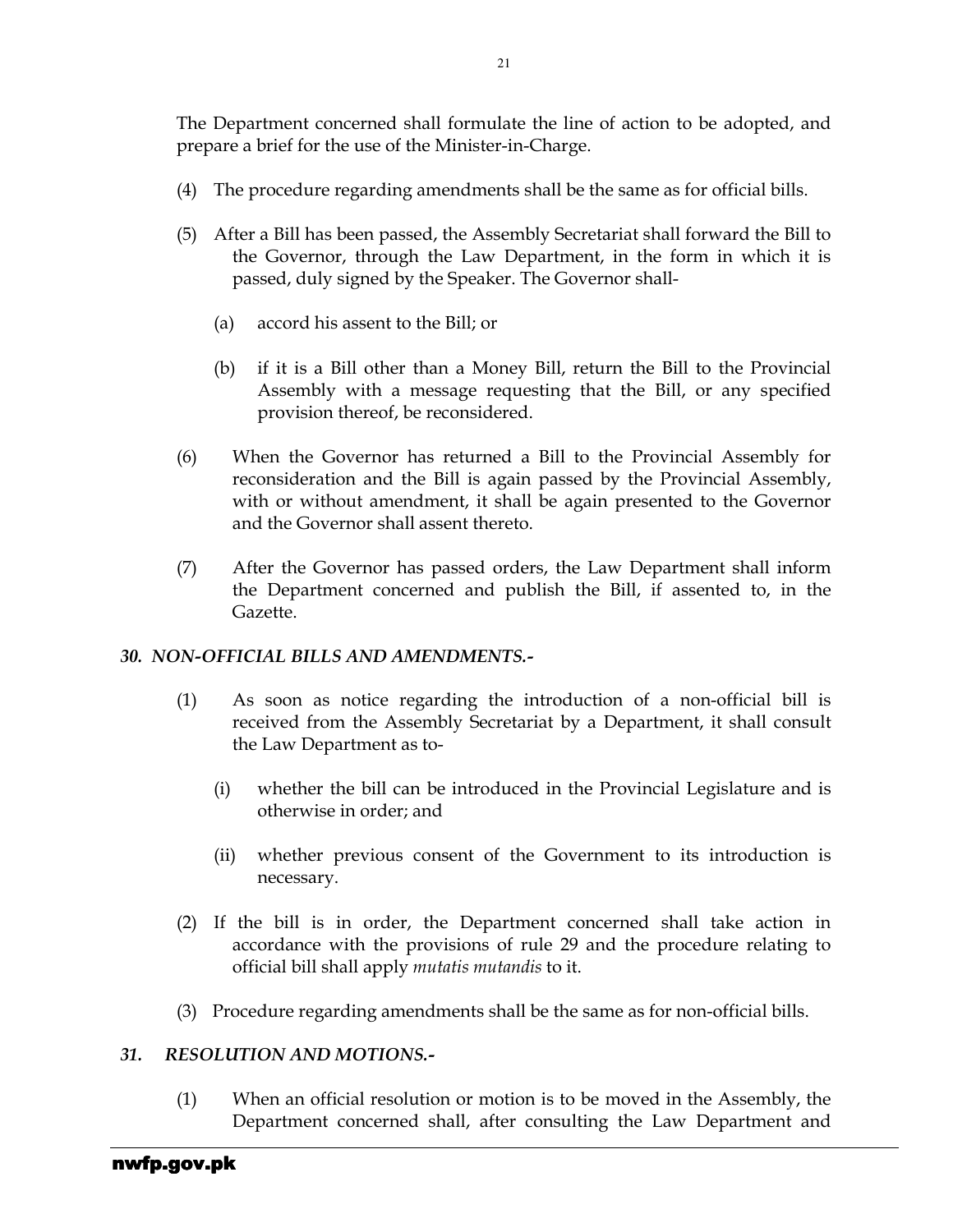obtaining the approval of the Cabinet, forward the same, together with a formal notice duly signed by the Minister to the Secretary of the Assembly who shall, if the resolution or motion is admitted by the Speaker, arrange for its inclusion in official business of the Assembly.

- (2) Official resolution may be for the constitution of a statutory body, declaration of policy on a matter of general public interest, etc.
- (3) Official motions may be for the election of members to standing adhoc committee of the Assembly, raising discussion on a particular matter, etc.
- (4) On receipt of a non-official resolution or motion from the Assembly Secretariat, the Department concerned shall examine it and obtain the orders of the Cabinet, if the time permits. Orders of the Chief Minister, where necessary, shall be obtained.
- (5) In examining the resolution or motion, the Department concerned shall consider whether the discussion of the resolution or motion, or any part of the same, would be detrimental to the public interest. If so, it should point this out, with reasons in its comments on the resolution or motion, as the case may be.
- (6) The Department concerned shall prepare a brief regarding each resolution or motion, official or non-official, for the use of the Minister.
- (7) After a resolution or motion has been adopted, the Assembly Secretariat shall forward it to the Department concerned for appropriate action.

### 32. QUESTION.-

- (1) On receipt from the Assembly Secretariat of questions (starred or unstarred or short notice), proposed to be asked by member, the Department concerned shall draft replies with the approval of the Minister, and in the case of a Department which has not been assigned under these rules to any Minister, with the approval of the Secretary-in-Charge of that Department and forward the required number of copies to the Assembly Secretariat before the day on which-the question is to be asked. In the case of starred questions, briefs shall be prepared by the Department concerned for the use of the Minister to assist him in answering any supplementary question that may be asked.
- (2) A copy of the supplementary question asked in the Assembly in respect of a starred question and the replies given shall be forwarded by the Assembly Secretariat to the Department concerned as soon as possible after the proceedings have been transacted.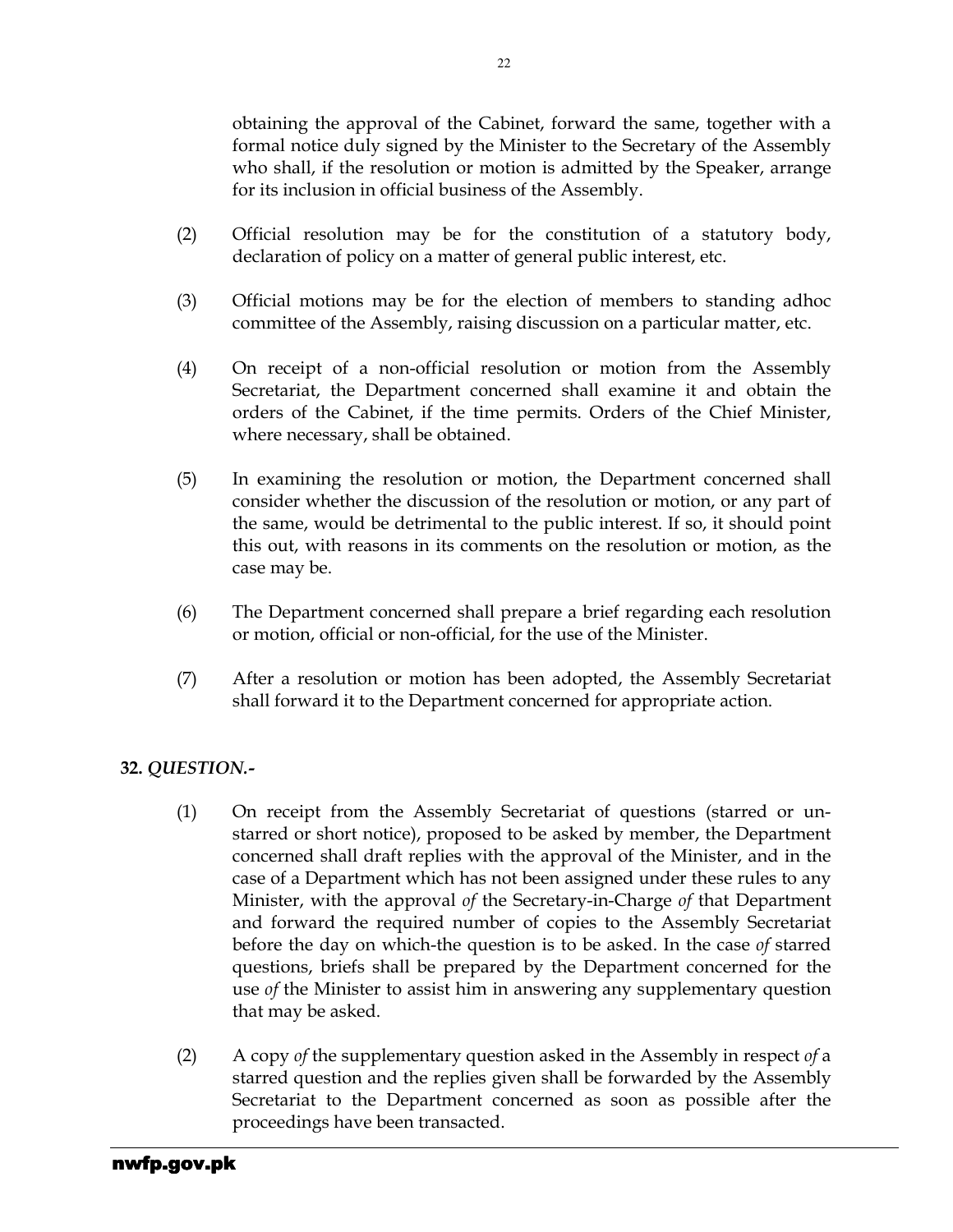(3) The Department concerned shall be responsible for giving effect to any undertakings given by the Minister in reply to questions.

### 33. BUDGET.-

- (1) The Finance Department shall forward proposals regarding the date for the presentation of the annual budget to Secretary to the Assembly. The latter shall obtain the orders of the Chief Minister through the Chief Secretary. On receipt of orders a notification in the Gazette shall be issued by the Secretary of the Assembly.
- (2) On receipt of a motion proposing a cut in a demand (or supplementary demand) for grant of funds, the Department concerned shall examine the points raised in the motion, or any further points likely to be raised, and prepare a brief for the use of the Minister-in-Charge.

### 33A. ADVISORS AND SPECIAL ASSISTANTS:-

- (1) There shall be Advisors and Special Assistants to the Chief Minister for the performance of such duties and functions, as may be specified from time to time.
- (2) An Advisor or Special Assistant shall hold office during the pleasure of the Chief Minister on such terms and conditions, as may be determined by the Chief Minister.

## PART - F - SUBMISSION OF CASES TO THE GOVERNOR AND THE CHIEF MINISTER

### 34. SUBMISSION OF CASES TO THE GOVERNOR FALLING WITHIN HIS DISCRETIONARY POWERS UNDER THE CONSTITUTION.-

- (1) All cases enumerated in Schedule-IV shall be submitted to the Governor for his approval before issue of orders.
- (2) The cases enumerated in Schedule-IV shall be submitted to the Governor in such manner as the Governor may generally or specially direct.
- (3) On a question whether any matter is or is not a matter in respect of which the Governor is by the Constitution of the Islamic Republic of Pakistan empowered to act in his discretion, the decision of the Governor in his discretion shall be final.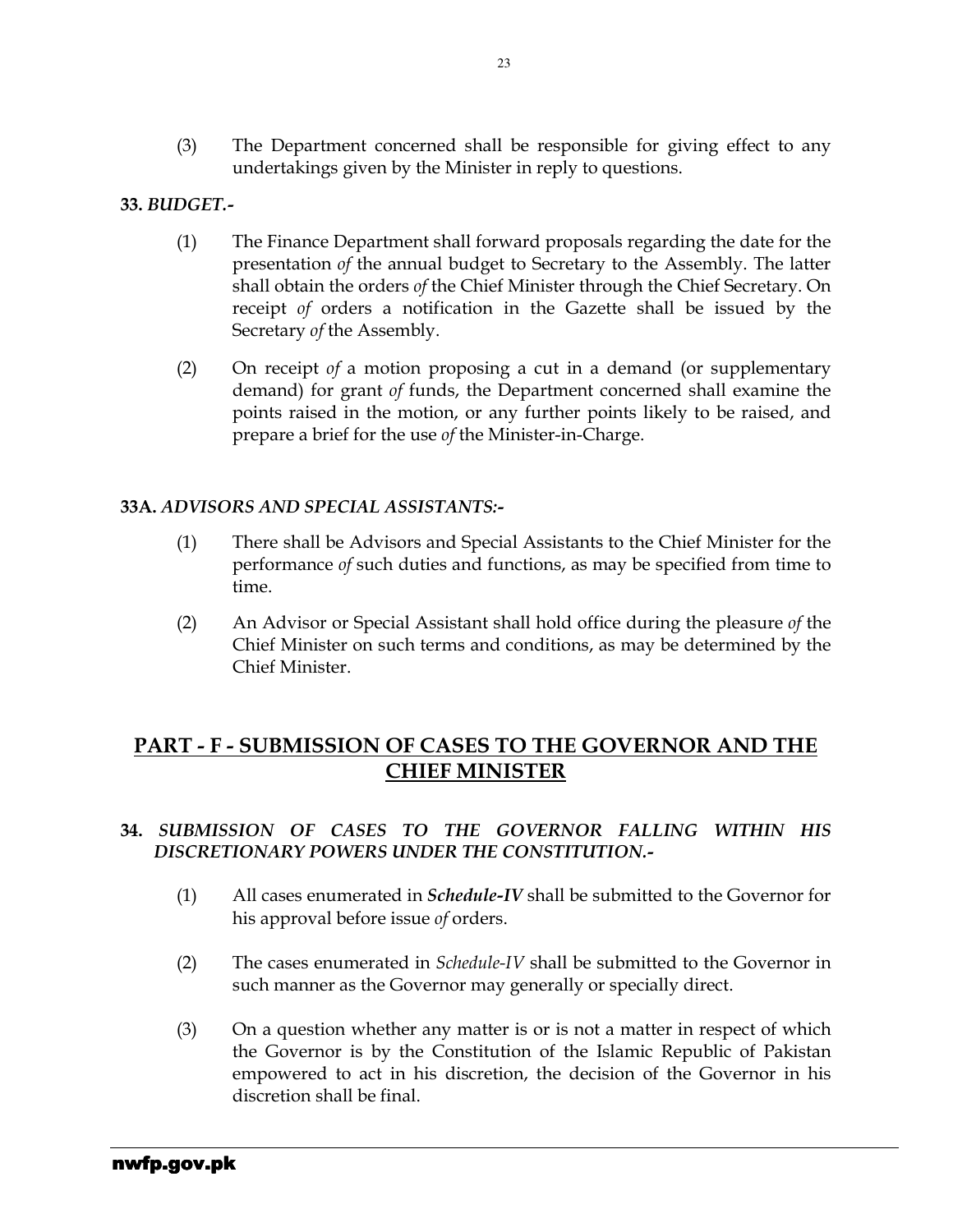### 35. GOVERNOR'S DIRECTIVE WITH REGARD TO DISPOSAL OF CERTAIN CASES:-

- (1) The Governor may require to submit for consideration of the Cabinet any matter on which a decision has been taken by the Chief Minister or a Minister but which has not been considered by the Cabinet.
- (2) The Governor may require the Cabinet or, as the case may be, the Chief Minister, to reconsider its or his advice tendered to the Governor in the performance of his functions, whether generally or otherwise, and the Governor shall act in accordance with the advice tendered after such reconsideration.

### 36. REFERENCE TO THE CHIEF MINISTER.-

- (1) Without prejudice to other provisions of these rules:-
	- (a) All cases mentioned in *Schedule- V* shall be submitted to the Chief Minister for advising the Governor to pass appropriate orders thereon; and
	- (b) All cases mentioned in *Schedule-VI* shall be submitted to the Chief Minister for his approval before passing of orders.
- (2) A case submitted to the Chief Minister for his order shall include a selfcontained summary stating the relevant facts and the points for decision. The summary shall include the specific recommendations of the Ministerin-Charge, and shall be accompanied by a draft communication wherever appropriate.

### 37. REFERENCE TO THE GOVERNOR.-

- (1) A case required to be submitted to the Governor through Chief Minister for his order shall include a self-contained summary stating the relevant facts and the points for decisions. The summary shall be entitled "Summary for Chief Minister" and contain the specific advice or recommendations of the Chief Minister along with a separate paragraph to the effect that the case requires approval of the Governor.
- (2) All cases specified in Schedule-VII shall be submitted to the Governor for information through the Chief Minister.

## PART - G – MISCELLANEOUS PROVISIONS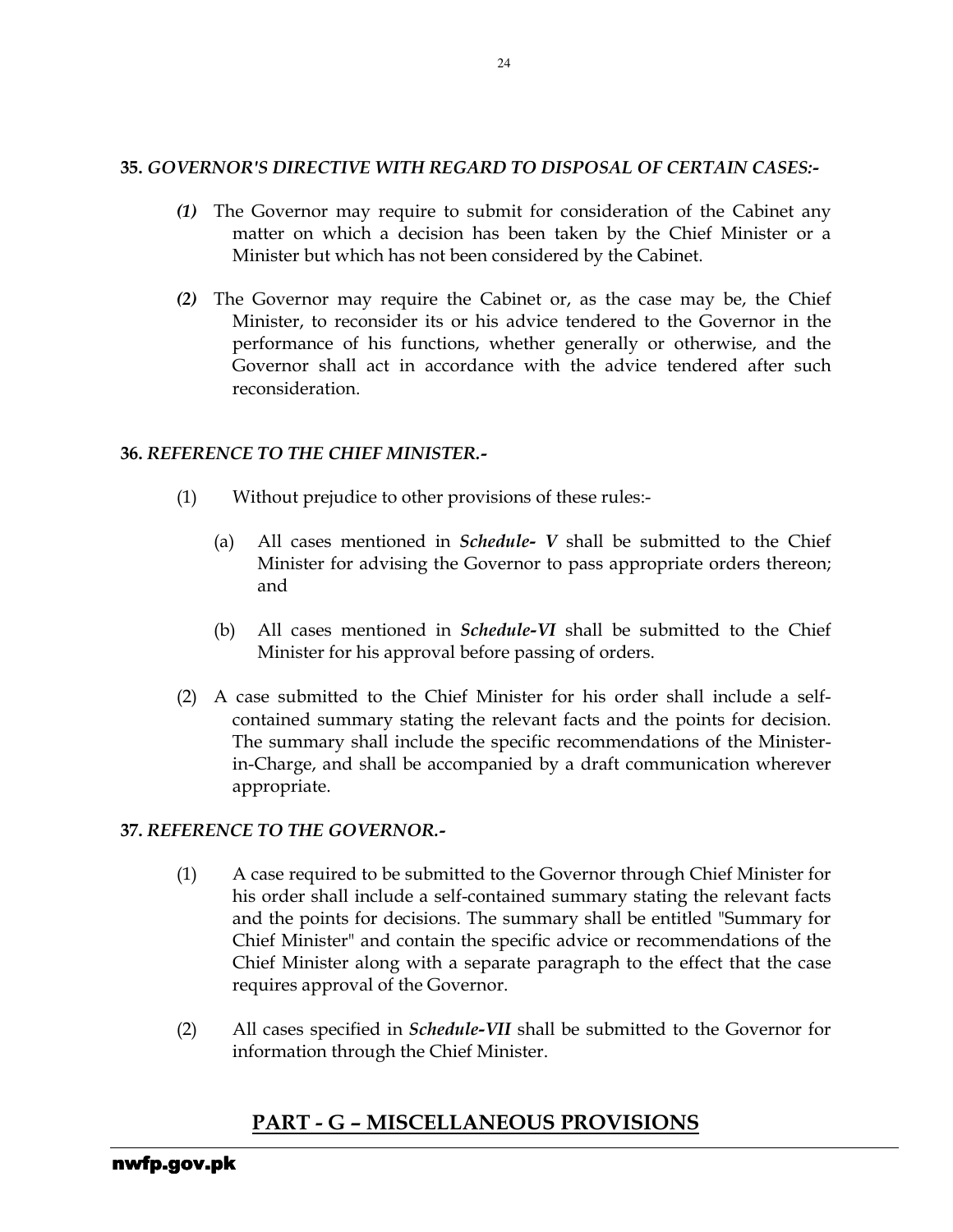### 38. PROTECTION AND COMMUNICATION OF OFFICIAL INFORMATION.-

- (1) No information acquired directly or indirectly from official documents or relating to official matters shall be communicated by a Government servant to the press, to non-official or officials belonging to other Government offices, unless he has been generally or specially empowered to do so.
- (2) Detailed instructions shall be issued by the Chief Secretary for the treatment and custody of official documents and information of a confidential character.
- (3) Ordinarily all official news and information shall be conveyed to the press through the Information Department and the manner in which this may be done shall be prescribed, generally or specially in each case, by that Department Only Ministers and Secretaries, and such officers as may be authorized, shall act as official spokesmen of Government.

### 39. CHANNELS OF COMMUNICATION.-

- (1) Correspondence with the Federal Govt or another Provincial Govt shall be conducted direct by the Departments in respect of subjects allocated to them subject to the provisions of rule 8 and it shall ordinarily be addressed to the Secretary of the Ministry or Department concerned.
- (2) All correspondence with the Government of a foreign country or a Pakistan Diplomatic Mission abroad or a foreign mission in Pakistan or international organization, shall normally be conducted through the Ministry of Foreign Affairs of the Federal Government:

Provided that by means of general or special orders to be issued by the Ministry of Foreign Affairs direct correspondence may be allowed under such conditions and circumstances as may be specified by that Ministry.

(3) All correspondence with the Headquarters of the Armed Forces, viz., Naval Headquarters, General Headquarters or Air Headquarters or their subordinate formations, shall normally be conducted through the Defense Division of the Federal Government:

Provided that by means of general or special orders to be issued by the Defense Division, direct correspondence may be allowed under such conditions and circumstances as may be specified:

Provided further that the provisions of this sub-rule shall not affect normal communications between a Service Commander and the Civil authorities in his area, or inter-departmental discussion in which services representatives are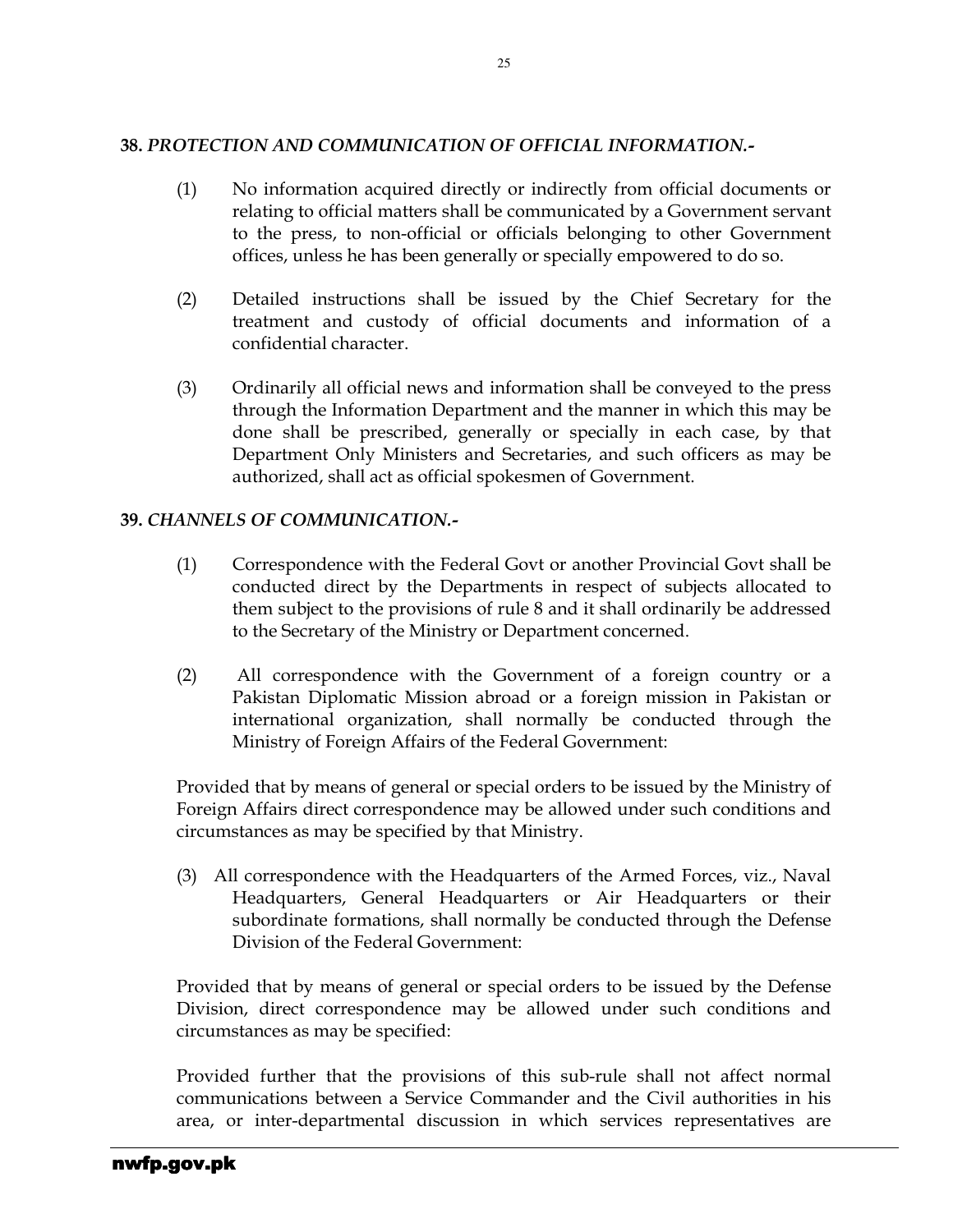required to take part.

(4) All correspondence between Government and the heads of Attached Departments shall be conducted through the Secretary of the Department concerned.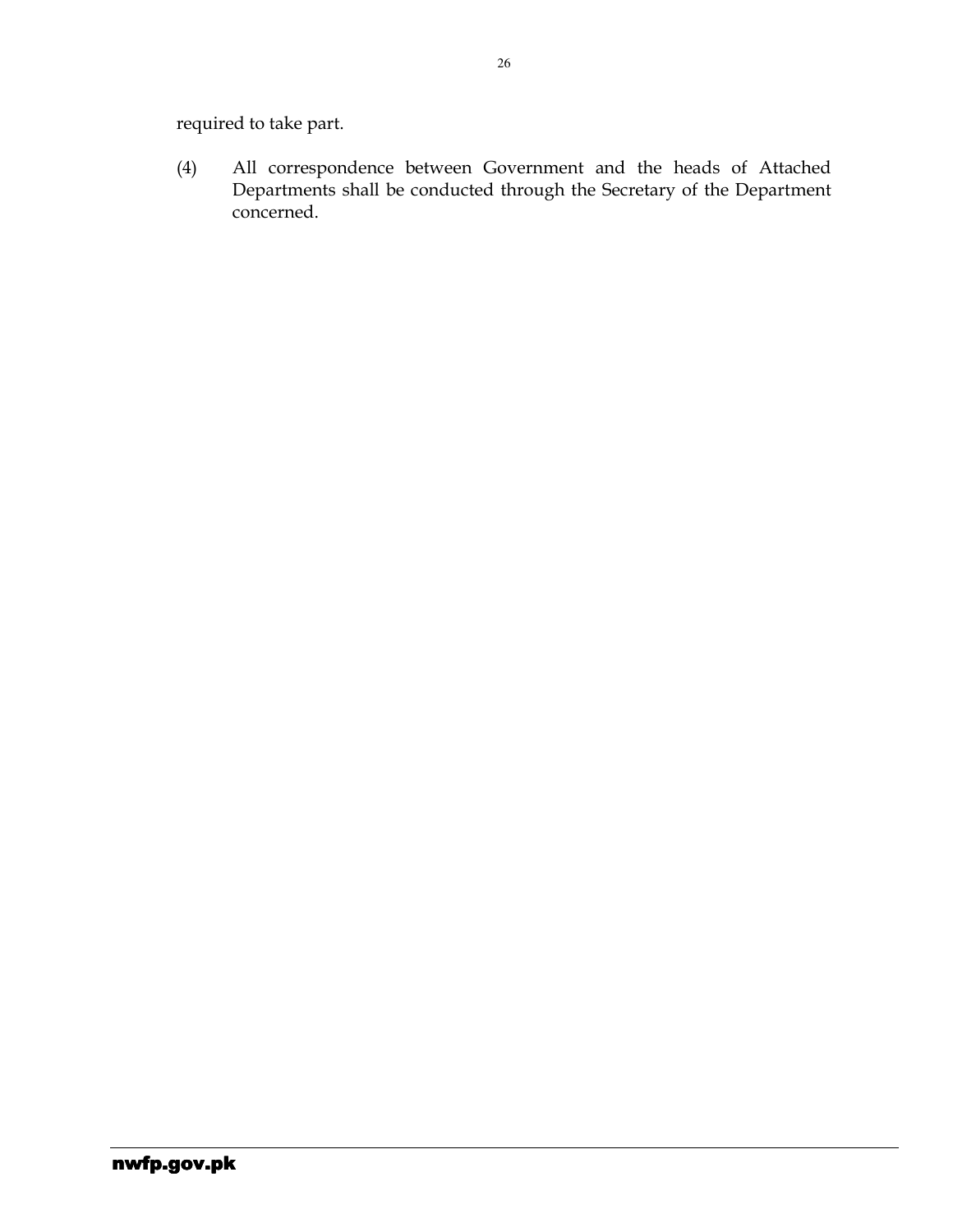#### SCHEDULE-I [See Rule 3 of NWFP Government Rules of Business, 1985]

#### LIST OF DEPARTMENTS AND ATTACHED DEPARTMENTS

| S.NO | <b>SECRETARIAT</b><br><b>DEPARTMENTS</b>                      | <b>ATTACHED DEPARTMENTS</b>                                                    | <b>HEAD OF</b><br><b>ATTACHED</b><br><b>DEPARTMENTS</b>                  |
|------|---------------------------------------------------------------|--------------------------------------------------------------------------------|--------------------------------------------------------------------------|
| 1.   | Agriculture, Livestock<br>and Cooperation<br>Department.      | (a) Directorate General,<br>Agriculture Extension.<br>(b) Directorate General, | (a) Director General,<br>Agriculture Extension.<br>(b) Director General, |
|      |                                                               | Agriculture Research.                                                          | Agriculture Research.                                                    |
|      |                                                               | Directorate of Livestock and<br>$\left($ c $\right)$<br>Dairy Development.     | (c) Director, Livestock and<br>Dairy Development.                        |
|      |                                                               | Directorate General On-Farm<br>(b)<br>Water Management.                        | (d) Director General On-<br>Farm Water<br>Management.                    |
|      |                                                               | (e) <sup>2</sup> Directorate of Agriculture                                    | (e) Director Agriculture                                                 |
|      |                                                               | Engineering                                                                    | Engineering                                                              |
| 2.   | Augaf, Hajj, Religious<br>and Minority Affairs<br>Department. |                                                                                |                                                                          |
| 2(A) | <sup>3</sup> Energy and Power<br>Department                   |                                                                                |                                                                          |
| 3.   | Environment                                                   | (a) Office of the Chief<br>Conservator of Forests.                             | $\overline{(a)}$ Chief Conservator of<br>Forests.                        |
|      | Department.                                                   | (b) Office of Conservator of<br>Wildlife.                                      | (b) Conservator of Wildlife.                                             |
|      |                                                               | (c) Directorate of Fisheries.                                                  | (c) Director, Fisheries.                                                 |
|      |                                                               | (d) Directorate General<br><b>Environmental Protection</b>                     | (d) Director General<br><b>Environmental Protection</b>                  |
|      |                                                               | Agency.                                                                        | Agency.                                                                  |
|      |                                                               | (e) <sup>4</sup> Deleted                                                       | (e) Deleted                                                              |
| 4.   | Establishment &                                               | (a) Directorate of Anti-Corruption                                             | (a) Director Anti-                                                       |
|      | Administration<br>Department.                                 | Establishment.                                                                 | Corruption<br>Establishment, NWFP.                                       |
|      |                                                               | (b) NWFP Service Tribunal.                                                     | (b) Chairman, NWFP<br>Service Tribunal.                                  |
|      |                                                               | (c) Provincial<br>Inspection<br>Team<br>$(PIT)$ .                              | $\rm(c)$<br>Chairman, Provincial<br>Inspection Team (PIT).               |

 2 Added vide Establishment Department Notification No.SO(O&M)/E&AD/2-3/2006 Vol II Dated 11-4-2007 3 "Energy and Power Department created vide Notification No. SO(O&M)E&AD/ 2-34/2008 dated 25.10.2008

<sup>4</sup> The Directorate of Transport shifted to newly created Transport Department vide Notification No.SO(O&M)E&AD/2- 35/2008 dated 18.9.2008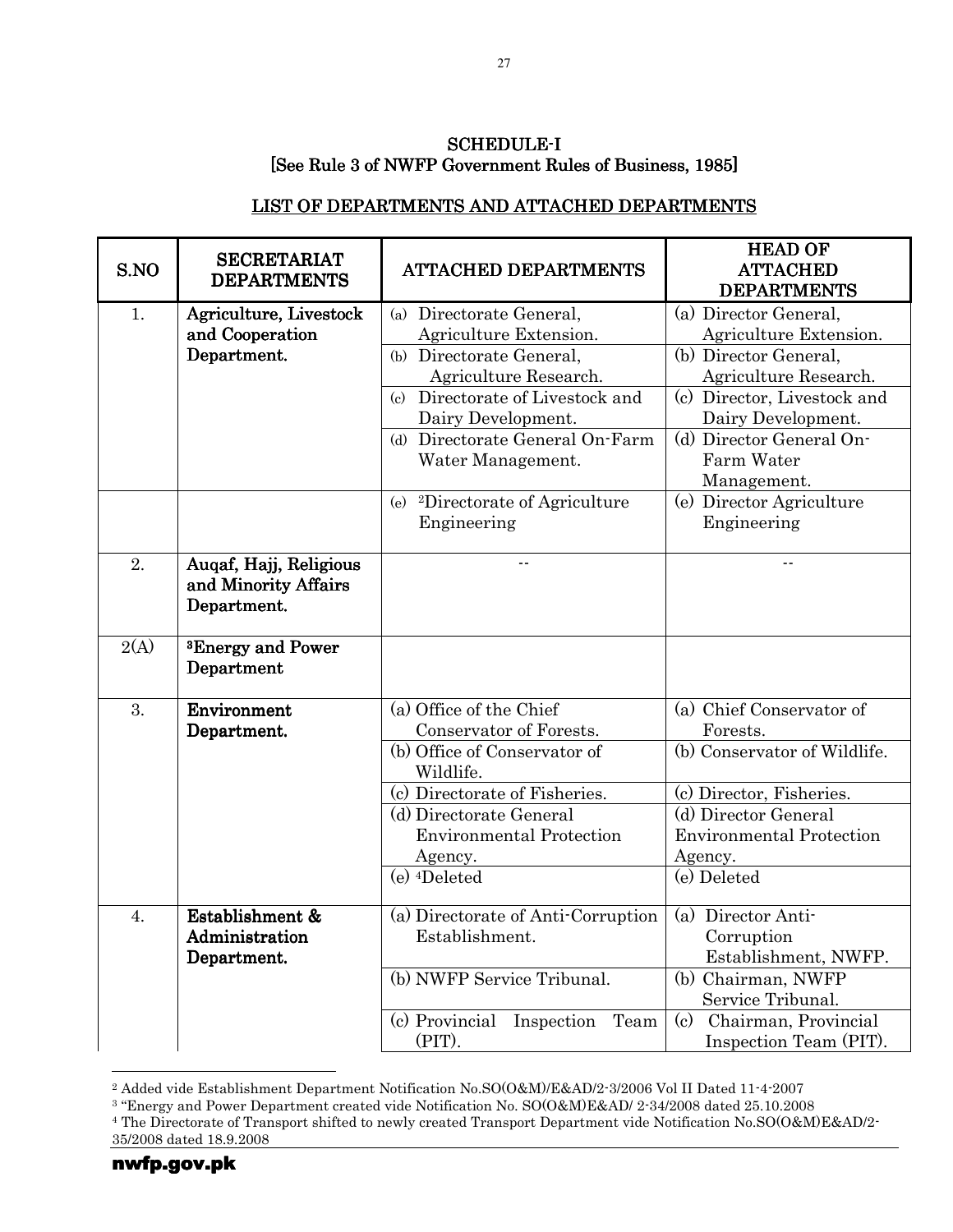| 5.  | <b>Excise and Taxation</b><br>Department.                                                              | Directorate General, Excise &<br>Taxation Department.                                                                                                                                                                                           | Director General. Excise &<br>Taxation.                                                                                                                                                                                                |
|-----|--------------------------------------------------------------------------------------------------------|-------------------------------------------------------------------------------------------------------------------------------------------------------------------------------------------------------------------------------------------------|----------------------------------------------------------------------------------------------------------------------------------------------------------------------------------------------------------------------------------------|
| 6.  | <b>Finance Department.</b>                                                                             | (a) <sup>5</sup> Directorate of Local Fund<br>Audit.<br>(b) Directorate of Treasuries and<br>Accounts                                                                                                                                           | (a) Director, Local Fund<br>Audit.<br>(b) Director Treasuries and<br>Accounts                                                                                                                                                          |
| 7.  | Food Department.                                                                                       | Directorate of Food.                                                                                                                                                                                                                            | Director Food.                                                                                                                                                                                                                         |
| 8.  | <b>Health Department.</b>                                                                              | Directorate General Health<br>Services.                                                                                                                                                                                                         | Director General, Health<br>Services.                                                                                                                                                                                                  |
| 9.  | <b>Higher Education,</b><br><b>Archives and Libraries</b><br>Department.                               | (a) Directorate of Higher<br>Education.<br>(b) Directorate of Archives &<br>Libraries.                                                                                                                                                          | (a) Director, Higher<br>Education.<br>(b) Director, Archives &<br>Libraries.                                                                                                                                                           |
| 10. | Home & Tribal Affairs<br>Department.                                                                   | (a) Police Department.<br>(b) Directorate of Civil Defence.                                                                                                                                                                                     | (a) Inspector General of<br>Police/Provincial Police<br>Officer.<br>(b) Director, Civil Defence.                                                                                                                                       |
|     |                                                                                                        | (c) Inspectorate General of<br>Prisons.<br>(d) Directorate of Probation and                                                                                                                                                                     | (c) Inspector General of<br>Prisons.<br>(d) Director Probation and                                                                                                                                                                     |
|     |                                                                                                        | Reclamation.<br>(e) Directorate of Prosecution,<br>NWFP.                                                                                                                                                                                        | reclamation.<br>(e) Director, Prosecution,<br>NWFP.                                                                                                                                                                                    |
| 11. | <b>Housing Department.</b>                                                                             | $-$                                                                                                                                                                                                                                             | $-$                                                                                                                                                                                                                                    |
| 12. | Industries, Commerce,<br>Labour, Mineral<br>Development &<br><b>Technical Education</b><br>Department. | (a) Directorate General of Mines<br>& Minerals.<br>(b) <sup>6</sup> Directorate General of<br>Technical Education &<br>Manpower Training.<br>(c) Directorate of Industries,<br>Commerce & Labour.<br>(d) Printing $&$ Stationery<br>Department. | (a) Director General, Mines<br>& Minerals.<br>(b) Director General,<br>Technical Education &<br>Manpower Training.<br>(c) Director, Industries,<br>Commerce & Labour.<br>(d) Controller, Printing $&$<br><b>Stationery Department.</b> |
| 13. | <b>Information &amp; Public</b><br>Relations Department.                                               | Directorate of Information &<br>Public Relations.                                                                                                                                                                                               | Director, Information &<br>Public Relations.                                                                                                                                                                                           |
| 14. | <b>Inter Provincial</b><br>Coordination<br>Department                                                  |                                                                                                                                                                                                                                                 |                                                                                                                                                                                                                                        |

 5 (a) & (b) Added vide Establishment Department Notification No.SO(O&M)/E&AD/2-8/2006 Vol I Dated 29.8.2007 6 Added vide Establishment Department Notification No.SO(O&M)/E&AD/2-12/2006 Vol I Dated 2.8.2007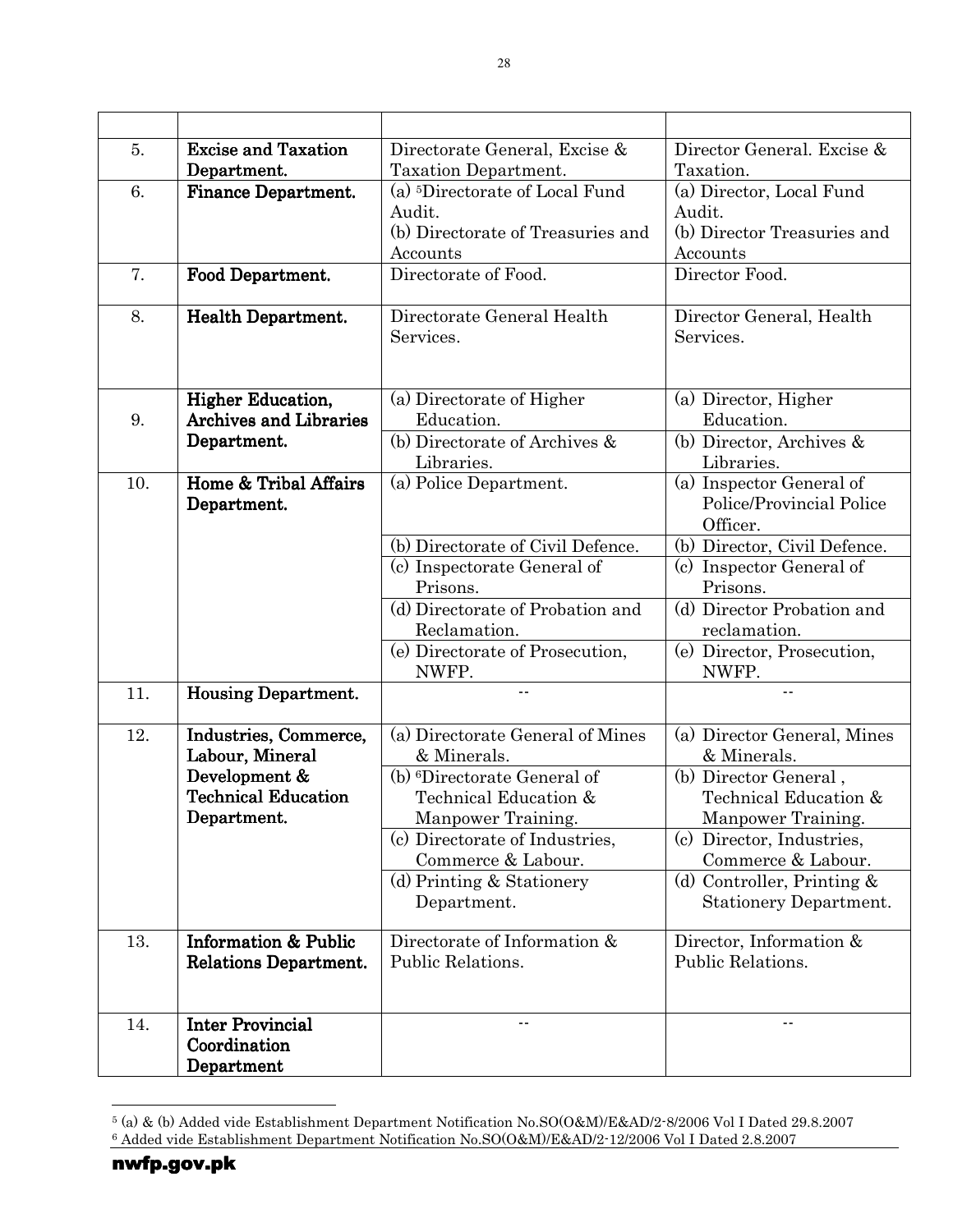| 15.     | Irrigation $[]^7$<br>Department.                                             | Office of the Chief Engineer<br>Irrigation.                                                                                          | Chief Engineer, Irrigation.                                                                                  |  |
|---------|------------------------------------------------------------------------------|--------------------------------------------------------------------------------------------------------------------------------------|--------------------------------------------------------------------------------------------------------------|--|
| 16.     | Law, Parliamentary<br><b>Affairs and Human</b><br><b>Rights Department.</b>  | (a) Office of the Advocate<br>General.                                                                                               | (a) Advocate General.                                                                                        |  |
| 17.     | Local Government,<br><b>Election and Rural</b><br>Development<br>Department. | Directorate General, Local<br>Government                                                                                             | Director General, Local<br>Government.                                                                       |  |
| 18.     | Planning and<br>Development<br>Department.                                   | Bureau of Statistics.                                                                                                                | Director, Bureau of<br>Statistics.                                                                           |  |
| 19.     | <b>Population Welfare</b><br>Department.                                     | Directorate General, Population<br>Welfare.                                                                                          | Director General,<br>Population Welfare.                                                                     |  |
| 20.     | Relief, Rehabilitation<br>and Settlement<br>Department.                      | $- - -$                                                                                                                              | $- - -$                                                                                                      |  |
| 21.     | Revenue Department.                                                          | Board of Revenue. (Revenue<br>Department)                                                                                            | Member, Board of Revenue                                                                                     |  |
| 22.     | Science & Technology<br>& Information<br>Technology<br>Department.           | Directorate of Science &<br>Technology.                                                                                              | Director, Science &<br>Technology.                                                                           |  |
| 23.     | <sup>8</sup> Elementary &<br><b>Secondary Education</b><br>Department.       | (a) <sup>9</sup> Directorate of Elementary $\&$<br>Secondary Education.<br>(b) Directorate of Curriculum and<br>Teachers' Education. | (a) Director Elementary &<br>Secondary Education.<br>(b) Director, Curriculum<br>and Teachers'<br>Education. |  |
| 24.     | Sports, Culture,<br>Tourism & Museums<br>Department.                         | (a) Directorate General of Sports.<br>(b) Directorate of Archaeology $\&$<br>Museums.<br>(c) <sup>10</sup> Directorate of Culture    | (a) Director General,<br>Sports.<br>(b) Director Archaeology<br>and Museums.<br>(c) Director Culture         |  |
| 1124(A) | <b>Transport Department</b>                                                  | Directorate of Transport                                                                                                             | Director Transport                                                                                           |  |
| 25.     | <b>Works &amp; Services</b>                                                  | (a) Office of Chief Engineer                                                                                                         | Chief Engineer Works &<br>(a)                                                                                |  |

 7 The words "and Power" deleted vide Notification No. SO(O&M)E&AD/ 2-34/2008 dated 25.10.2008

<sup>&</sup>lt;sup>8</sup> The words "Schools and Literacy Department" substituted by "Elementary and Secondary Education

Department" vide Notification No.SO(O&M)E&AD/2-17/2002 dated 5.6.2008 9 Words Schools & Literacy replaced by Elementary & Secondary Education

<sup>&</sup>lt;sup>10</sup> Added vide Notification No.SO(O&M)/2-23/2006 dated 6.11.2008 and date 14.10.2008

<sup>11</sup> Entry 24-A made vide Notification No.SO(O&M)E&AD/2-35/2008 dated 18.9.2008 creating the new Department of Transport with the Directorate of Transport as its Attached Department.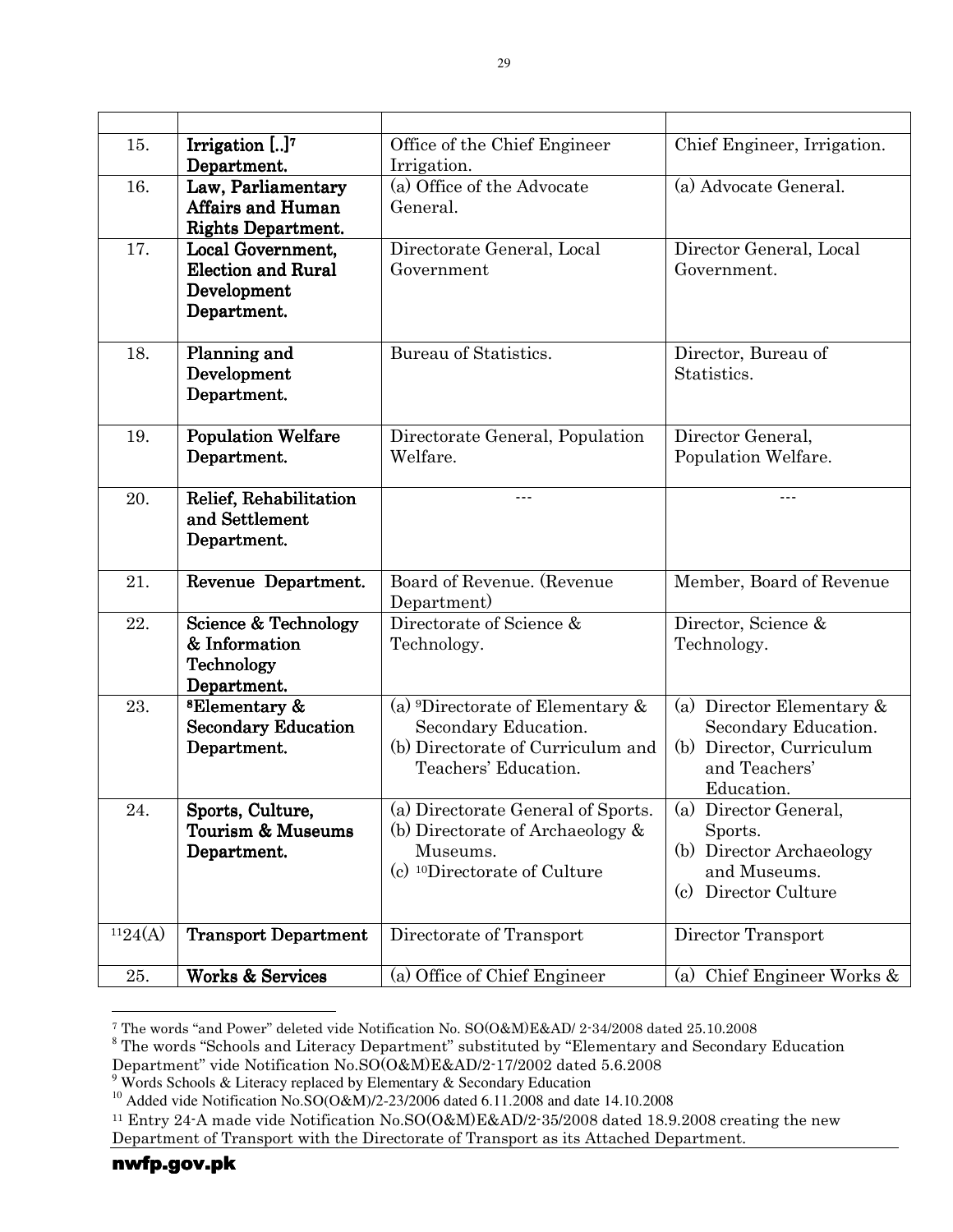|     | Department                                                          | Works & Services.<br>(b) Office of Chief Engineer<br>Public Health Engineering. | Services.<br>(b) Chief Engineer Public<br>Health Engineering. |
|-----|---------------------------------------------------------------------|---------------------------------------------------------------------------------|---------------------------------------------------------------|
| 26. | Zakat, Ushr, Social<br>Welfare & Women<br>Development<br>Department | Directorate of Social Welfare.                                                  | Director, Social Welfare.                                     |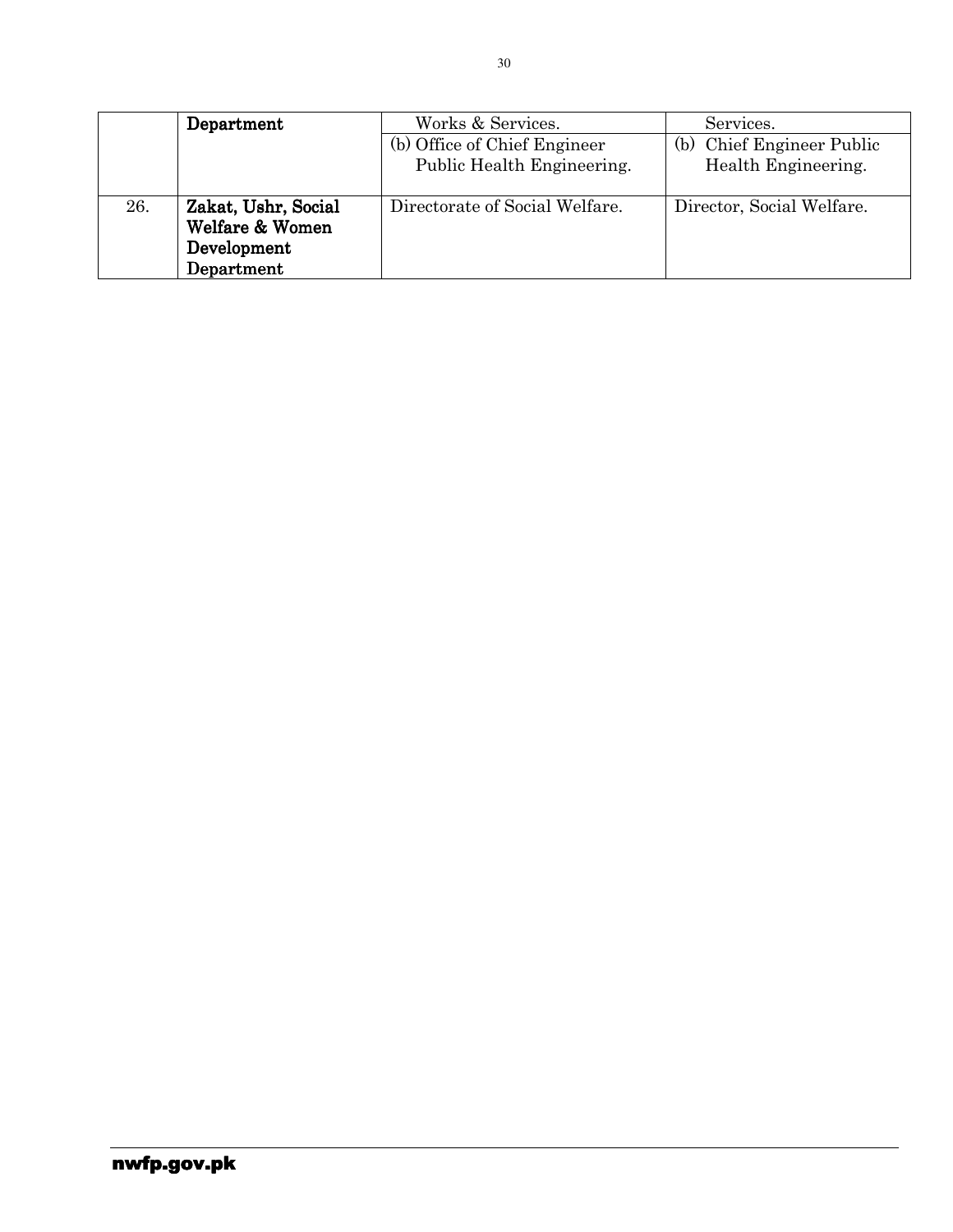### SCHEDULE-II [See Rule 3(3) and Rule  $9(4)(i)$ ]

### DISTRIBUTION OF BUSINESS AMONGST DEPARTMENTS

#### <sup>1</sup>AGRICULTURE, LIVESTOCK AND COOPERATION DEPARTMENT

#### I. Agriculture:

- 1. (a) Agricultural Education and Research including NWFP Agricultural University. (b) Experimental and demonstration farms.
	- (c) Improvement of Agricultural methods.
	- (d) Protection against insects and pests and prevention of plant disease.
- 2. Arboricultural Operations.
- 3. Government gardens, including Botanical and Zoological gardens.
- 4. Marketing Works.
- 5. Apiaries.
- 6. Agricultural Engineering mechanized cultivation and soil conservation.
- 7. Improvement of varieties, its nutritional requirements and maintenance of soil fertility in Research Wing.

#### II. Cooperation:

- 8. Cooperative Societies and Banks.
- 9. Procurement, Storage and Distribution of Seeds and Fertilizers.
- 10. Installation of tube-wells and pumping sets.
- 11. Supply of Agricultural machinery.
- 12. Marketing of Agricultural products.
- 13. Organization of housing cooperative societies.
- 14. Consumers Cooperative Stores.
- 15. Cooperative Education and publicity through Sarhad Cooperative Union.
- 16. Provision of agricultural supplies and other essential commodities.
- 17. Women Handicraft Marketing Cooperatives.
- III. Livestock:
- 18. Improvement of Livestock.
- 19. Prevention of animal diseases.
- 20. Veterinary Training and Research.
- 21. Prevention of cruelty to animals.
- 22. Zoological Survey.

l

<sup>1&</sup>lt;br>Heading substituted by Notification No. SO(O&M)S&GAD/3-19/99, dated 27-03-2001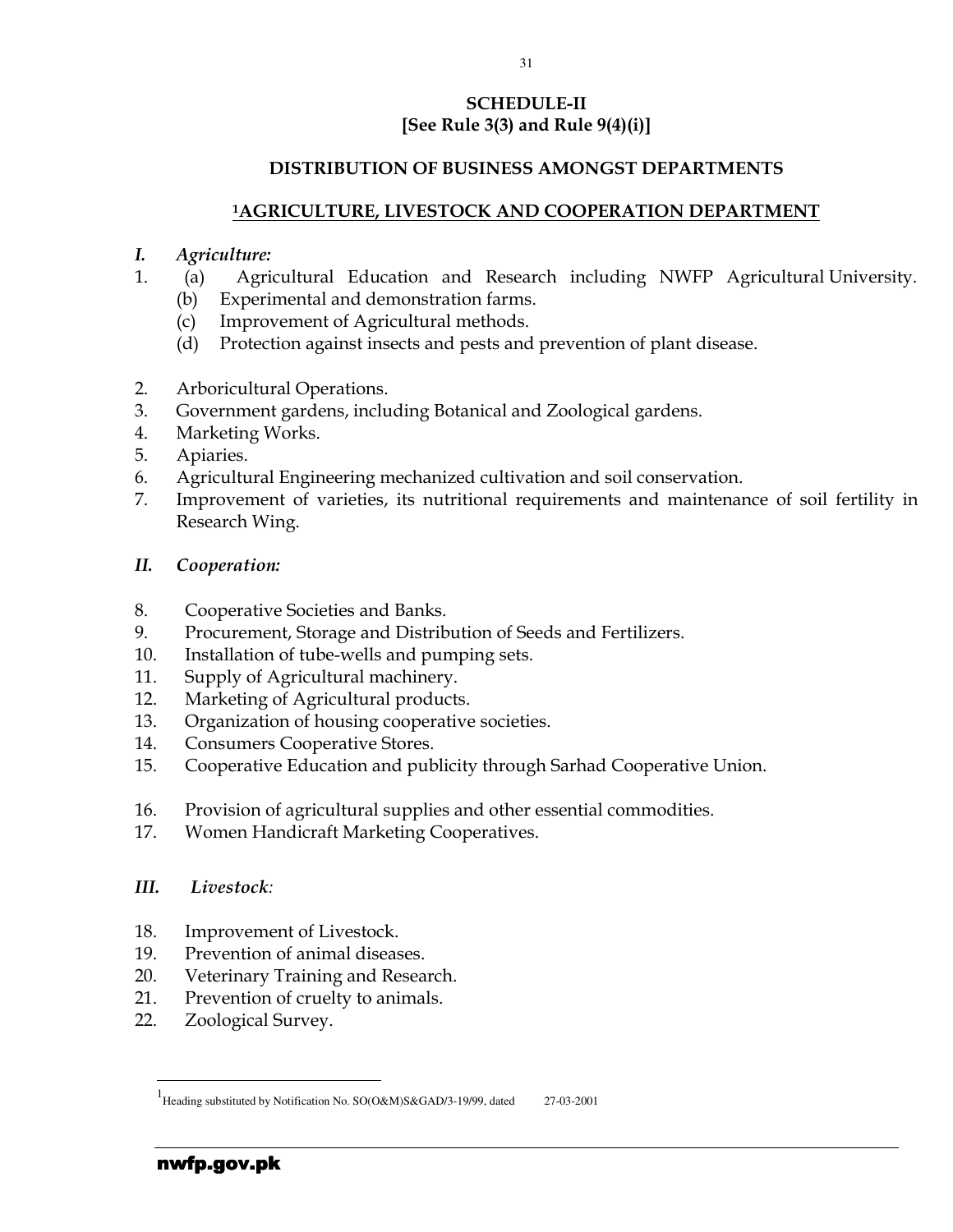### <sup>1</sup>AUQAF, HAJJ, RELIGIOUS AND MINORITY AFFAIRS DEPARTMENT

### Auqaf Department :-

### 1. Administration of

- (a) The NWFP Waqf Properties Ordinance, 1979; and
- (b) The West Pakistan Historical Mosques Cess Fund Ordinance, 1960.
- 2. Charitable and Religious Endowment
- 3. Religious Trusts.
- 4. Muslims graveyard taken over by the Chief Administrator of Auqaf under section 6 of the West Pakistan Waqf Properties Ordinance, 1961.
- 5. Control and repair, etc., of all Historical Mosques and Shrines taken over by the Auqaf Department.

### Religious And Hajj Affairs.

- 6. Holding of Husn-e-Qirat competition.
- 7. Celebration of Seerat-un-Nabi (S.A.W) conference.
- 8. Convening of Ulemas and Mashaikh Conference.
- 9. Meeting of Ruet-e-Hilal Committee.
- 10. Arrangements of Mehfal-e-Shabina.
- 11. Reception of scholars, religious prominent figures of different Islamic countries and conduct of their tours in the Province.
- 12. Hajj arrangements.
- 13. Tabligh propagation.
- 14. Hajj Conference.
- 15. Publication of books of Islamyat.
- 16. Safeguarding distortion of Holy Quran.

### Minorities Affairs

- 17. Safeguarding the rights of minorities.
- 18. Promotion of Welfare of Minorities.
- 19. Meetings of the Provincial/District Minorities Committee.
- 20. Co-ordination with the Federal Government on matters relating to welfare of minorities.
- 21. All other matters relating to Minorities.

### <sup>2</sup>ENERGY AND POWER DEPARTMENT

1. All relevant matters under Articles 154, 157, 158 & 161 of the Constitution and framing policies for the Province in their respect. 2. Grant and revocation of licenses to the private electric undertaking, certificates of competency to electrical supervisors and

l

<sup>1&</sup>lt;br>Heading substituted by Notification No. SO(O&M)E&AD/2-4/2002, dated 23-11-2002.

<sup>&</sup>lt;sup>2</sup> Heading and functions of Energy and Power Department inserted vide Notification No. SO(O&M)E&AD/ 2-34/2008 dated 25.10.2008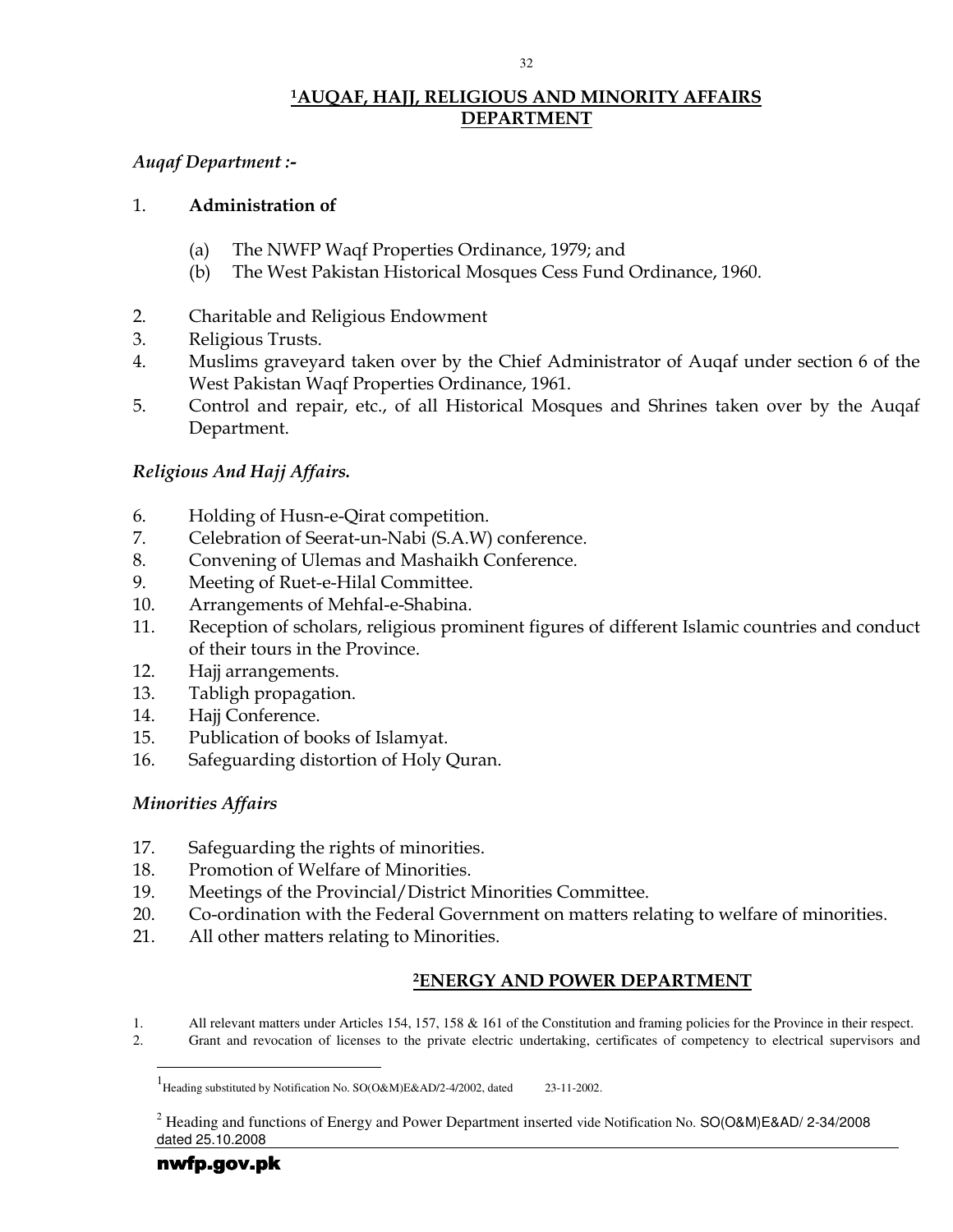licenses to electric contractors under the Electricity Act, 1910.

- 3. Levy and collection of electricity duty under West Pakistan Finance Act, 1964.
- 4. Monitoring of tariff of PESCO vis-à-vis other DISCOs for regulation of tariff.
- 5. Administration of Sarhad Hydel Development Organization Act, 1983.
- 6. All matters pertaining and auxiliary to hydel power stations of WAPDA or any other public/private sector agency located in NWFP.
- 7. Advising the Provincial Government on thermal, solar, wind, coal, nuclear, solar and any other kind of energy and power generation.
- 8. Close coordination with the Federal Govt. in respect of grant of licenses for oil and gas exploration in NWFP and cooperation with such companies and organizations undertaking such ventures in NWFP.
- 9. Matters relating to extension of gas by SNGPL in NWFP.
- 10. Matters relating to tariff on gas/CNG/petroleum products, royalty on gas and oil, gas development surcharge.
- 11. Planning, designing and erection of Power generation units and supply of electricity load to the province as per its requirement.
- 12. Representation of the Province on the boards of Directors of PESCO and other DISCOs in view of hydro electricity as major contributor to, and source of, energy.
- 13. Formulate, regulate and review Provincial Power Policy.
- 14. Investigation into fatal and non-fatal accidents due to electrocution.

### <sup>1</sup>ENVIRONMENT DEPARTMENT

#### I- Environment:

- (a) Environmental protection;
- (b) <sup>2</sup>Energy conservation

#### II- Forests:

- 1. Forest settlement.
- 2. Re-afforestations.
- 3. Range management.
- 4. Erosion.
- 5. Denudation.
- 6. Cooperatives in Guzara Forests.
- 7. Ecology and Environmental factors.
- 8. Watershed Management.
- 9. Applied Research in forestry.
- 10. Forest Training.

### III Wildlife.

- 15. Protection, preservation, conservation and management of wildlife including all matters falling within the purview of the North-West Frontier Province Wildlife (Protection, Preservation, Conservation and Management) Act, 1954, (NWFP Act V of 1975).
- 16. Habitat improvement.
- 17. Conservation education and training.
- 18. Applied research on wildlife and its habitat.

#### IV. Fisheries.

l

19. Management and development of public waters, fish hatcheries production of fish farms and recreational fisheries.

<sup>1</sup> Inserted by Notification No. SO(O&M)S&GAD/722/2002, dated 29-01-2002.

<sup>&</sup>lt;sup>2</sup> The sub-para "(b) Energy Conservation" inserted vide Notification No.SO(O&M)E&AD/2-7/2002 dated 8.8.2008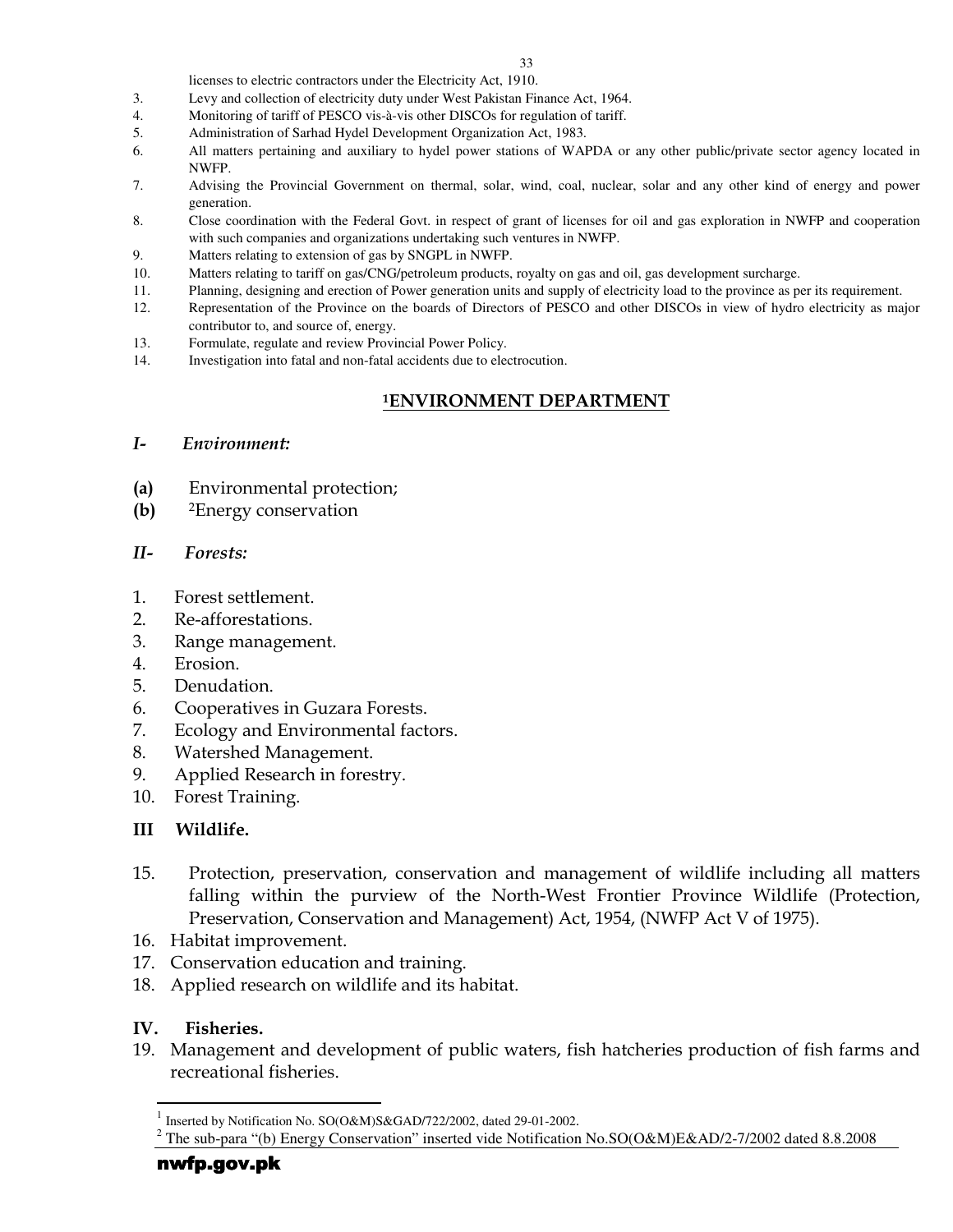<sup>&</sup>lt;sup>1</sup> Sub-heading "Transport" and functions under it deleted vide Notification No.SO(O&M)E&AD/2-35/2008 dated 18.9.2008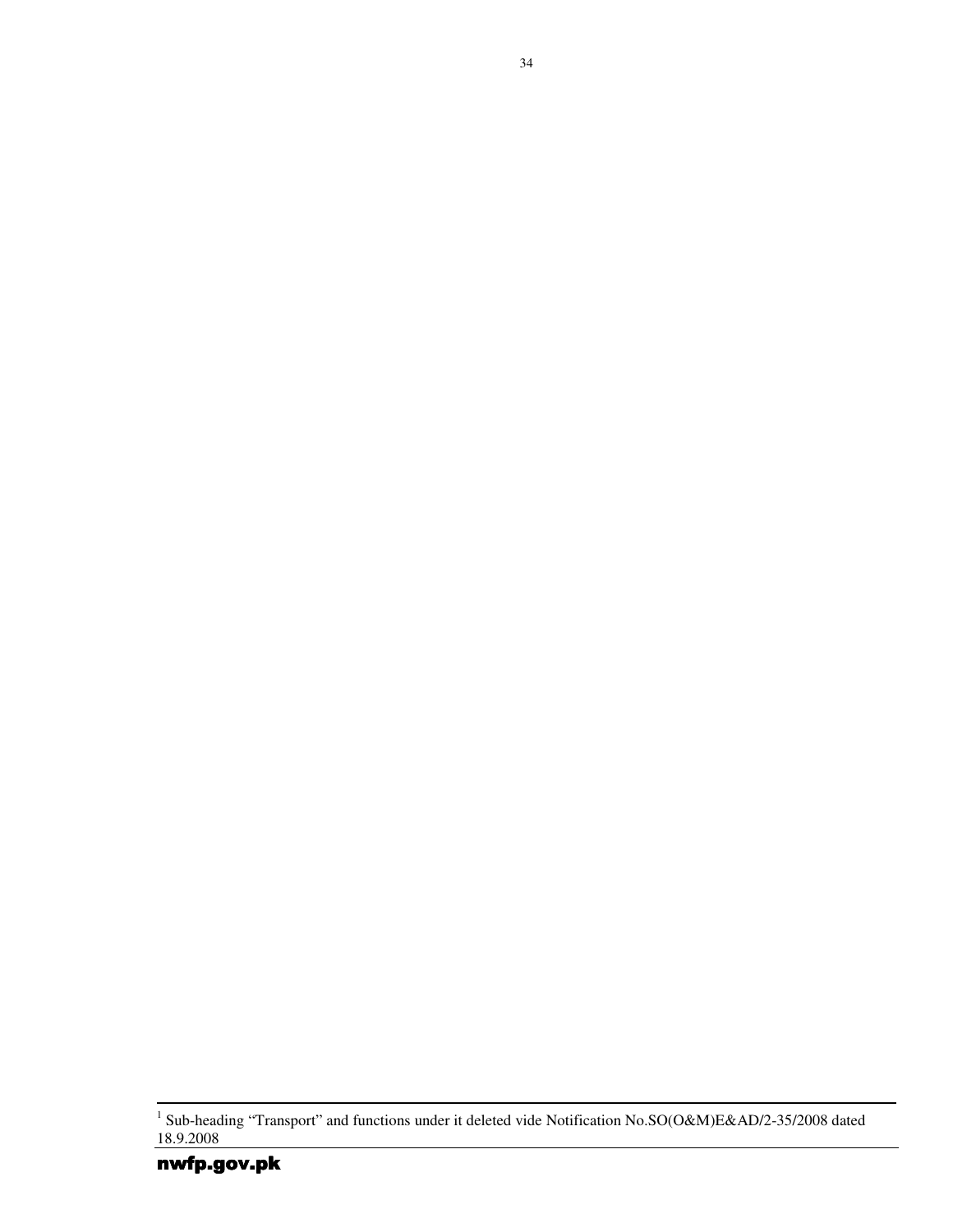- 20. Improvement of methods/techniques to capture fish.
- 21. Experimentation and demonstration of fish farms to popularize fish culture both in public and private sectors.
- 22. Development of fishermen community.
- 23. Collection and tabulation of statistical data on fisheries.
- 24. Applied research on fisheries.
- 25. Introduction and cultivation of exotic varieties of fish.
- 26. Fisheries training.
- 27. Protection, preservation, conservation and management of fisheries in the province.
- 28. Enforcement of Fisheries Ordinance, 1961 and the rules made thereunder.

 $[ ... ]<sup>1</sup>$ 

- V. Sericulture.
- 29. Establishment of mulberry nurseries.
- 30. Distribution of mulberry saplings, its plantation and cultivation.
- 31. Import of phybried silk worm eggs and its isolation, etc.
- 32. Production, hyberdization, distribution, etc. of silk worm eggs.
- 33. Training of farmers and members of staff in the art of sericulture.
- 34. Control of silk worm diseases.
- 35. Control of mulberry diseases and insects pests.
- 36. Production of silk yarn.
- 37. Purchase of cocoons from ferrnuers.
- 38. Development and expansion of sericulture.
- 39. Improvement of socio-economic condition of farmers.
- 40. Service matters, except those entrusted to the Establishment & Administration Department.

## ESTABLISHMENT & ADMINISTRATION DEPARTMENT

### 1. Cabinet Work.-

- (a) Cabinet of Minister (Appointment, Salaries and Privileges of Ministers); and
- (b) All Secretarial work of Cabinet of Ministers including convening of meetings.

## 1A. "Chief Minister Secretariat."

- 2. General Coordination.
- 3. Honours, Awards and Sanads for Public Services.
- 4. Communication Security Centre and other codes.
- 5. Ceremonials-
	- (a) Warrant of precedence and table of precedence;
	- (b) Pakistan Flag Rules;
	- (c) Civil uniforms;
	- (d) Court mournings; and
	- (e) Liveries and Clothing Rules.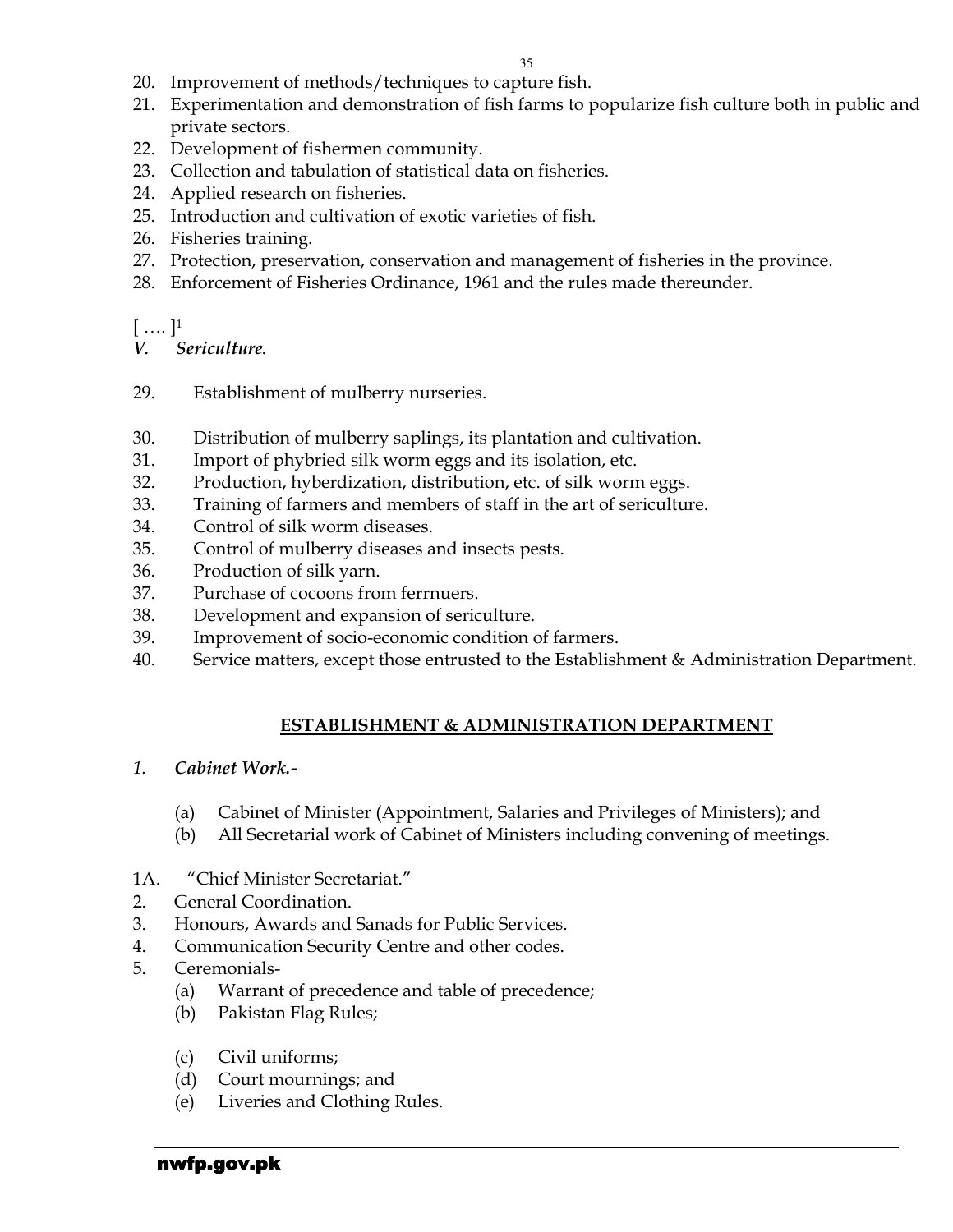- 6. Holidays
- 7. Office management-
	- (a) Civil Secretariat and Government Offices generally; and
	- (b) Secretariat Standing Orders.
- 8. Preparation of Civil List and Official Gazette.
- 9. Services rules (other than former C.S.P.) relating to various services and posts, and interpretation thereof.
- 10. Policy regarding services associations.
- 11. (a) Matters connected with the Services of All Pakistan Unified Group (APUG) Officers.
	- (b) Matters connected will the Services matter relating to recruitment, training, pay allowances, promotion, leave, postings etc. of-
		- (i) The P.C.S (Executive Group) and;
		- (ii) P.C.S (Secretariat Group) Services;
		- (iii) The NWFP Provincial Management Service; and
		- (iv) The Ministerial Establishment of the Provincial Secretariat.
- 12. High Court.
- 13. Anti-Corruption.
- 14. Organization and Methods
	- (a) Periodic review of the organization staff, function and procedures of the Departments, Attached Departments and Subordinate Offices, and suggestions for improvement thereof;
	- (b) Improvement of general efficiency and economic execution of the Government Business;
	- (c) Advice regarding proper utilization of stationery and printing resources of the Government; and
	- (d) Training in Organization and Methods.
- 15. Public Service Commission.
- 16. Framing and alteration of Rules of Business of Provincial Government and allocation of business among Ministers and Departments.
- 17. Estate Office.
- 18. Distribution of Provincial quota of motor cars.
- 19. Identity Cards for civil officers/officials.
- 20. Compilation of the list of persons debarred from future employment under the Provincial Government for submission to the Government of Pakistan.
- 21. Guest/Rest Houses policy.
- 22. Staff cars pool.
- 23. Departmental examinations (Section Officers, Senior Scale Stenographers and Assistants).
- 24. Conduct of Departmental Examination of DMG (BS-17), PCS(EG), PMS officers and Civil Tehsildars, etc.
- 25. N.W.F.P. Services Tribunal.
- 26. Benevolent Fund.
- 27. Welfare and Group Insurance of Provincial Government employees.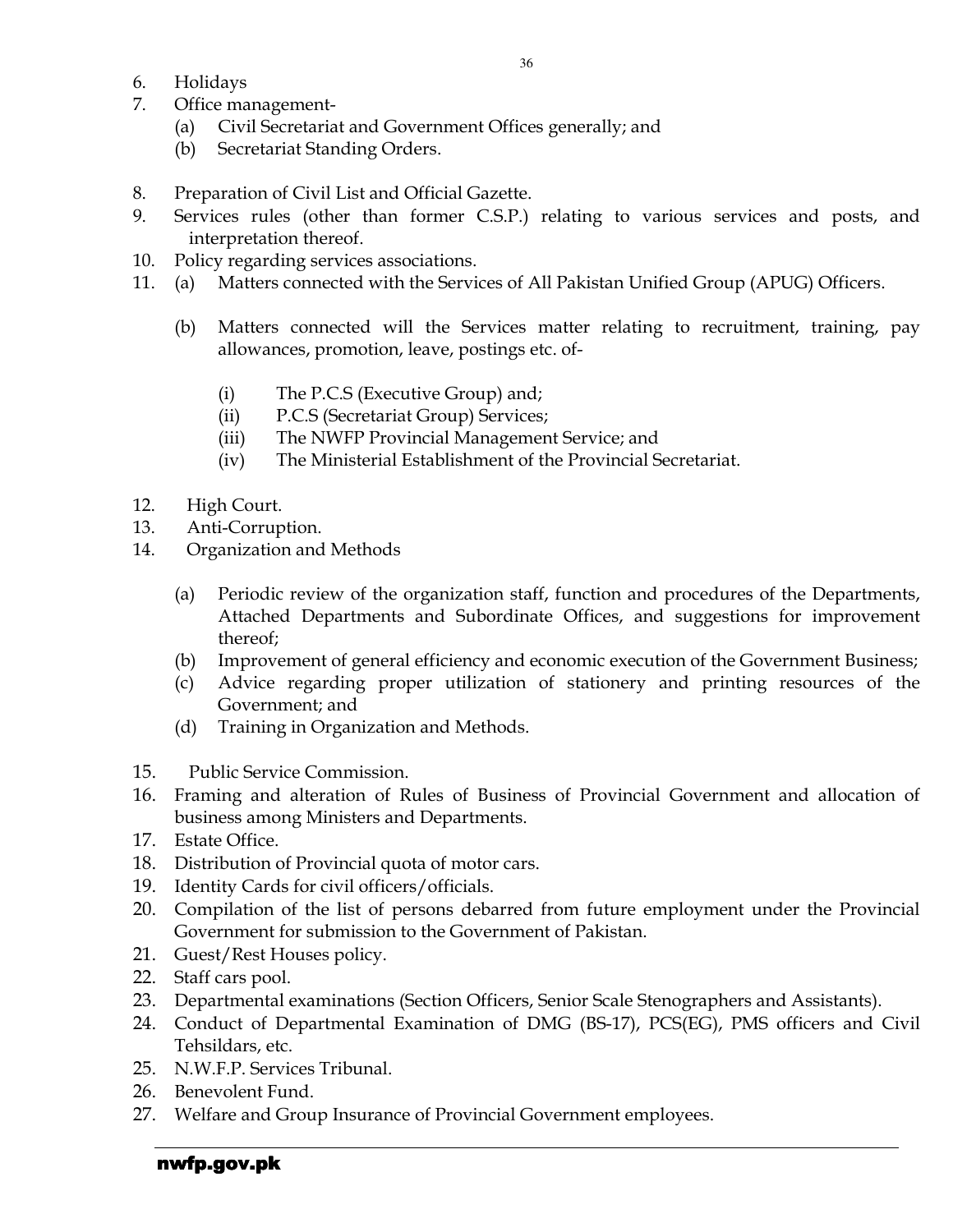- 28. Formation of cadres and classification of posts.
- 29. Office Hours.
- 30. Instructions for the preparations and submission of Annual Confidential Reports.
- 31. Declaration of Assets.
- 32. Secretaries Committee Meetings.
- 33. West Pakistan Essential Services (Maintenance) Act and all matters connected therewith.
- 34. West Pakistan Civil Services (Application for Posts) Rules, 1957.
- 35. Relaxation of age limits rules.
- 36. Tendering advice to the referring Department on service matters.
- 37. Principles regulating promotions from one post for a class to another.
- 38. Concessions to candidates from Tribal and Backward Area (policy).

Rights and interest of Members of service under the Constitution.

- 39. Departmental enquiries (policy).
- 40. Advance copies of representations (policy).
- 41. Change in the date of birth (policy).
- 42. Change of name (policy).
- 43. Postings and Transfers (policy).
- 44. Marriage with foreign nationals (policy).
- 45. Government Servants Conduct Rules and their interpretation.
- 46. Constitution of adhoc Committee.
- 47. Re-employment of retired officers and extension in service to superannuated officers (policy).
- 48. Relaxation of T.A. Rules Provincial Services (policy).
- 49. Language Examination Rules (policy).
- 50. Constitution of Selection Board.
- 51. Maintenance of cards by low paid officers (policy).
- 52. Framing, Processing, Notifications and interpretation of recruitment/service rules and amendment thereof.
- 53. Departmental Examinations rules processing (policy).
- 54. Radio talk by Government servants (policy).
- 55. Writ petition filed by person retired under Martial Law Regulation.
- 56. Ordinance/Acts and Rules relating to Service matters of Civil Servants.
- 57. Service Rules Committee.
- 58. Inter-Provincial transfers.
- 59. General circulars, etc.
- 60. Other matters pertaining to Complaint Cell.
- 61. Report on the observance and implementation of the principles of policy under Article 29 (3) of the Constitution.
- 62. Condonation of interpretation/breakage in service.
- 63. Casual Leave Rules.
- 64. State Guests.
- 65. Protocol.
- 66. <sup>1</sup>Provincial Buildings Maintenance Cell
- 67. Matters relating to Federal Cabinet Meetings.

<sup>-</sup><sup>1</sup>Inserted by Notification No. SO(O&M)S&GAD/3-3/2002, dated 3-10-2001.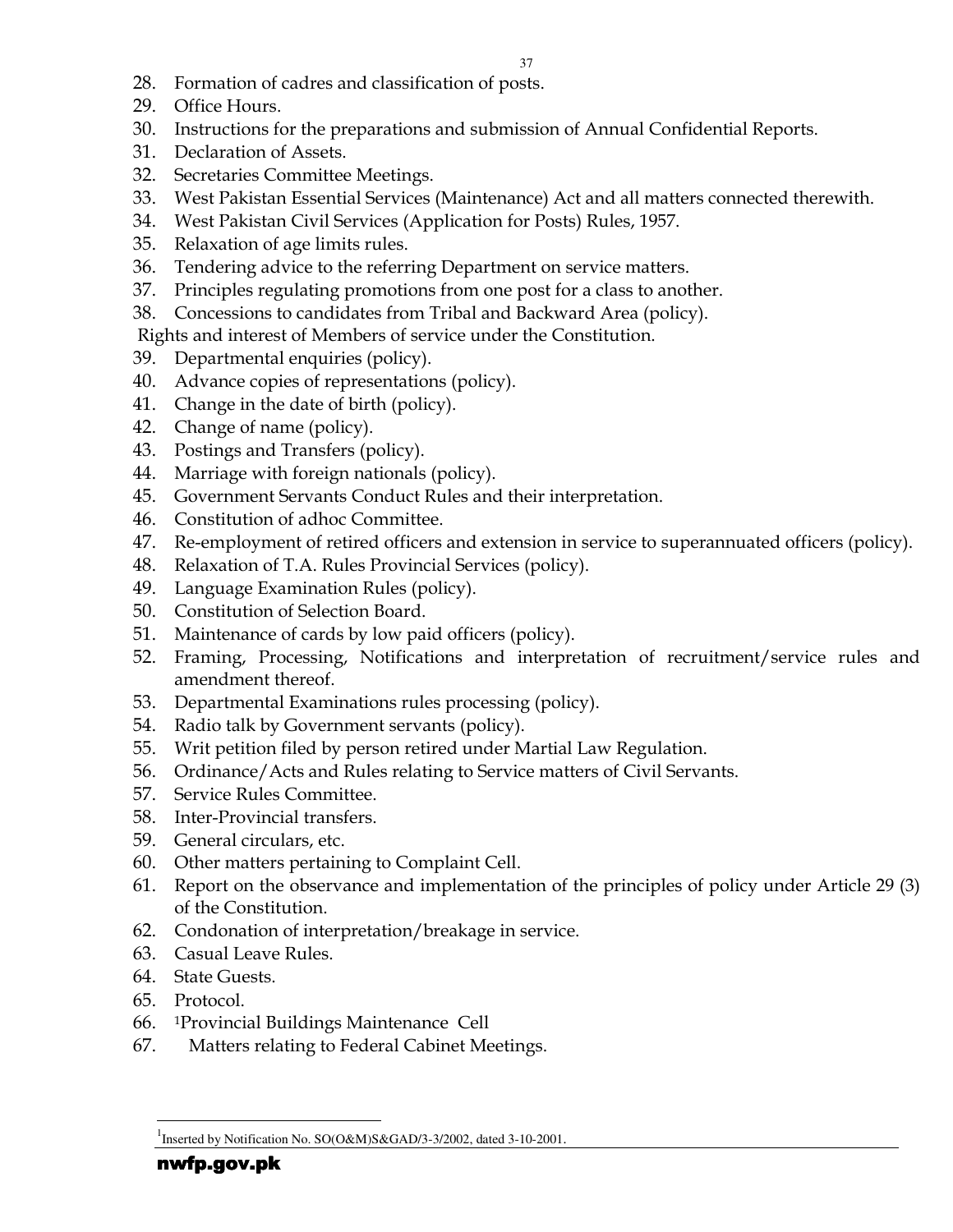### <sup>1</sup>EXCISE DEPARTMENT

1. Control of tobacco, opium, hemp, narcotics, liquor and intoxicating preparation, import license and contracts relating thereto and excise taxes thereon

- 2. Tobacco Bend Fees
- 3. Assessment and collection of taxes on:
- (c) Luxuries, amusements, bettings;
- (d) Professions, trades, calling, employments;
- (e) Urban immovable properties;
- (f) Motor Vehicles;
- (g) Capital gains
- (h) Real Estate Agents and Motor Vehicle Dealers; and
- (i) Historical Mosques
- 4. Utilization of Tobacco Development Cess

### FINANCE DEPARTMENT

- 1. Management of public funds i.e.
	- (a) Supervision and control of Provincial finances;
	- (b) Preparation of Provincial budget;
	- (c) Preparation of Supplementary estimates and demands for excess grants;
	- (d) Appropriations and re-appropriations; except those relating to development budget which will be sanctioned only with the prior concurrence of Planning and Development Department; and
	- (e) Ways and Means.
- 2. Public Accounts and Public Accounts Committee.
- 3. (a) The framing of financial rules for guidance of Departments and supervision of maintenance of accounts.
	- (b) To guide autonomous and semi-autonomous bodies, whether aided wholly or partly from provincial revenues in the framing of various financial regulations under the relevant Acts/Ordinances constituting the said body.
- 4. The farming of Civil Service Rules applicable to all Government servants and interpretation thereof.
- 5. Floatation and administration of Provincial loans.
- 6. Examination and advice on matters affecting directly or indirectly the finance of the province.
	- (a) grants, contributions, other allowances an honoraria, contingencies recoveries from and payment to Government Departments and cases relating to money matters generally
	- (b) emoluments, pensions and allowances; and
	- (c) loans advances to Government Servants.

-

<sup>1</sup> Inserted by Notification No. SO(O&M)S&GAD/3-8/2000, dated 20-10-2000.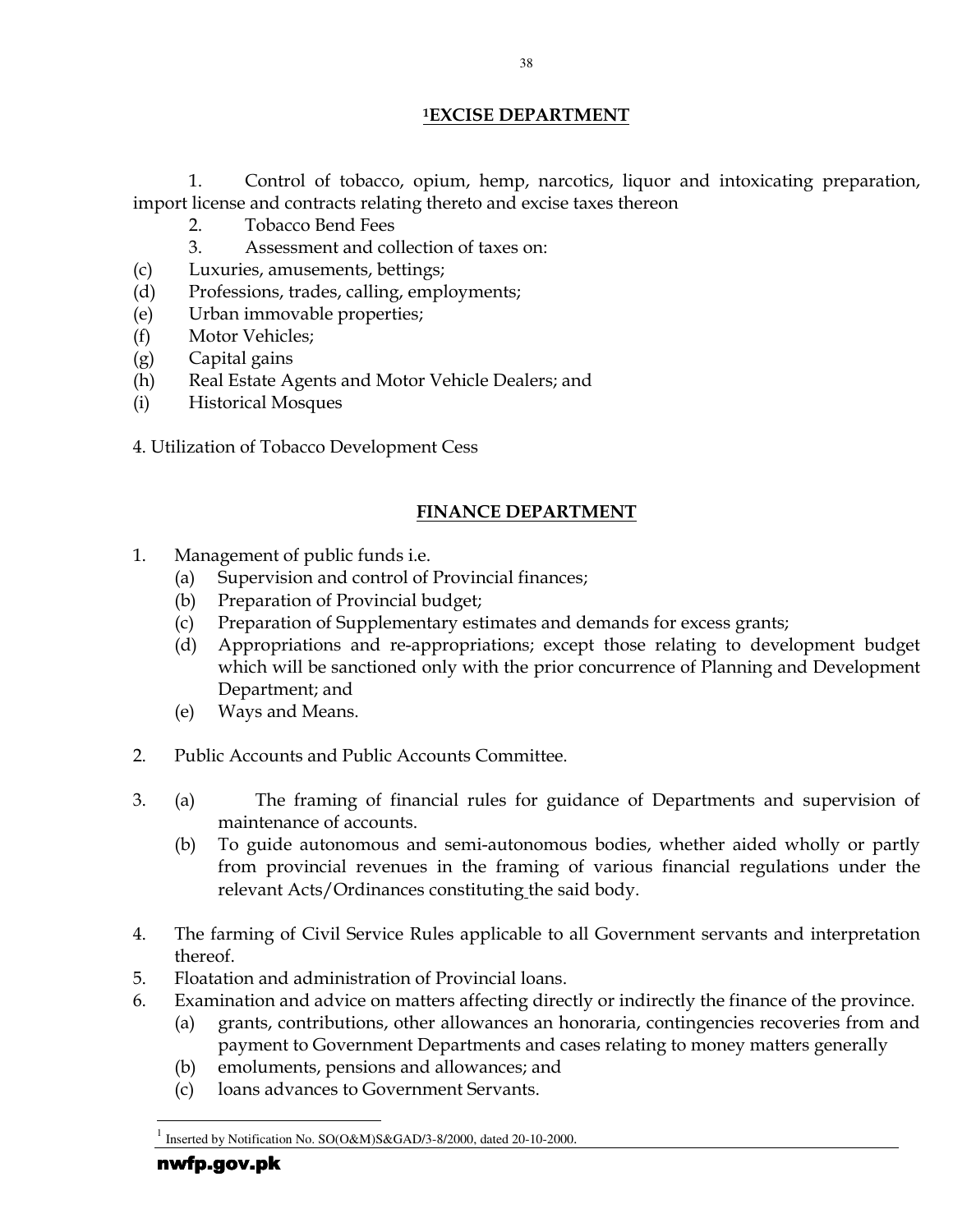- 7. Administrations of public revenue save as otherwise provided.
- 8. Assets and Liabilities Committee.
- 9. Banking.
- 10. Communication of financial sanctions.
- 11. Examination of all proposals for the increase or reduction of taxation.
- 12. Creation of new posts and examination of schemes of new expenditure.
- 13. Audit of receipts and expenditure.
- 14. Public Debts.
- 15. The Local Fund Audit Department.
- 16. Treasuries and Sub- Treasuries.
- 17. Electronic Data Processing.

### <sup>1</sup>FOOD DEPARTMENT

- 1. Food procurement, rationing and distribution.
- 2. Storage of Food grain.
- 3. Control over the price and distribution of sugar-cane.
- 4. Control over the price and distribution of sugar and other matters under the Sugar Factories Control Act, 1950.
- 5. Implementation of Sugarcane Development Cess Rules, 1964.
- 6. Civil Supplies.
- 7. Price of food items.
- 8. Services matters, except those entrusted to the Establishment and Administration Department.

### HEALTH DEPARTMENT

- I. Public health and sanitation.
- 1. Prevention and control of infections and contagious diseases;
- 2. Tuberculosis;
- 3. Eradication/Control of Malaria;
- 4. Leprosy Act;
- 5. Treatment of patients bitten by rabid animal;
- 6. Adulteration of foodstuffs;
- 7. Nutrition and publicity in regard to food;
- 8. Nutrition and publicity in regard to surveys;
- 9. Vaccinations and inoculation;
- 10. Maternity and child welfare; and
- 11. Port Quarantine.

### II. Medical Profession.

12. Regulation of medical and other professional qualification and standards;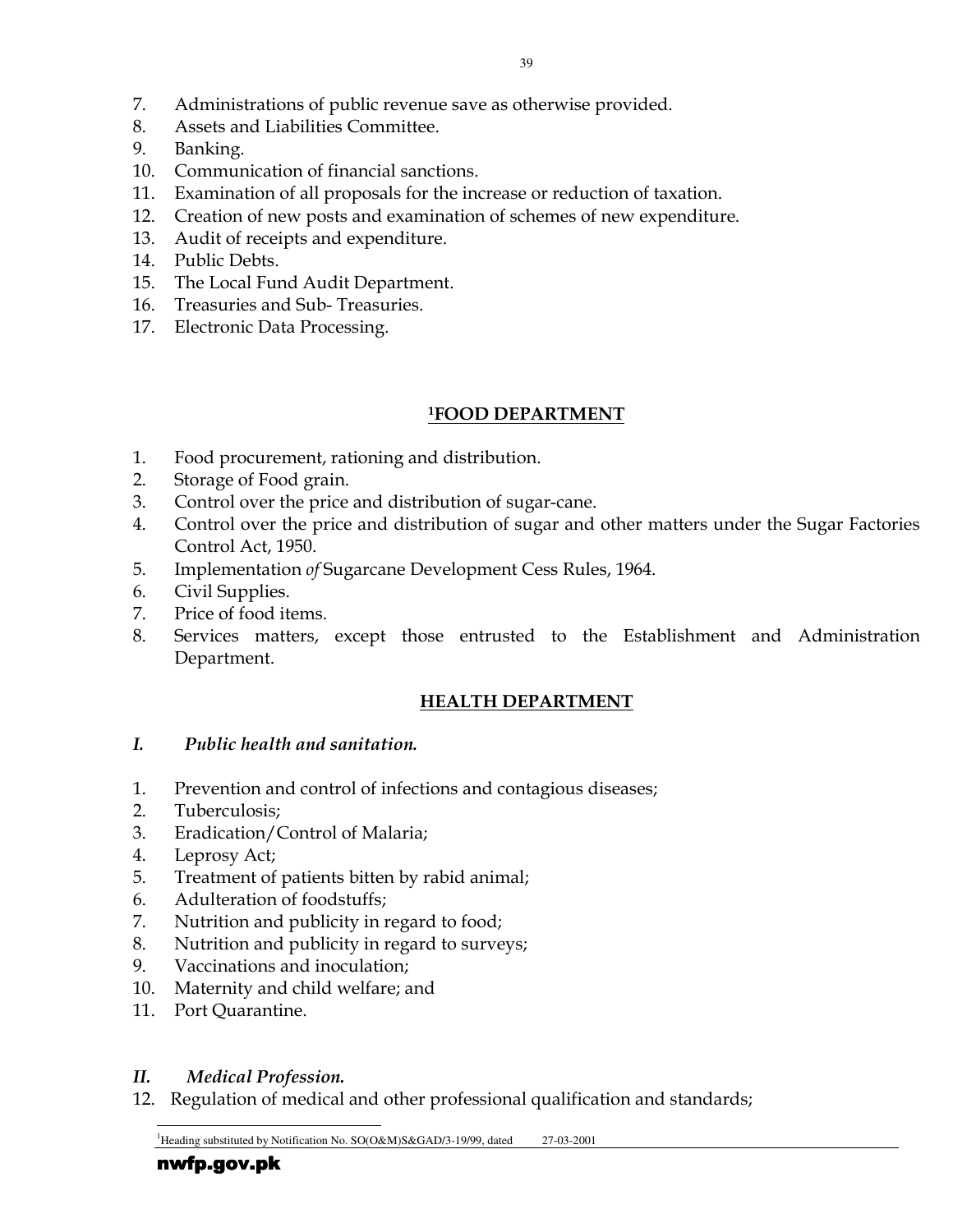- 13. Medical Registration including Medical Council;
- 14. Indigenous system of medicines;
- 15. Medical attendance of Government servants; and
- 16. Levy of fees by Medical Officers.
- 17. Medical and Nursing Council.
- 18. Medical education including medical schools and colleges, and institution for dentistry.
- 19. Control of Medical drugs, poisons and dangerous drugs (Drug Act and Rules).

### HIGHER EDUCATION, ARCHIVES AND LIBRARIES DEPARTMENT

- 1. College Education.
- 2. University Education.
- 3. Coordination of schemes for higher studies abroad.
- 4. Grants of scholarship.
- 5. Promotion of Scientific Research.
- 6. Promotion of art and literature.
- 7. Production and distribution of educational and scientific films.

### HOME AND TRIBAL AFFAIRS DEPARTMENT

### Law and Order and Courts.

- 1. Public Order and internal security.
- 2. Political intelligence and censorship.
- 3. Administration of Justice, constitution and organization of courts except the High Court.
- 4. Criminal Law and Criminal Procedure.
- 5. Evidence and Oaths.
- 6. Arms, ammunition and military stores.
- 7. Control of petroleum and explosives.
- 8. Public amusement control over places, performances and exhibition.
- 9. Crime report.
- 10. All matters connected with police establishment and administration report:
	- (a) Police Rules.
	- (b) Police works.
	- (c) Grant of Gallantry Awards.
- 11. Prisons, reformatories and similar institutions, classification and transfer of prisoners, state, political prisoners, Good Conduct Prisoners and Probational Release Act.
- 12. Extradition and Deportation.
- 13. Passport and Permits.
- 14. Civil Defence.
- 15. Compensation for loss of property or life due to civil commotion or while on duty.
- 16. Rent control and requisitioning of property.
- 17. Smuggling.
- 18. Clubs.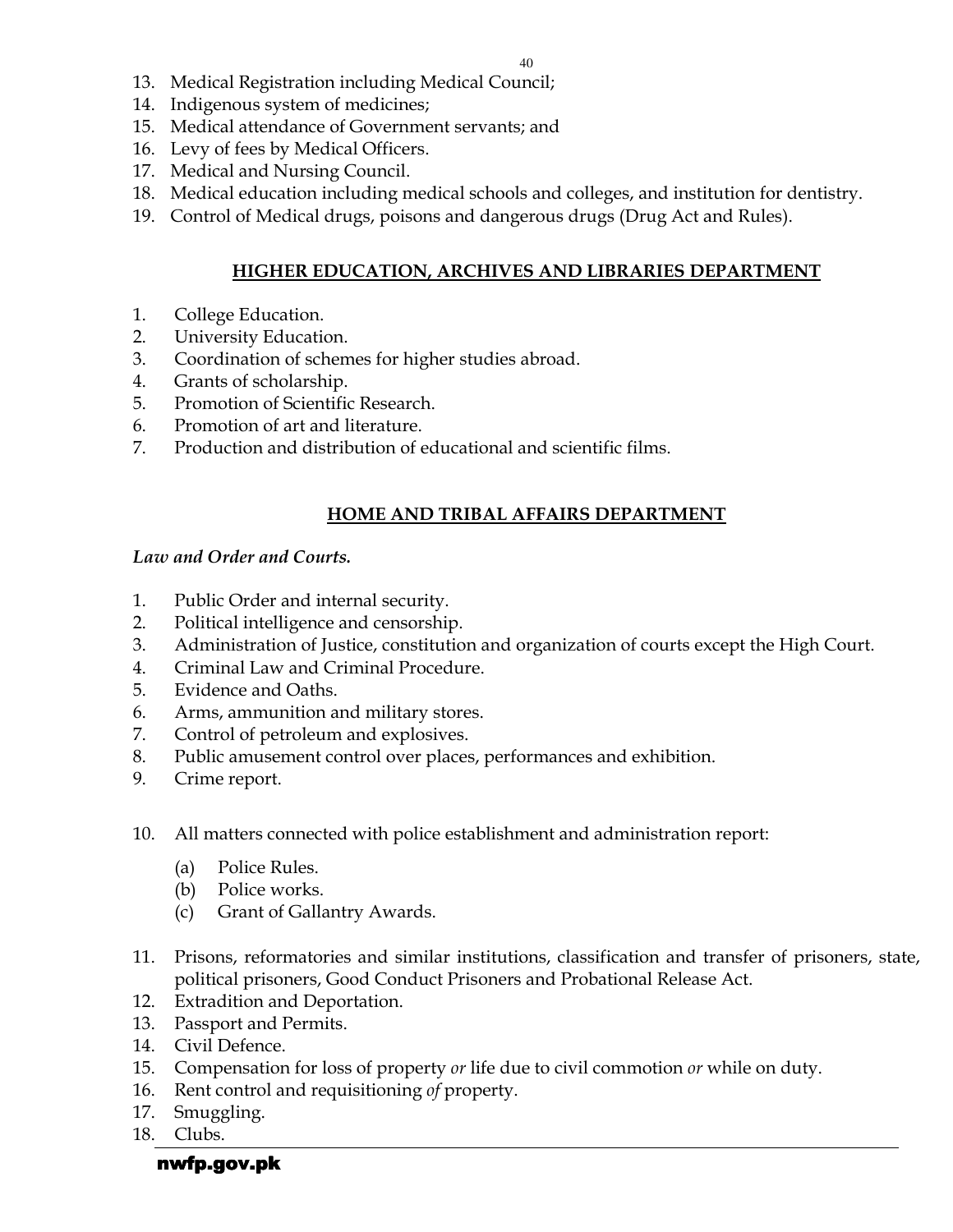- 19. Collective fines
- 20. Hoarding and black marketing.
- 21. Defence planning.
- 22. Civil Security Schemes.
- 23. Commutation and remission of sentences, mercy petitions.
- 24. Preventive detention and administration of Press Laws.
- 25. Prosecutions in respect of newspapers and other publications.
- 26. Border incidents
- 27. Pilgrims and pilgrimages.
- 28. Political pensions, mutiny allowances and Jagirs.
- 29. Homeguards and territorial forces.
- 30. Question of domicile and application for Nationality certificates.
- 31. Registration of aliens.
- 32. Recovering of missing persons.
- 33. Prohibited maps.
- 34. Enemy property and schedule of persons and firms specified as enemy.
- 35. Matters connected with the Navy, the Army, or the Air Force or the Pakistan Marine Services or any other Armed Forces:
	- (a) Territorial Force Act and Auxiliary Force Act;
	- (b) Recruitment work for the Defence Services, including admission of cadets military institutions;
	- (c) Appointment of Honorary Recruiting Officers;
	- (d) Naval and Military works;
	- (e) Sailors, soldiers and Airmen's Boards;
	- (f) Forfeiture and restoration of Military pensions;
	- (g) Camping Ground; and
	- (h) War injuries schemes.
- 36. Enforcement of provisions of Motor Vehicles Act, 1939 and thereunder relating to control of traffic and inspection and checking of Motor Vehicles for the purposes of traffic control.
- 37. Protection of key points and vital installation.
- 38. Afghan Refugees and allowances.
- 39. (a) Representation in criminal cases; (b) Appeals and application for enhancement of sentences and conviction; and
- 40. Public Prosecutors, Appointment, Transfer and Leave etc.
- 41. Defence of pauper accused in the courts and fees to pleader for such defence.
- 42. All matters pertaining to administration of Provincially Administered Tribal Areas including preparations of annual budget (non-development and development) for those areas.
- 43. Extension of Local Government institutions and laws to Provincially Administered Tribal Areas.
- 44. Reservation of seats in various services for Tribal people of Provincially Administered Tribal Areas and recruitment of tribes in the Army.
- 45. Budget for levies and Khasadar is released by the SAFRON through Home Department.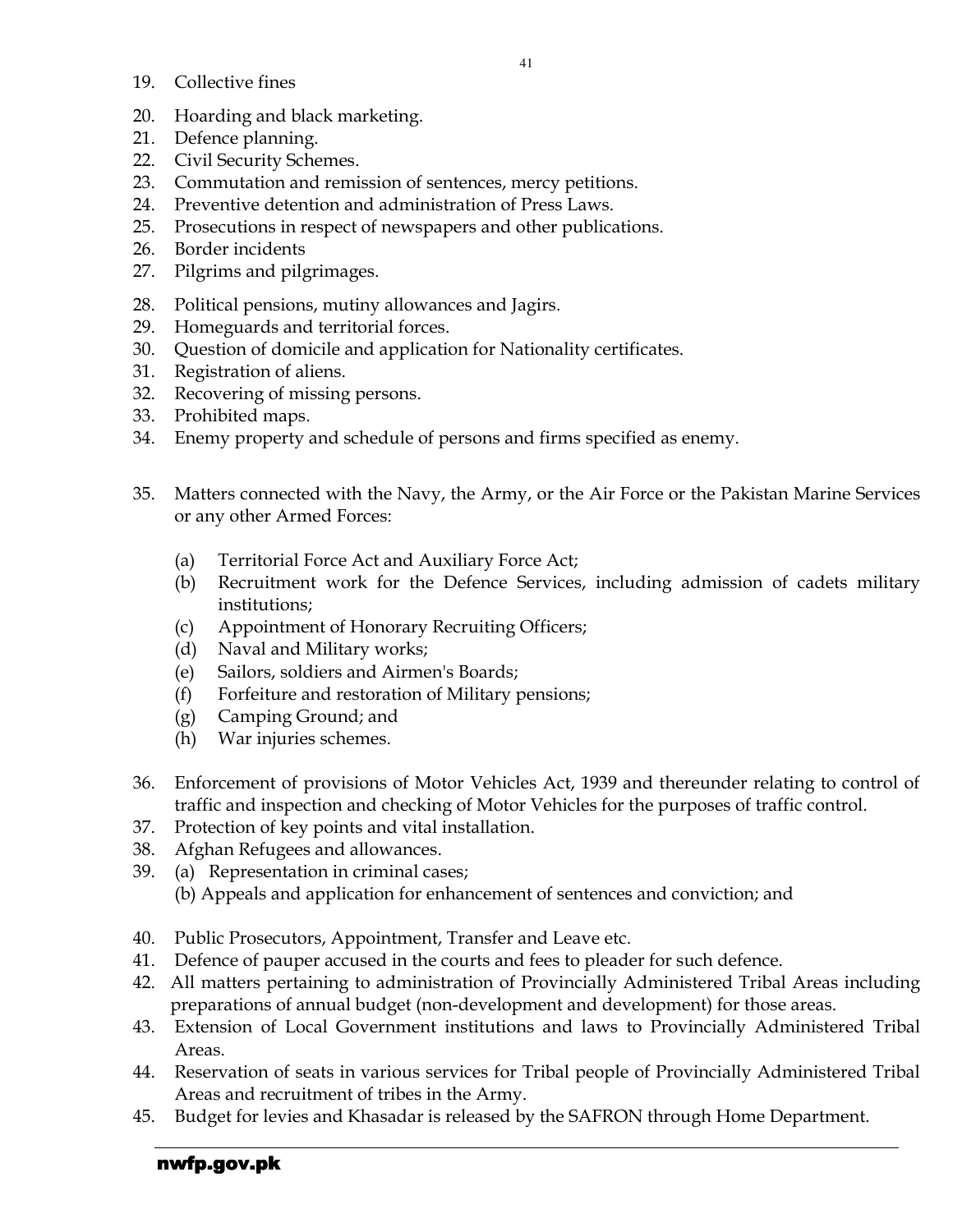### <sup>1</sup>HOUSING DEPARTMENT

- 1. Administration of NWFP Provincial Housing Authority Act, 2005.
- 2. Planning and execution of schemes under "Housing for all" and "Housing for Government Employees" and other Housing Schemes from time to time.
- 3. Coordinating, Development Control and Policies with other Government agencies including Local Areas Authorities and Cantonment Boards.
- 4. Formulation of Policies and Control with regard to Urban Growth and Development.
- 5. Area Development Schemes and New Townships.
- 6. Housing Loans and Investments.
- 7. Preparation of schemes for approval of PDWP, CDWP and ECNEC etc
- 8. Execution of works as deposit works.
- 9. Service matters, except those entrusted to Establishment and Administration Department.

### <sup>2</sup>INDUSTRIES, COMMERCE, LABOUR, MINERAL DEVELOPMENT AND TECHNICAL EDUCATION DEPARTMENT

- 1. Planning development and control of industries, including cottage industries.
- 2. Industrial Research
- 3. Industrial training (including training of demonstration parties).
- 4. Industrial exhibition within the country.
- 5. Survey of industries.
- 6. Trade and commerce, within the Province, including Government commercial undertakings, Merchandise Marks Act, railway freight, import and export, trade control, capital issue, Insurance Act, Registration of Accountants, Auditors Certificate Rules, Partnership Act, trade condition reports, trade enquiries and agreements.
- 7. All cases relating to Boilers Act, Patent and Designs Act, Explosive Act and Companies Act.
- 8. Registration of Joint Stock Companies, Firms, Societies.
- 9. Store Purchase Department, purchase of stores and capital goods including stores for Government Presses and Public Works Department.

 $\overline{a}$ <sup>1</sup>Heading substituted by Notification No. SO(O&M)E&AD/2-27/2004, dated 27.12.2004 <sup>2</sup>Heading substituted by Notification No.  $SO(O\&M)S\&GAD/8-1/2001$ , dated 10-05-2001.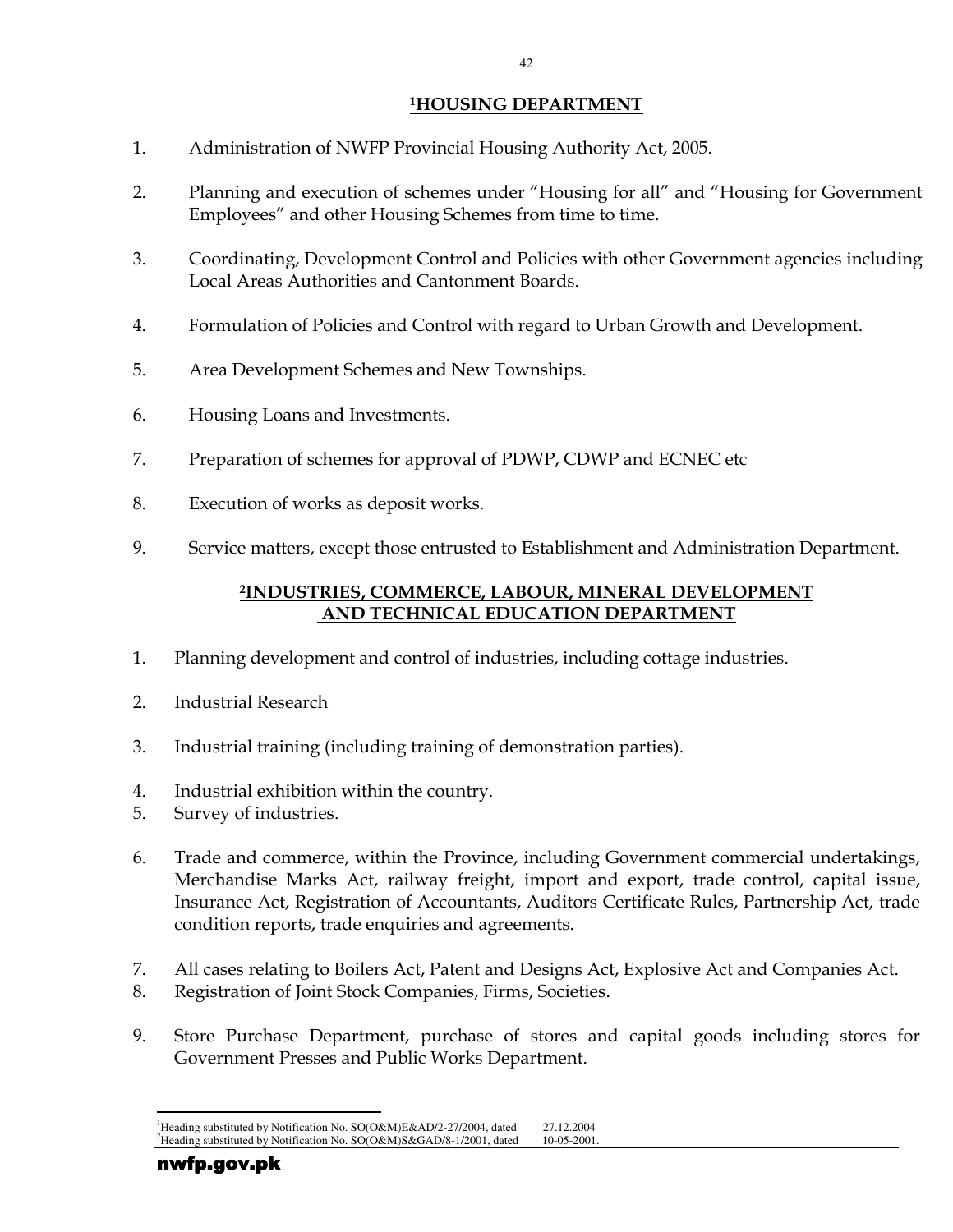- 10. The Provincial Advisory Panels for Industries and Minerals.
- 11. Chambers and Associations of Commerce and Industry.
- 12. Mines and Minerals:
	- (a) Geological Survey;
	- (b) Development of Mineral resources and regulation of mines;
	- (c) Mineral Rules;
	- (d) Grant and transfer of prospecting licenses and mining leases; and
	- (e) Import, purchase, distribution and price fixation of coal and coke.
- 13. Undesirable Companies Ordinance and matters relating there to.
- 14. Stationery and Printing.-
	- (a) Government Book Depots supply of official publication of the Provincial Government and exchange of publications with Federal and other Provincial Governments;
	- (b) Purchase and servicing and condemnation of typewriters and duplicators;
	- (c) Establishment and budget of Provincial Presses and Stationery Offices;
	- (d) Procurement of stationery (both indigenous and imported and its supply to Departments);
	- (e) Monthly income and expenditure statements of Government Presses;
	- (f) Printing and binding at private and Government Presses;
	- (g) Local purchase of stationery;
	- (h) Printing and Stationery Manual; and
	- (i) Allocation of stationery to Departments and disposal of waste papers.

### Labour Welfare.-

- 15. All matters affecting labour in general:
	- (a) Welfare and conditions of labour;
	- (b) Labour Laws, both Federal and Provincial; and
	- (c) Labour Legislation (Provincial).
- 16. All cases relating to Weights and Measures Act.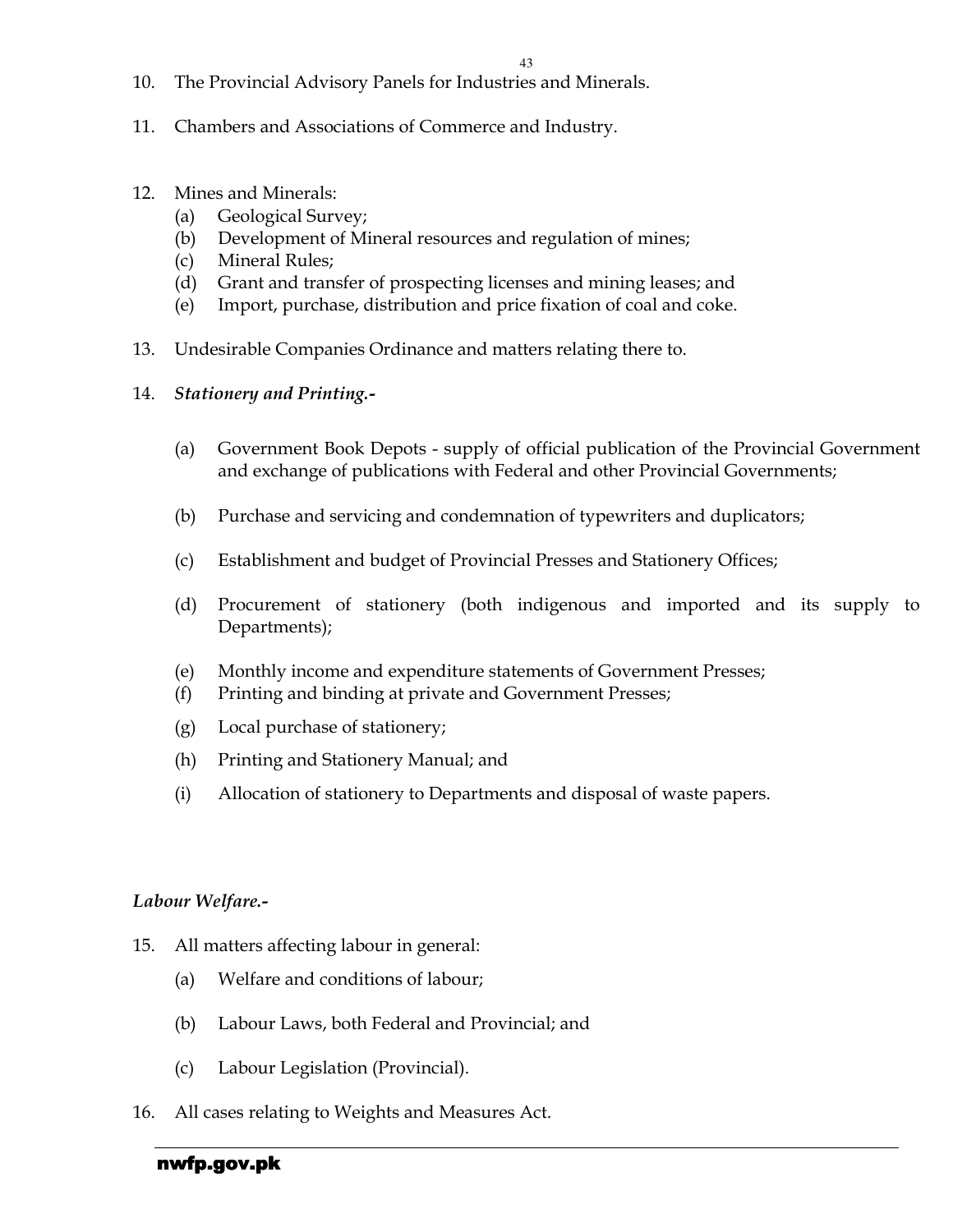- 17. Resettlement and Employment of demobilized personnel.
- 18. Administration of Labour Courts and Labour Appellate Tribunals.
- 19. Administration of Minimum Wages Boards.
- 20. Technical Training Centres.
- 21. Social Security Scheme.

### Technical Education.-

- 22. Technical Education and Research excluding Medical and Agricultural Education.
- 22. Services matters, except those entrusted to Establishment &Administration Department.

## INFORMATION AND PUBLIC RELATIONS DEPARTMENT

- 1. Publicity.
- 2. Public Relations.
- 3. Government hospitality.
- 4. Newspapers, books, magazines, pamphlets, posters and printing press.
- 5. Motion Picture Ordinance, 1979.
- 6. Administration of Press Laws including Press Censorship.
- 7. Production and distribution of films and documentaries of general or educational interest in consultation with Department concerned.
- 8. Service matters, except those entrusted to Establishment &Administration Department.

## <sup>1</sup>INTERPROVINCIAL COORDINATION DEPARTMENT

- 1. Matters between Federal Government and Provincial Government
- 2. Matters relating to Inter-Provincial Coordination
- 3. Matters relating to Inter-Provincial Conferences.
- 4. Matters relating to Council of Common Interest
- 5. Matters related to National Security Council

<sup>-</sup>1 Added vide Notification No.SO(O&M)E&AD/6-7/2007 Dated 26-7-2007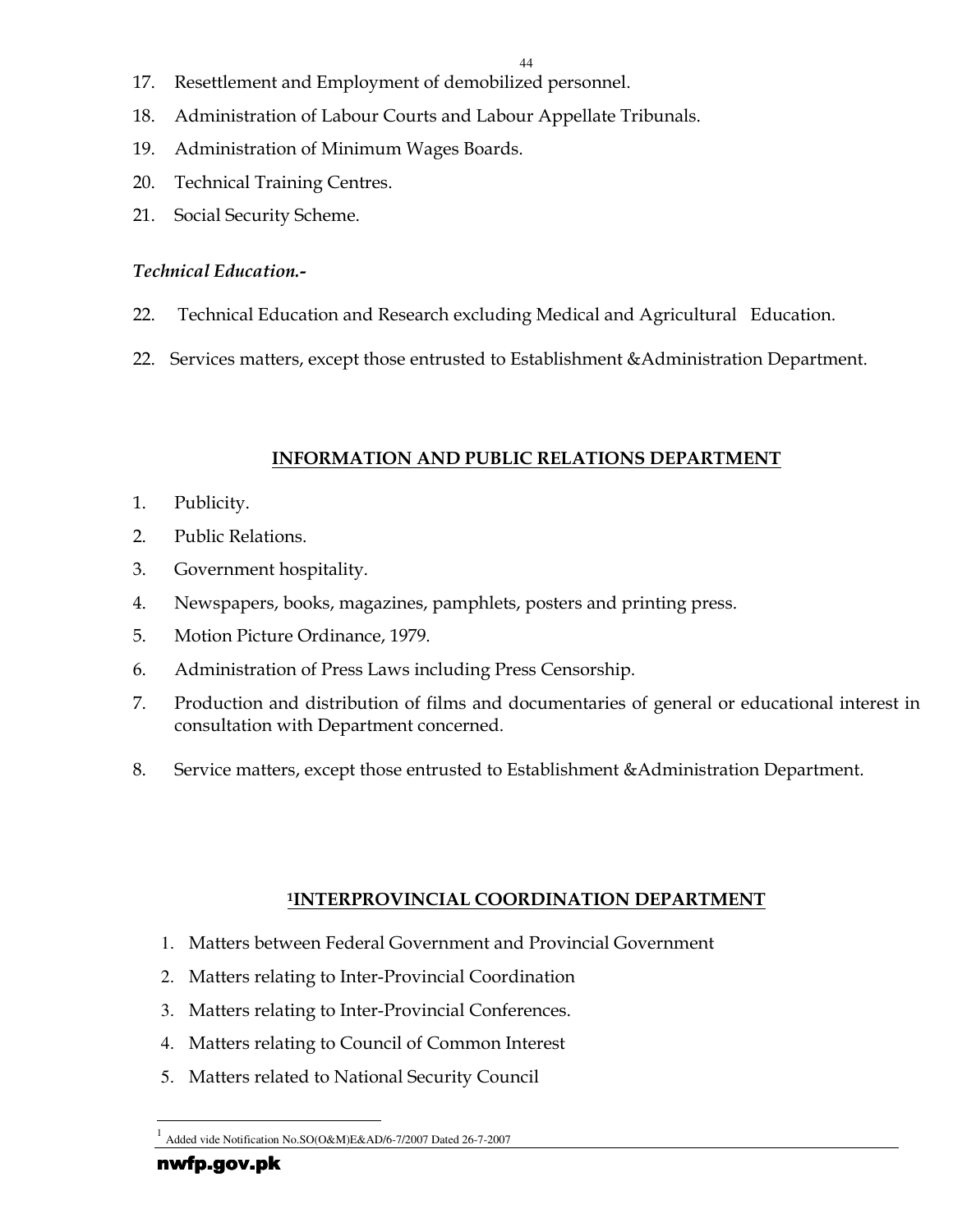- 6. Provincial Monitoring Cell & Provincial Complaints Cell
- 7. National Internship Programme
- 8. President's directives.
- 9. Prime Minister's directives.

### <u>1IRRIGATION [.....]2 DEPARTMENT</u>

### Irrigation:-

- 1. (a) Rivers and reverine surveys;
	- (b) Construction and maintenance of canals;
	- (c) Tube-Wells and other water utilization schemes in areas other than those declared as "Local Areas" under the Soil Reclamation Act, 1952;
	- (d) Embankment;
	- (e) Drainage other than field drains in areas declared as "Local Areas" under the Soil Reclamation Act, 1952; and
	- (f) Storage of water and construction of water reservoirs.
- 2. Barrage construction work and all matters connected therewith.
- 3. Water logging schemes in areas other than those declared as "Local Areas" under the Soil Reclamation Act, 1952.
- 4. Land Reclamation Schemes in areas other than those declared as "Local Areas" under Soil Reclamation Act, 1952.
- 5. Flood Control Schemes. .
- 6. Administration of the Canal and Drainage Act, 1873 (VIII of 1873).
- 7. Booking of irrigation where Minor Canal and Drainage Act is applicable.
- 8. Matters pertaining to distribution of river supplies.
- 9. Inland water-ways and inland navigation.
- 10.  $[\,\dots\,]$ <sup>1</sup>

 $\overline{a}$ <sup>1</sup>Heading substituted by Notification No. SO(O&M)E&AD/3-11/2002, dated 29-11-2001.

<sup>2</sup> The words "and Power" deleted vide Notification No. SO(O&M)E&AD/ 2-34/2008 dated 25.10.2008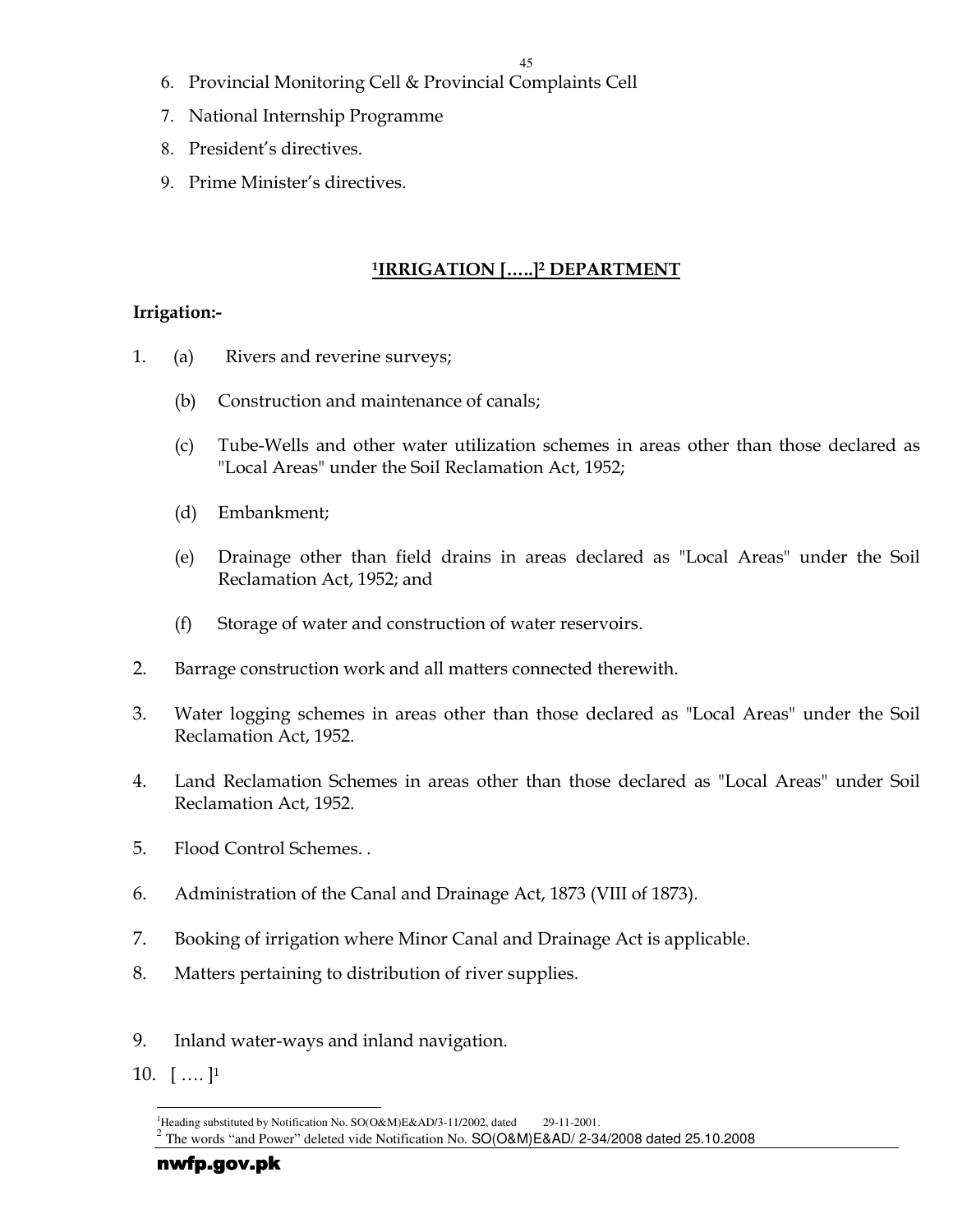#### 46 LAW, PARLIAMENTARY AFFAIRS AND HUMAN RIGHTS DEPARTMENT

- 1. Conduct of Government Litigation:
	- (a) Filing Civil Suits against public servants where Govt. is involved.
	- (b) Defending Civil Suits against Govt.
- 2. Advice to Departments, on all legal matters including interpretation of laws, rules and orders having the force of law.
- 3. Government Law Officers, Advocate-General, Government Pleaders, Special Councils, appointment, transfers, leave, fees, etc.
- 4. Matters relating to legal practioners including scales of fees.
- 5. Matters relating to approval of appointments of legal advisors and engagement of legal practitioners made by the statutory bodies, payment of their fees and termination of their services.
- 6. Civil law and procedure.
- 7. Scrutiny and drafting of bills, ordinances, notifications, rules, regulations, statutory orders and bye-laws.
- 8. Scrutiny of non-official bills.
- 9. Constitutional legislation.
- 10. Codification of laws and printing of acts, rules and orders. Matters pertaining to Provincial Assembly (i.e., summoning and prorogation).
- 11. Salaries, Allowances and Privileges of Speaker and Deputy Speaker of the Provincial Assembly.
- 12. Salaries, Allowances and Privileges of Members of the provincial Assembly.
- 13. Human Rights.

### LOCAL GOVERNMENT, ELECTIONS AND RURAL DEVELOPMENT DEPARTMENT

1. All matters connected with the Administration of the North-West Frontier Province Local Government Ordinance, 2001.

-

<sup>1</sup> The sub heading "Power" and functions under it, deleted vide Notification No. SO(O&M)E&AD/ 2-34/2008 dated 25.10.2008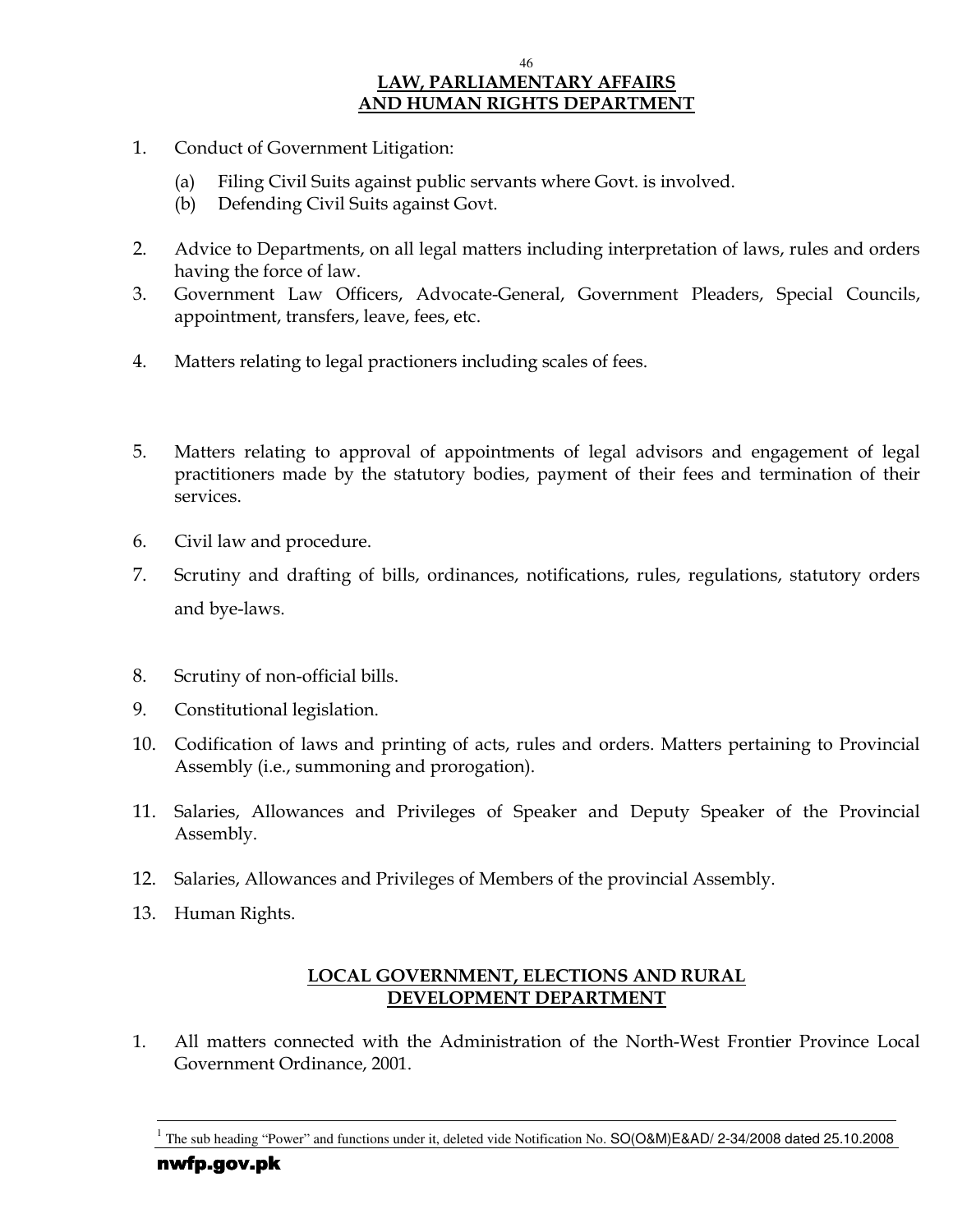- 2. North- West Frontier province Public Property (Removal of Encroachment) Act, 1977.
- 3. Muslim Family Law Ordinance, 1962.
- 4. Hackney Carriage Act, 1879 and Stage Carriage Act, 1861.
- 5. Conciliation Courts Ordinance, 1961.
- 6. Special Marriage Act, 1872.
- 7. Fire Brigade.
- 8. Census.
- 9. Burning and burial grounds and Muslim grave-yards not taken over by the Auqaf Department.
- 10. Matter pertaining to the Election for the Provincial and National Assemblies.
- 11. Provincial Election Authority and Provincial Election Tribunal concerning Local Councils.
- 12. Matters relating to Referendum on a national issue.
- 13. Village Police.
- 14. Rural Works Programme and Rural Uplift.
- 15. German Aid Financial Project (Pakistan Academy for Rural Development), and Budget and Accounts matter of Pakistan Academy for Rural Development (PARD) and Pakistan Provincial Services Academy (PPSA) development plans and development funds pertaining to Local Councils and Local Bodies.
- 16. Grant-in-Aid for Local Councils.
- 17. Processing of AD.P. through District Coordination Committees.
- 18. Water supply and Sewerage Schemes of Local Councils.
- 19. U.S. Aid Financial Project.
- 20. Asian Development Bank Assisted Projects (Farm to Market Roads through Local Councils).
- 21. World Food Programme.
- 22. UNICEF Programme.
- 23. Women Programme and Overseas Women Foundation.
- 24. Adult Education.
- 25. Village/Union Council Library Programme.
- 26. Local Council Reforms/Local Government Commission.
- 27. Matters relating to Kachi Abadi.
- 28. Village Electrification Programme.
- 29. Registration of Births, Deaths and Marriage.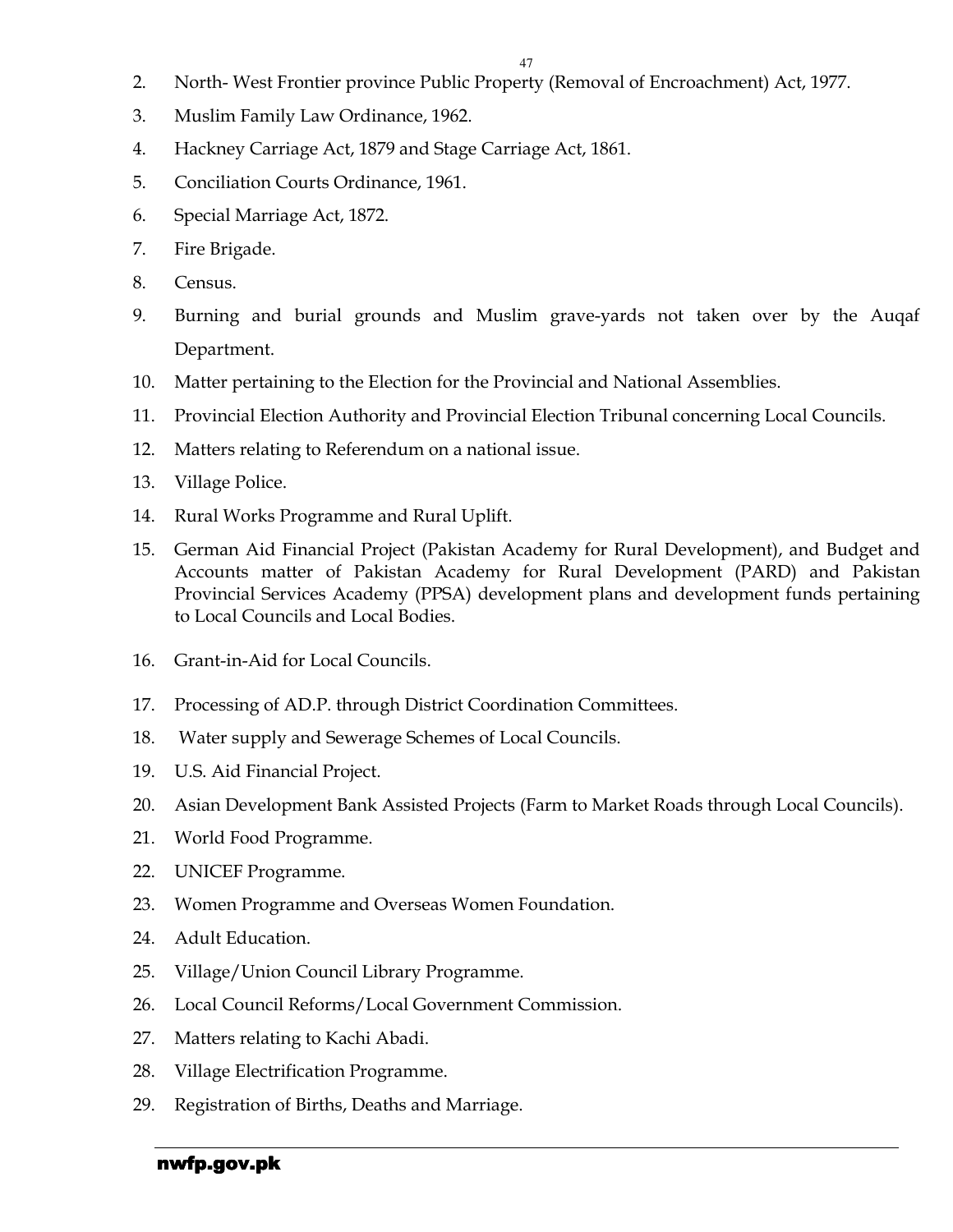- 30. Slaughter houses under the Local Councils and Local Bodies (other than those in Cantonments).
- 31. Local Councils Services including Engineering and Health Services for Local Councils.
- 32. High/Low Selection Boards (LCS) and other matters relating to the Local Councils Services.
- 33. Service matters of the defunct Village Aid and B.D. Department.
- 34. Delegation of additional power to Local Councils.
- 35. Privileges and Protocol of Local Councillors.
- 36. Ponds and Prevention of cattle trespass.
- 37. Pre-partition claims relating to Local Bodies.
- 38. Seminars, conventions and publications concerning Local Councils.
- 39. Local Councils contribution to Provincial Government.
- 40. Local Taxation and Local Rates.
- 41. Education Cess on Octroi.
- 42. Education Cess on Export Tax.
- 43. Urban Property Tax payable to Local Councils.
- 44. Aerial Spray Surcharges on Gur.
- 45. Local Government Pool Fund.
- 46. Local Government Research Statistics and Evaluation.
- 47. Foreign delegations/training of Local Councillors.
- 48. Construction and minor repair of Basic Health Units and Primary Schools, Maktabs through Local Councils.
- 49. Arrangements of Horse and Cattle Shows and Fairs.
- 50. Jashan-i-Khyber.
- 51. Coordination of Nation Building Departments through District Coordination Committees.
- 52. Management of Nazool Land.
- 53. Service matters except those entrusted to Establishment & Administration Department.

#### PLANNING AND DEVELOPMENT DEPARTMENT

- 1. Planning and Development including policy, procedure and coordination work relating to the preparation of the Provincial Annual Development Programme and its review.
- 2. Processing of all development schemes, programmes and proposals submitted by other Departments including autonomous bodies and making recommendations to Government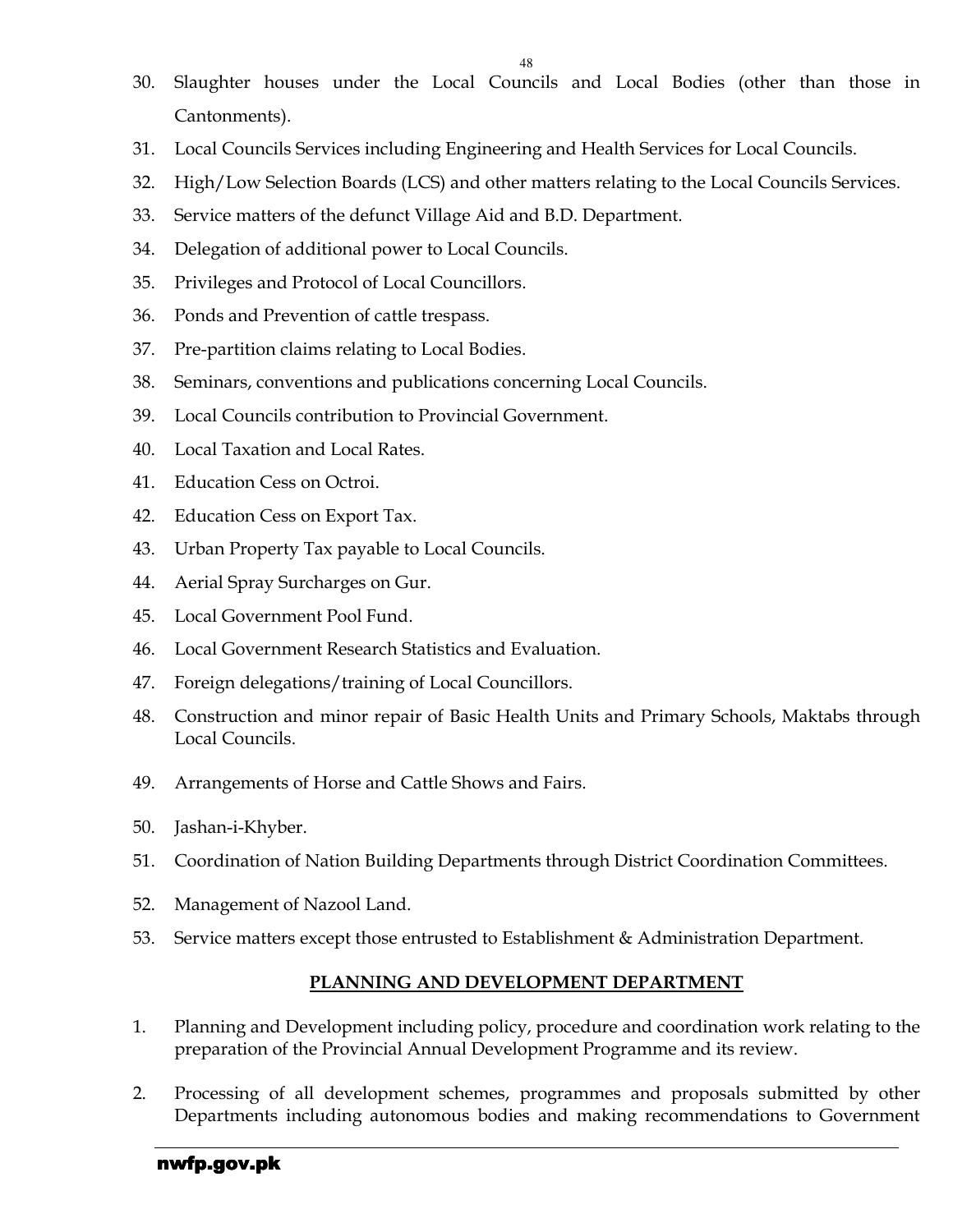thereupon; Secretariat functions of the Provincial Development Working Party.

- 3. Maintaining liaison with the National Planning Agencies.
- 4. Dealing with Autonomous and Semi-Autonomous Bodies in regard to development planning programmes and projects in N.W.F.P.
- 5. Foreign Aid.
- 6. Coordination of technical assistance from abroad including training facilities; expert advisory services and equipment.
- 7. Coordination of training of Local Officers and private sector candidates in foreign countries. Secretariat functions of the Provincial Selection Committee for training abroad.
- 8. Arrangement of the services of foreign experts/advisors including Secretariat functions of the Provincial Screening Committee for the appointment of foreign expert/advisors.
- 9. Economic research and matters relating to the Board of Economics Enquiry.
- 10. Coordination of Provincial statistics in general and all matters relating to the Bureau of Statistics.
- 11. General Economic appraisal evaluation of progress and performance of Development Schemes and Programmes and their critical appraisal.
- 12. Initiation of measures for giving a suitable publicity to the Development plans and educating the public on the results achieved from time to time.
- 13. Matters relating to the Regional Development Projects, N.W.F.P.
- 14. Price Stabilization Policy.
- 15. Protocol functions in connection with visits of foreign economics missions and delegations; etc.
- 16. Appropriation and re-appropriation of development grants provided in the budget.

## <sup>1</sup>POPULATION WELFARE DEPARTMENT

1. Promotion of Population Welfare motivational services by establishing contracts with the clients at all levels.

l <sup>1</sup>Heading substituted by Notification No. SO(O&M)E&AD/3-21/2002, dated 03-11-2002.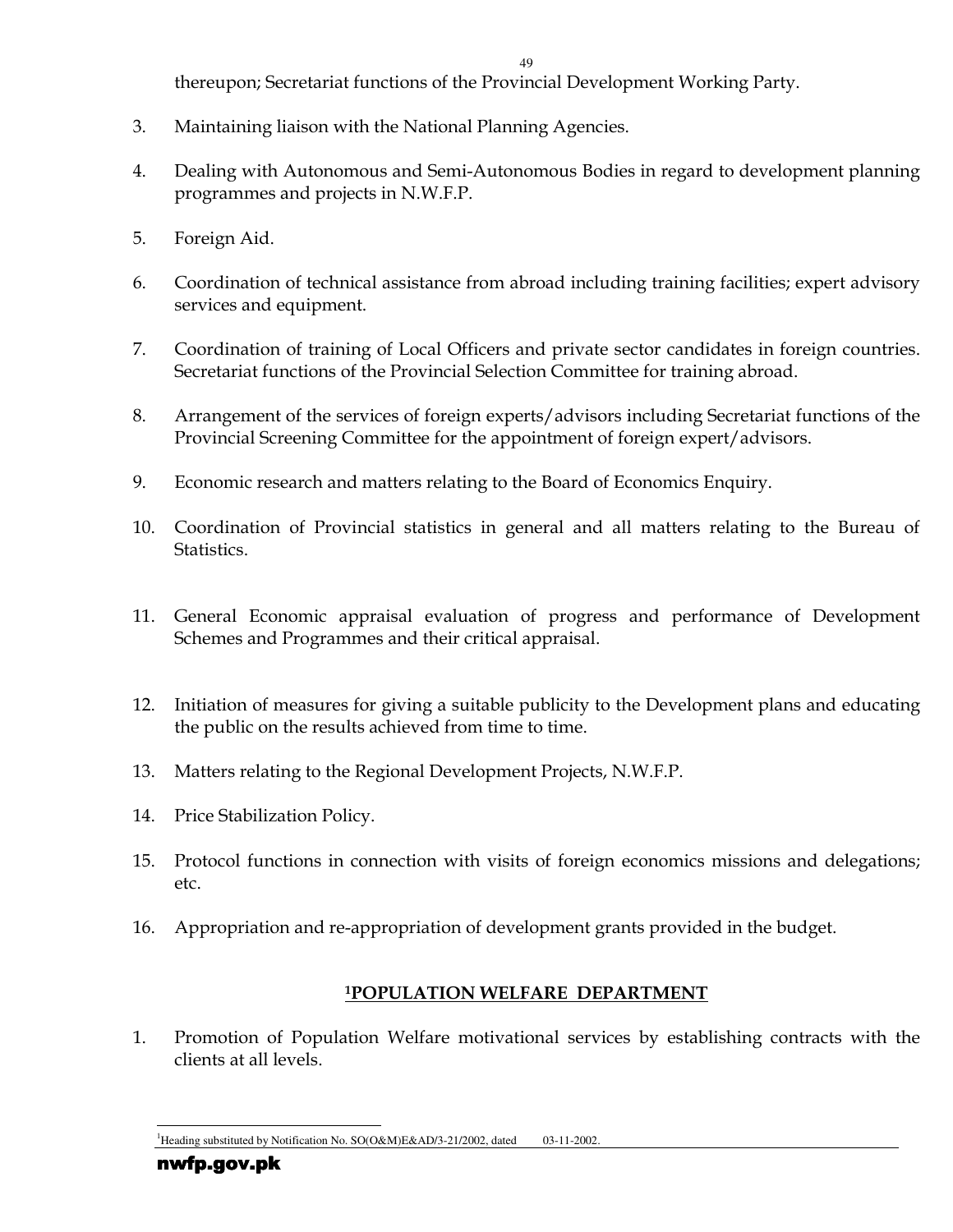- 2. Promotion of Family Health Services, Clinical and Non-clinical contraception through Family Welfare Centres and those reproductive Health Service Establishments located in the Provincial Government Hospitals and particularly provision of Services for rural areas.
- 3. Promotion of Population Welfare Motivation and Services through line departments of the Provincial Government.
- 4. Supply of contraceptives and medicines to the desirous clients in urban and rural areas of the districts through agencies involved in the programme.
- 5. Implementation of publicity and communication strategy.
- 6. Promotion of community involvement and active participation in Population Welfare Programme Activities.
- 7. Coordination of Population Welfare Programme activities with other nation building departments at district and local levels.
- 8. Setting up of Advisory Management Committees at Family Welfare Centres level and Population Welfare Councils at district and Provincial levels as provided in the Population Welfare Plan 1981-84.
- 9. Any other activity of the Population Welfare Programme that the Provincial Government may specify.

### <sup>1</sup>RELIEF, REHABILITATION AND SETTLEMENT DEPARTMENT

- 1. Repatriation and Settlement of Repatriates from Bangladesh, etc.
- 2. Registration of claims of displaced persons.
- 3. Satisfaction of claims of displaced persons by payment of cash or by adjustment against the transfer/disposal of.
- 4. Provision of relief goods and supervise relief measures.
- 5. To supervise and monitor the working of emergency flood warning centre, when established in flood season.
- 6. To hold a Revenue Court and dispose of revenue cases.
- 7. Any other task to be assigned by the Government.

### REVENUE AND ESTATE DEPARTMENT

1. Land Revenue Administration: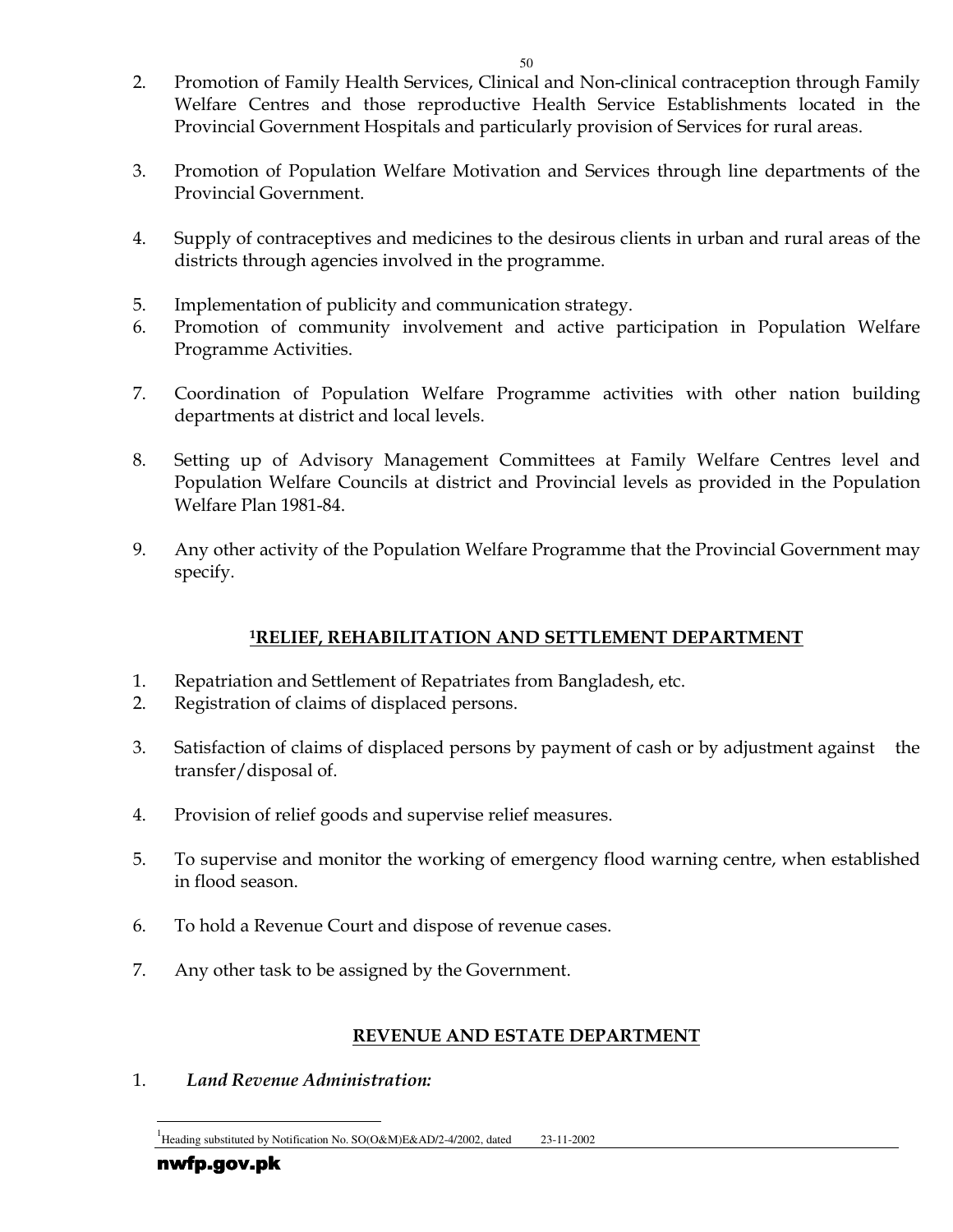- (a) Assessment and collection of land revenue, development cesses and surcharges thereon and agriculture income tax;
- (b) Land surveys and record of rights, including restrictions over transfer of title;
- (c) Alienation of revenue;
- (d) Laws regarding land tenure, relations between landlords and tenants, special remission of land revenue and remission under sliding scales;
- (e) Jagirs and muafies;
- (f) Religious endowment of land;
- (g) Revenue Tribunal;
- (h) Eschcats;and
- (i) Pre-emption Law.
- 2. Taccavi, land improvement and other agricultural lands.
- 3. Compulsory acquisition of land, Land Acquisition Act and Rules made thereunder.
- 4. Demarcation and rectangulation of land.
- 5. Leases of ferries and bridges.
- 6. Treasure trove.
- 7. Matters connected with the recruitment, training, pay, allowances, promotions, leave, postings and transfers of Revenue Field staff and district and Divisional Establishment (ministerial, except those entrusted to the Establishment and Administration Department).
- 8. Registration of fees and document including registration fees.
- 9. Copying Department.
- 10. Court of Wards, encumbered and attached Estates.
- 11. Stamps and Court Fees, Judicial and non-Judicial.
- 12. Famine Relief Fund and relief for other natural calamities i.e., earthquakes, cyclones, floods and conflagrations.
- 13. Government Estates.
- 14. Debt Conciliation Boards.
- 15. Tenancy Laws.
- 16. Revenue Settlement and Re-assessment.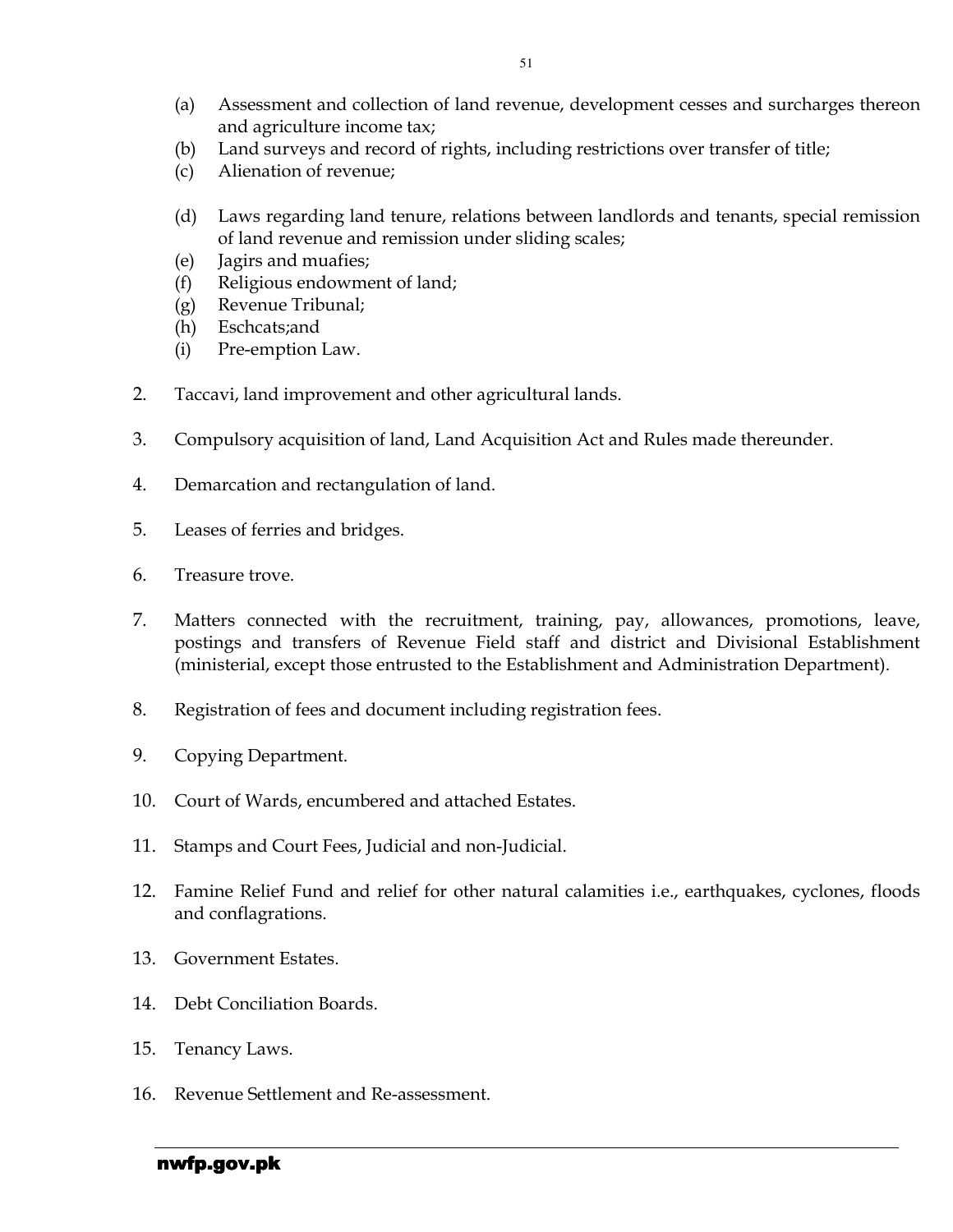- 17. Rehabilitation of War Displaced persons.
- 18. Preparation of Gazetteers.
- 19. Administration of the land reforms under Martial Law Regulation 115 of 1972 and all matters connected therewith.
- 20. Land Laws.
- 21. Water-logging and Salinity other than schemes relating thereto.
- 22. Territorial adjustment and changes.
- 23. Boundary Dispute.
- 24. Administration of Waste Lands, new colonies and projects and Land Utilization Ordinances.
- 25. Administration of all new colonies by the Land Utilization Board and Land Utilization Committee.
- 26. Colonisation and disposal of state lands.
- 27. Scheme relation to grant of land to retired and retiring Government Servants.
- 28. Land Commission.
- 29. Land Settlement.
- 30. Consolidation of Land Holdings.
- 31. Land Utilization.

#### SPORTS, CULTURE, TOURISM & ARCHAEOLOGY DEPARTMENT

- 1. Tourism.
- 2. Sports.
- 3. Culture.
- 4. Archaeology.
	- a- Excavation.
	- b- Exploration/Survey.
	- c- Conservation, restoration and rehabilitation.
- 5. Museums.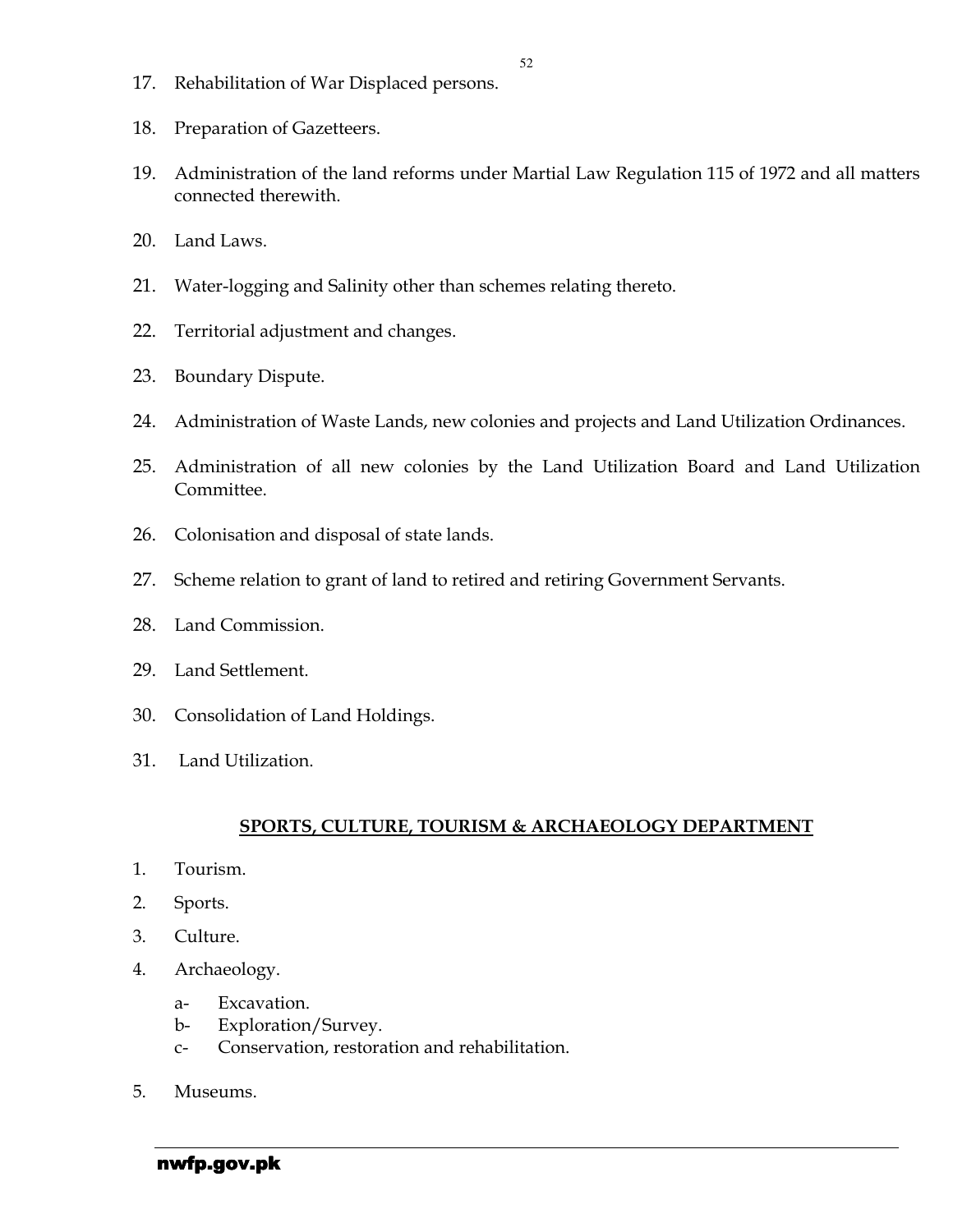- 6. Youth Affairs.
- 7. Service matters except those entrusted to Establishment and Administration Department.

### <sup>1</sup>ELEMENTARY AND SECONDARY EDUCATION<sup>2</sup>

- 1. General Education:-
	- (a) Primary Education.
	- (b) Secondary Education, at the level of high/Higher Secondary Schools
- 2. Regulation, Registration and Supervision of Private Schools/Training Institutions.
- 3. BISEs, Text Book Board, Public Schools & Colleges/Cadet Colleges and Elementary Education Foundation.
- 4. Grants of scholarships/stipends to students.
- 5. Administration of Compulsory Primary Education Act-1996.
- 6. Boys Scouts and Girls Guide Associations in NWFP.
- 7. Service matters except those entrusted to Establishment and Administration Department and District government.

### <sup>3</sup>SCIENCE & TECHNOLOGY & INFORMTION TECHNOLOGY DEPARTMENT

- 1. Human Resource Development.
- 2. Launching of R&D Programme and up-gradation of its infrastructure.
- 3. Restructuring of R&D Organizations.
- 4. Industrial Development.
- 5. Strengthening of policy, coordination and management structure.
- 6. Funding and project implementation mechanism.
- 7. To initiate Science & Information Technology Projects in the Province in Agriculture, Housing, Industry, Health, Education, Forestry, Energy, Pharmaceuticals and small Cottage Industry including pilot plant studies.
- 8. To monitor the outcome and results of Science & Technology Projects initiated in the province and provide policy guidelines to R&D institutions for their restructuring and enhancement of Science & Technology activities.

l <sup>1</sup> The words Schools and Literacy Inserted by Notification No. SO(O&M)S&GAD/3-15/2002, dated 29-10-2001.

<sup>&</sup>lt;sup>2</sup> The words "Schools and Literacy Department" substituted by "Elementary and Secondary Education Department" vide Notification No.SO(O&M)E&AD/2-17/2002 dated 5.6.2008

 $3$  Inserted by Notification No. SO(O&M)S&GAD/2-24/2005, dated 4-5-2006.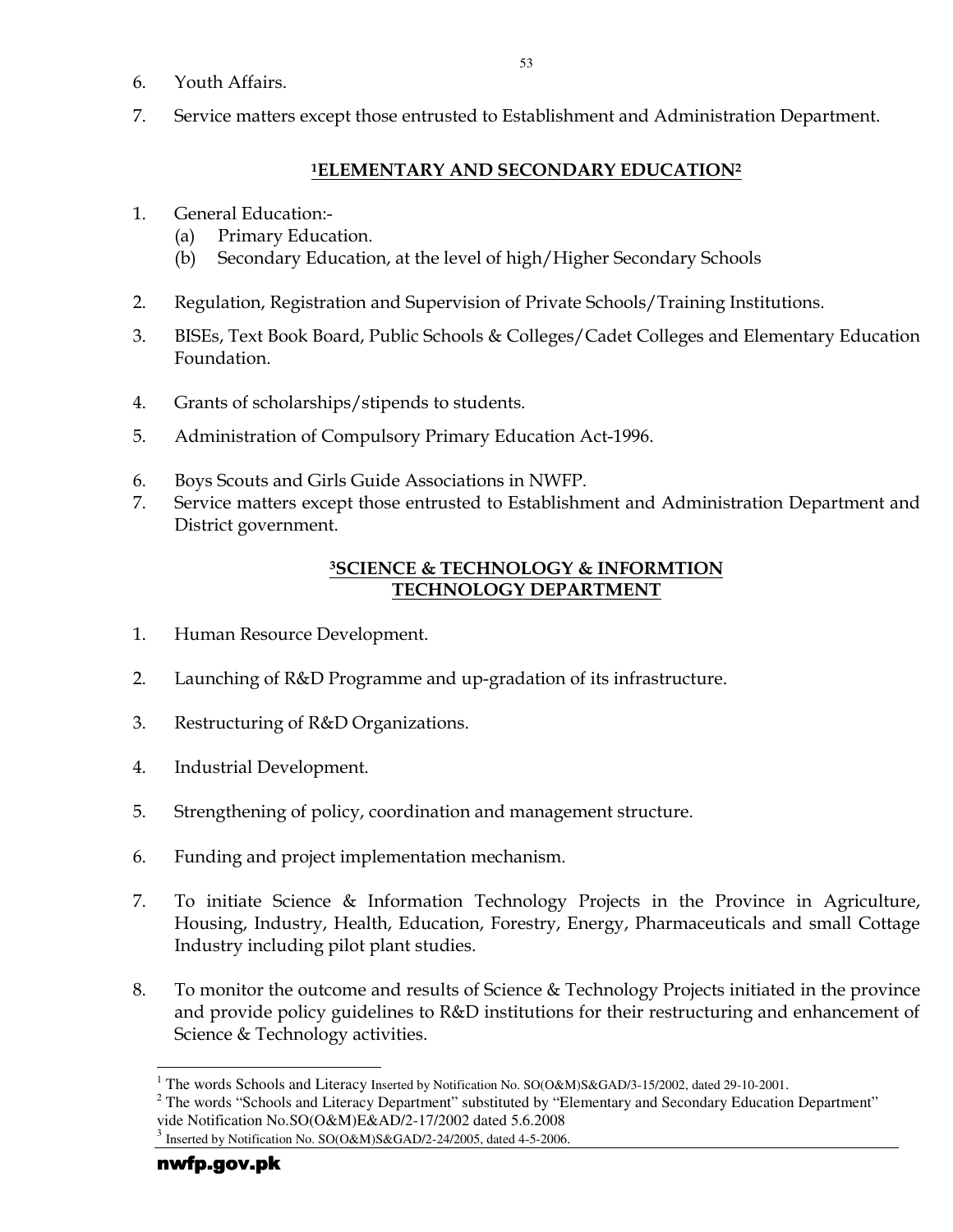- 9. Planning, coordination, promotion and development of Science & Technology, monitoring & evaluation of research and development works, including scrutiny of development projects and coordination and development programmes in this field.
- 10. To advise provincial Govt. Departments and other institutions on the introduction and usage of Information Technology.
- 11. To promote usage of Information Technology and Science & Technology by awarding scholarships, awards, certificates, holding of seminars, workshops in service training and acquiring higher education.
- 12. To promote the education of Science and Information Technology in all the education instructions in phases.
- 13. To establish and oversee the working of Districts Science & Technology and Information Technology Department for input support in policy-making especially the following:
	- (a) Coordination with public & private sector for promotion of IT.
	- (b) Promotion of IT Education and Training.
	- (c) Interfacing with National and International IT Markets and Industry.
	- (d) Providing Business support to local IT Companies, in software export.
	- (e) Development of strategies for E-commerce.
	- (f) Over seeing establishment of IT parks etc.
	- (g) Coordination with all relevant agencies.
	- (h) Computerization in government departments.

### **Transport Department**

- 1. Administration of Motor Vehicle Ordinance, 1965 and Rules framed thereunder.
- 2. Administration of Directorate of Transport NWFP, Provincial Transport Authority, District Regional Transport Authorities & NWFP Road Transport Board.
- 3. Inspection and checking of the documents of Motor Vehicles.
- 4. Inspection & Certification of road worthy vehicles.
- 5. Service matter except those entrusted to the Establishment and Administration Department.
- 6. Formulation of Transport Policy & Planning.
- 7. Research & Development (R&D).
- 8. Data Collection.
	- i. Vehicle Registration Data.
	- ii. Route permits statistics.
	- iii. Accident Data.
	- iv. Traffic Courts.
	- v. Origin-Destination Studies.
- 9. Assistance in Legislation.
	- i. Updating of Highway Code.
	- ii. Review of Traffic Laws.
	- iii. Review of Traffic Safety Provisions.
	- iv. Review of Motor Vehicle Laws Rules.
- 10. Directorate of Transport NWFP, Provincial Transport Authority, District Regional Transport

### nwfp.gov.pk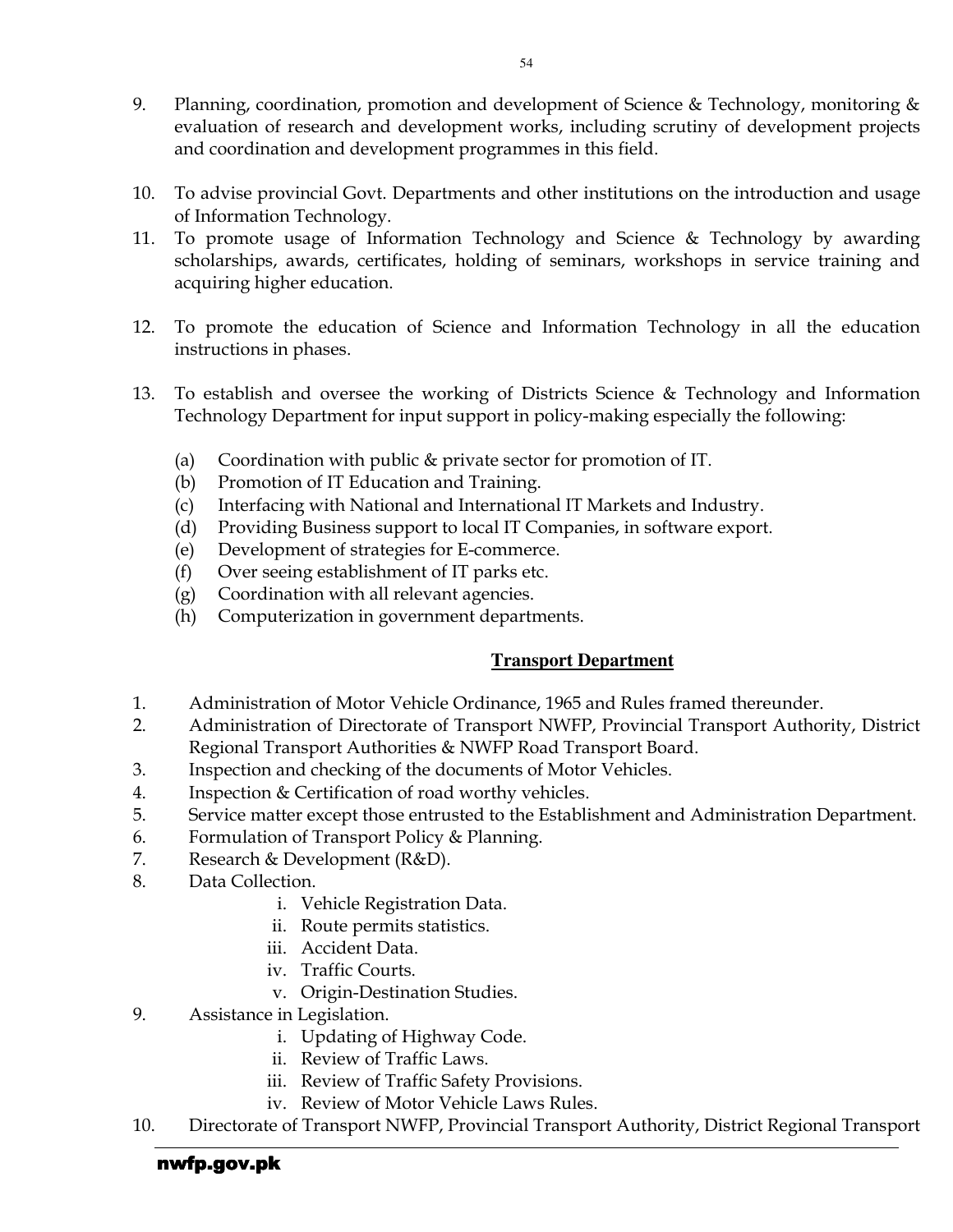Authorities & NWFP Road Transport Board.

- 11. Coordination with other Government Departments Agencies both in public and private sectors.
- 12. Monitoring and evaluation of Transport related projects.
- 13. Issuance of route permits for stage carriages and contract carriages.
- 14. Route Permits, fare/freights, matters relating to traffic speeds, loading, parking and halting places, exemption cases of vehicles under Motor Vehicles Ordinance and Rules Grouping of stage carriages.
- 15. Payment of compensation in accident cases of Private Public Sectors and allied matters.
- 16. Chapter VII and VIII of Motor Vehicles Act, 1939.
- 17. Policy regarding students concession and Nationalization & Privatization of Road Transport.
- 18. Maintenance/Management of Public Bus Stands throughout the Province.
- 19. Classification of routes for public service vehicles.
- 20. Settlement of terms and conditions for public service vehicles.
- 21. Settlement of disputes among the District Regional Transport Authorities.
- 22. Operation of Pak-Afghan Bus Service.
- 23. Operation of Mass transit system in NWFP.
- 24. Attract Private investment in Transport Sector.

### <sup>1</sup>WORKS & SERVICES DEPARTMENT

### Building and Roads:

- 1. Construction, equipment, maintenance, repairs, internal electrification and fixation of rent of all Government buildings, residential and non-residential, including tents, dak bungalows and circuit houses except those entrusted to Establishment & Administration Department.
- 2. Accommodation for Federal and Provincial Government servants in the province except that entrusted to Establishment & Administration Department.
- 3. Construction, maintenance and repairs of roads, bridges, ferries, tunnels, rope-ways, causeways and tram-ways lines.
- 4. Road Funds.
- 5. Tolls (excluding those levies by Local Governments).
- 6. Engineering training other than.
	- (a) Engineering University;
	- (b) Engineering Colleges; and
	- (c) Engineering Schools.
- 7. Evaluation/Fixation of Rent/Control/Management, leases and disposal sales of Government

-

<sup>1</sup> Inserted by Notification No. SO(O&M)S&GAD/8-16/2001, dated 1-8-2001.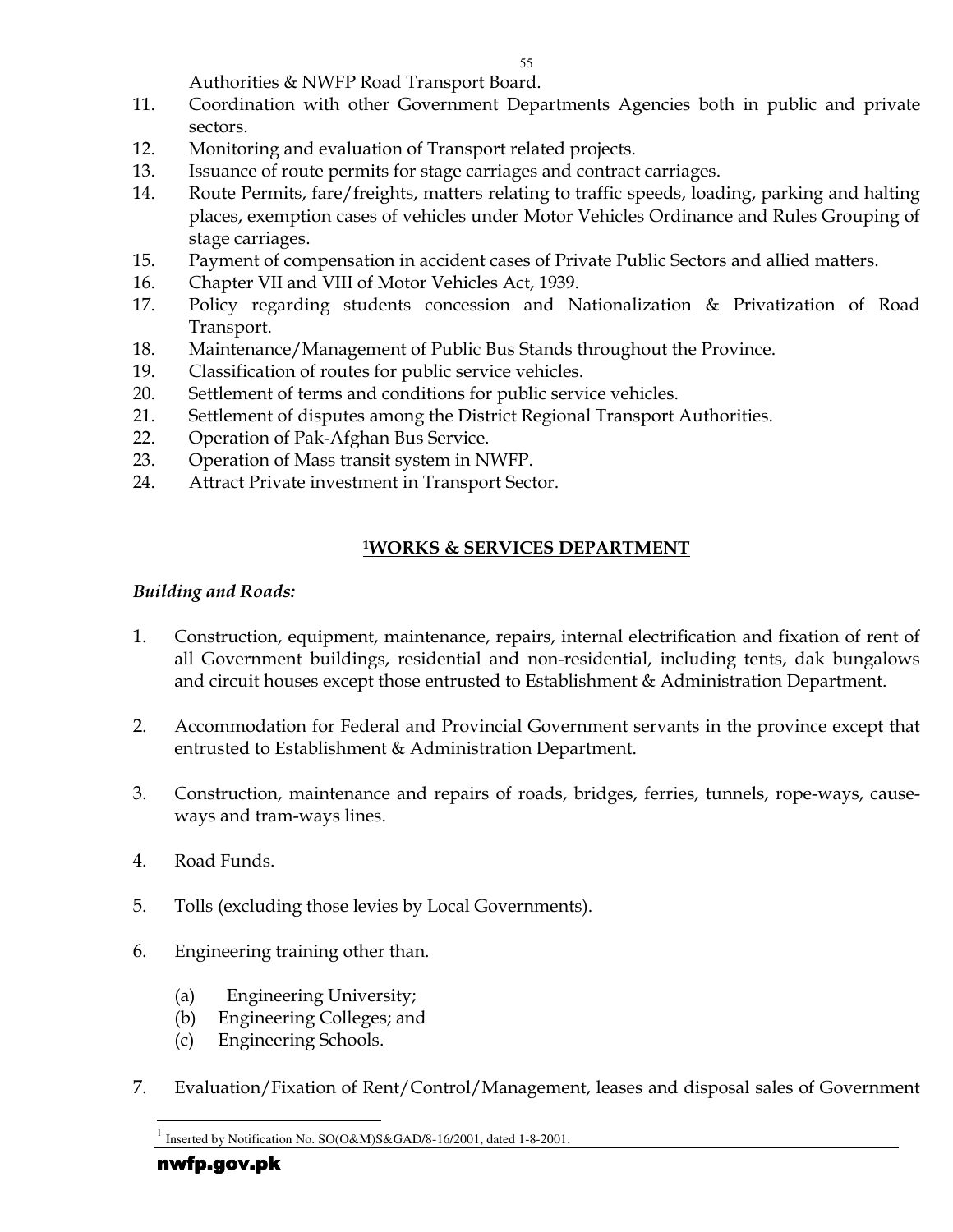buildings.

- 8. Water supply of sanitary works pertaining to Government buildings and Government estates.
- 9. Laying standards and specifications for various types of roads and bridges for the province.
- 10. Planning and designing roads and connected works for the department financed from Provincial and/or Federal Funds.
- 11. Road research and material testing.
- 12. Execution of works on behalf of other agencies/departments as Deposit Works.
- 13. Preparation of architectural plans/drawing of buildings of Provincial Government.

### Public Health Engineering

- 14. Public Health Work pertaining to Government Buildings and Government Residential Estates.
- 15. Public Health Engineering and Drinking Water Supply Scheme.
- 16. Determination of rates of supply to consumers in bulk and otherwise and prescribed tariff (only in the case of Private undertakings).
- 17. Levy and collection of fees, etc. for supply of water for drinking purposes.
- 18. Sanitary and Waste Water Disposal Project.
- 19. Services matters, except those entrusted to Establishment and Administration Department.

### <sup>1</sup>ZAKAT, USHR, SOCIAL WELFARE AND WOMEN DEVELOPMENT DEPARTMENT

### Zakat and Ushr.-

- 1. Constitution of Provincial Zakat Council and holding of quarterly meetings.
- 2. Constitution of District/Tehsil and Local Zakat Committees.
- 3. Conducting of election/selection of District Zakat Committees, Tehsil Zakat Committees and Local Zakat Committees.

-

<sup>1</sup> Inserted by Notification No. SO(O&M)S&GAD/3-21/2002, dated 3-11-2001.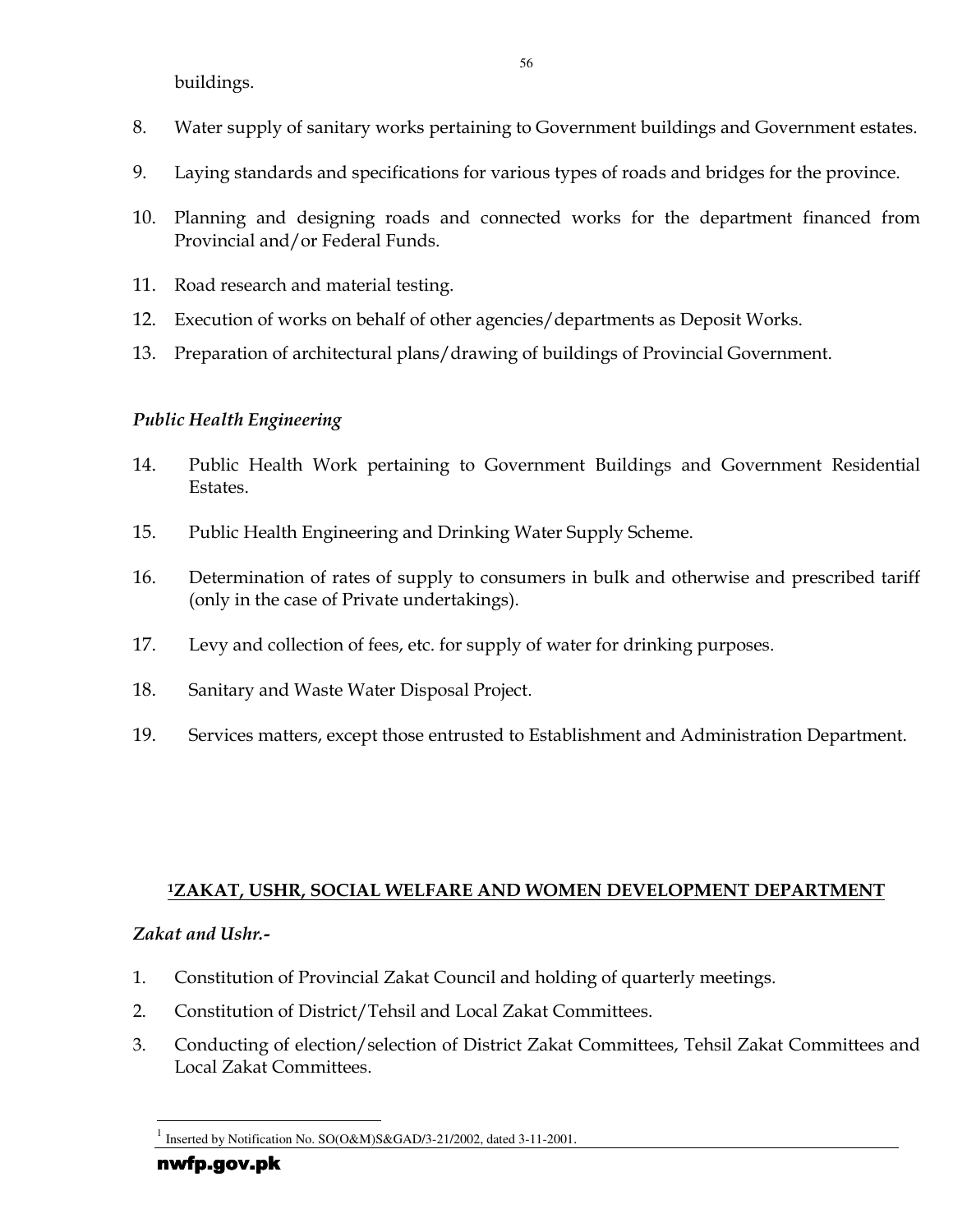- 4. Accounting procedure for Provincial Zakat Fund and Local Zakat Fund.
- 5. Operational arrangements for Local Zakat Fund.
- 6. Audit of Provincial Zakat Fund and Local Zakat Fund.
- 7. Release of Funds to:
	- (a) Local Zakat Committees;
	- (b) Deeni Madaris for non-local boarder students;
	- (c) Education Department for grant of scholarship to mustahiq students;
	- (d) Institutions giving vocational training to Mustahiq-e-Zakat for their permanent rehabilitation;
	- (e) Health Institution i.e. T.B. Association, Red Cross, Medical Care Health Centers/Dispensaries and other Welfare Institutions for free medical treatment of Mustahiq-e-Zakat and;
	- (f) Orphanages, Institutions of Blinds, Deaf and Dumb, etc.
- 8. Implementation of the decisions of Central Zakat Council/Provincial Zakat Council.
- 9. Formation of Inspection Team for Local Zakat Committees.
- 10. Framing of rules under Zakat and Ushr Ordinance.
- 11. Inspection of Deeni Madaris/lnstitutions which are benefited out of Zakat Fund.
- 12. Reconstitution of Local Zakat Committees, and removal of undesirable Chairman/Members of Zakat Committees.
- 13. Collection and checking of yearly consolidated reports of all Local Zakat Committees.
- 14. Sending of yearly consolidated reports to Computer Centre, Lahore on prescribed forms, including reports of Provincial Zakat Council for computerization and their maintenance on return.
- 15. Preparation of Annual Reports.
- 16. Collection of voluntary Zakat.
- 17. Publicity through mass communication for disbursement of Zakat Fund and other affairs.
- 18. Utilization of National Zakat Fund.
- 19. Release of quarterly Provincial Magazine "Al-Zakat" and its distribution to all the Chairmen Zakat Committees in the Province.
- 20. Supervision and control over Bait-ul-Mals in the Districts and Agencies.

## SOCIAL WELFARE

1. Coordination of Social Welfare Schemes.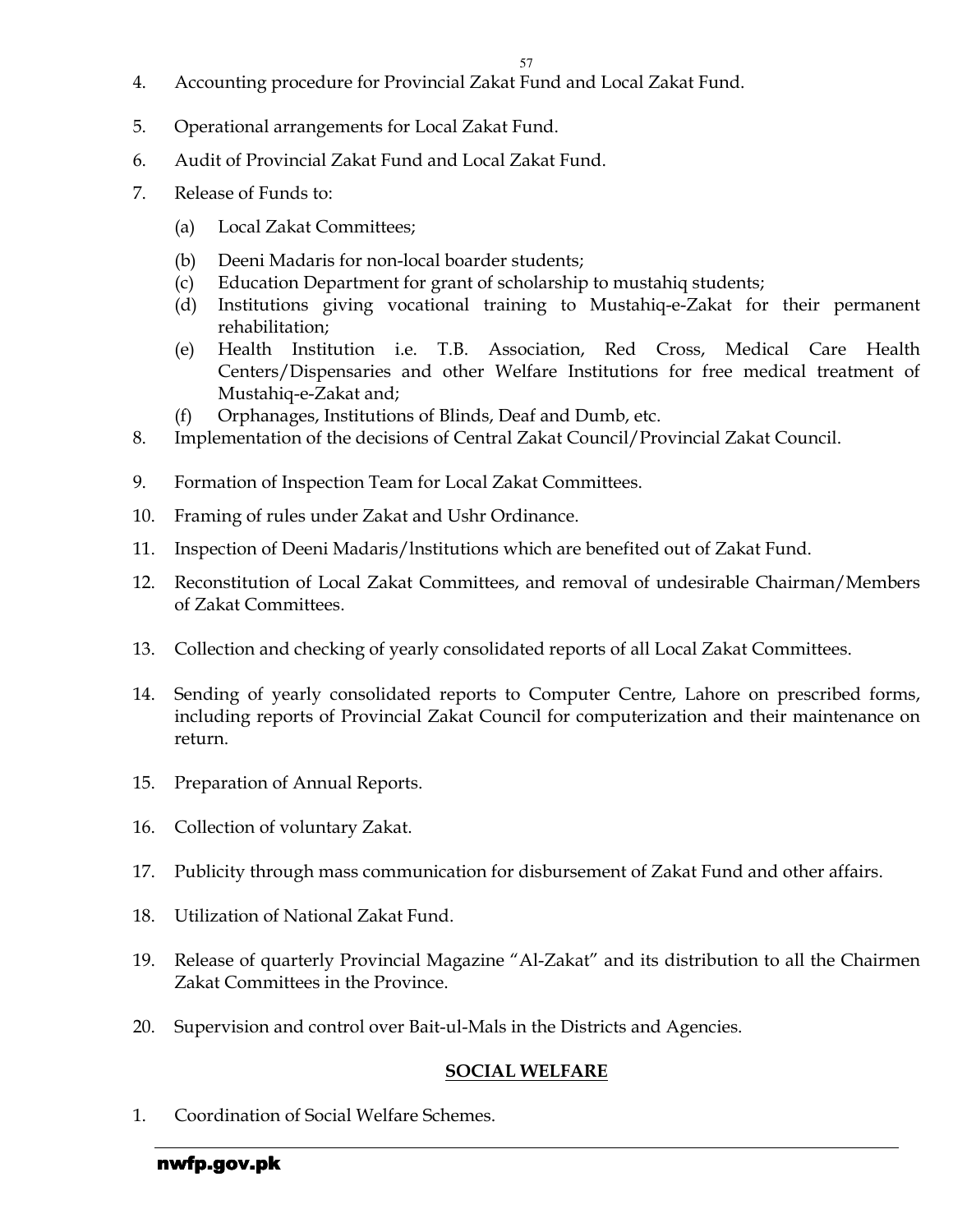- 2. Urban and Rural Community Development Project and other Social Welfare Projects.
- 3. Administration of Voluntary Social Welfare.
- 4. Professional guidance and financial assistance to registered welfare agencies including orphanage.
- 5. Eradication of Social Evils, Welfare of the beggars and destitutes.
- 6. Rehabilitation and education of socially, physically and mentally handicapped.
- 7. Training of Social Welfare Employees and Volunteers of Social Welfare Organizations.
- 8. Aid from UNICEF and other quarters to Social Welfare Organizations.
- 9. Recreational Programmes intended to keep people away from antisocial activities.
- 10. Social education viz: Education of adults aimed at developing sense of civic responsibilities.
- 11. Welfare and Rehabilitation of patients.
- 12. Welfare of aged and infirm persons.

### WOMEN DEVELOPMENT

- 1. Women Development.
- 2. Coordination and Monitoring women related projects.
- 3. Development of Women Welfare Policy including coordination with Federal Government and International agencies.

Services matters except those entrusted to Establishment and Administration Department.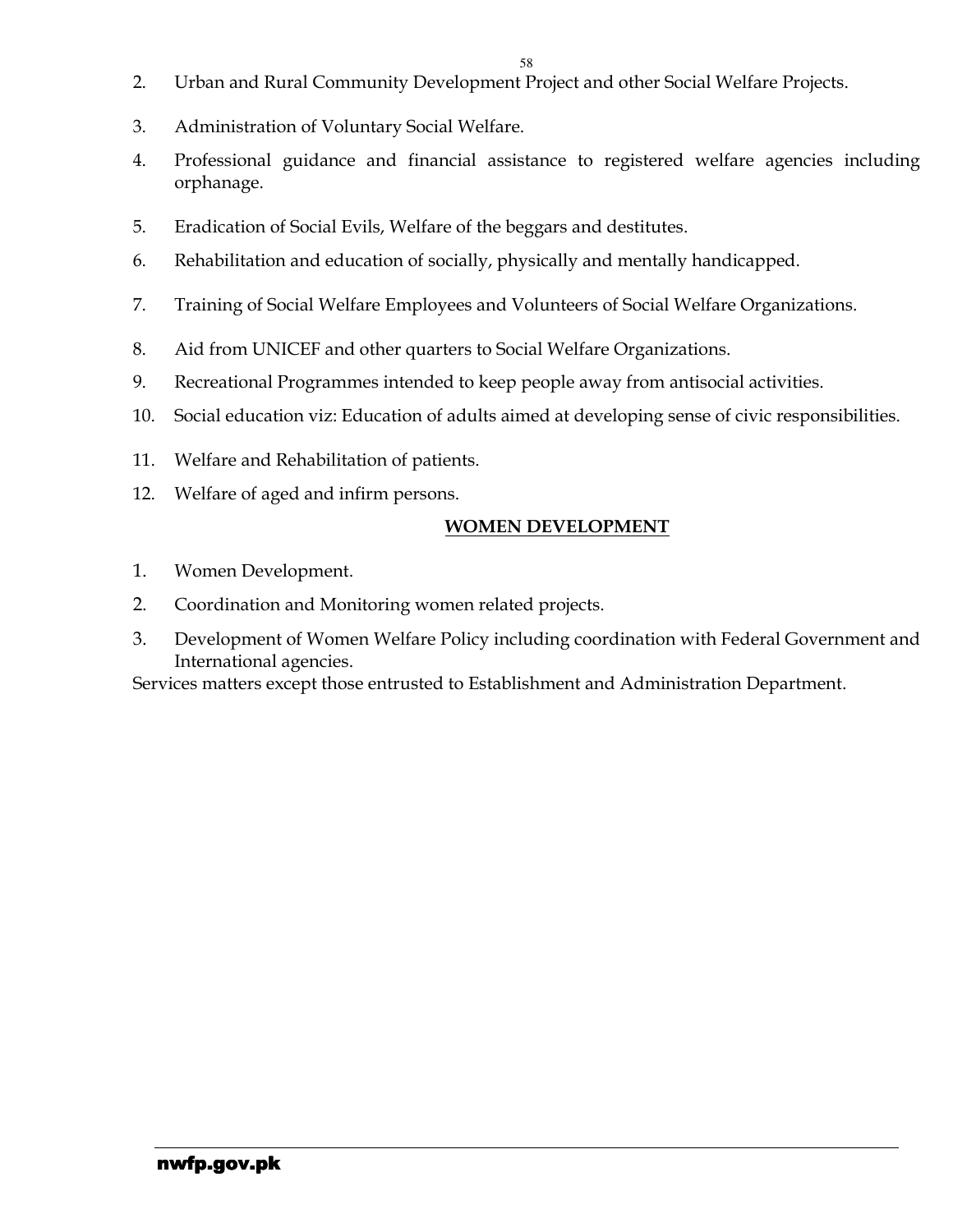### SCHEDULE-III [See Rule 17(1)]

### TRANSFER OF OFFICERS

|                | 1                                                                                     | $\overline{2}$                              |  |
|----------------|---------------------------------------------------------------------------------------|---------------------------------------------|--|
| S.             | <b>Outside the Secretariat</b>                                                        |                                             |  |
| N <sub>o</sub> |                                                                                       |                                             |  |
| 1.             | Officers of the all Pakistan unified group                                            | Establishment and Administration            |  |
|                | e.g., DMG, Police Group, etc.                                                         | in consultation<br>with<br>Deptt:<br>the    |  |
|                |                                                                                       | Department concerned.                       |  |
| 2.             | Other Officers holding senior scale posts                                             | $-do-$                                      |  |
|                | normally held by Officers of the all PUG                                              |                                             |  |
| 3.             | and Police Group.                                                                     | $-do-$                                      |  |
|                | Head of Attached Departments and other<br>BS-19 and<br>Officers in<br>above in<br>all |                                             |  |
|                | Department.                                                                           |                                             |  |
|                |                                                                                       |                                             |  |
|                | In the Secretariat:-                                                                  |                                             |  |
| 4.             | Secretaries.                                                                          | Establishment<br>Administration<br>&        |  |
|                |                                                                                       | Department.                                 |  |
| 5.             | Other Officers of and above the rank of                                               |                                             |  |
|                | Section Officers:-                                                                    |                                             |  |
|                |                                                                                       |                                             |  |
|                | Within the same Department.<br>(a)                                                    | Secretary.                                  |  |
|                |                                                                                       |                                             |  |
|                | Within the Secretariat from one<br>(b)                                                | Chief Secretary/Secretary<br>Establishment. |  |
|                | Department to another.                                                                |                                             |  |
| 6.             | Officials upto the rank of Superintendent:-                                           |                                             |  |
|                |                                                                                       |                                             |  |
|                | (a)<br>Within the same Department.                                                    | Secretary.                                  |  |
|                |                                                                                       |                                             |  |
|                |                                                                                       |                                             |  |
|                | from<br>Attached<br>(b)<br>To<br>and<br>an                                            | Secretary in consultation with Head         |  |
|                | Department.                                                                           | of Attached Department concerned.           |  |
|                |                                                                                       |                                             |  |
|                |                                                                                       |                                             |  |
|                |                                                                                       |                                             |  |
|                | (c)<br>Within<br>the Secretariat from<br>one                                          | Secretary Establishment.                    |  |
|                | Department to another.                                                                |                                             |  |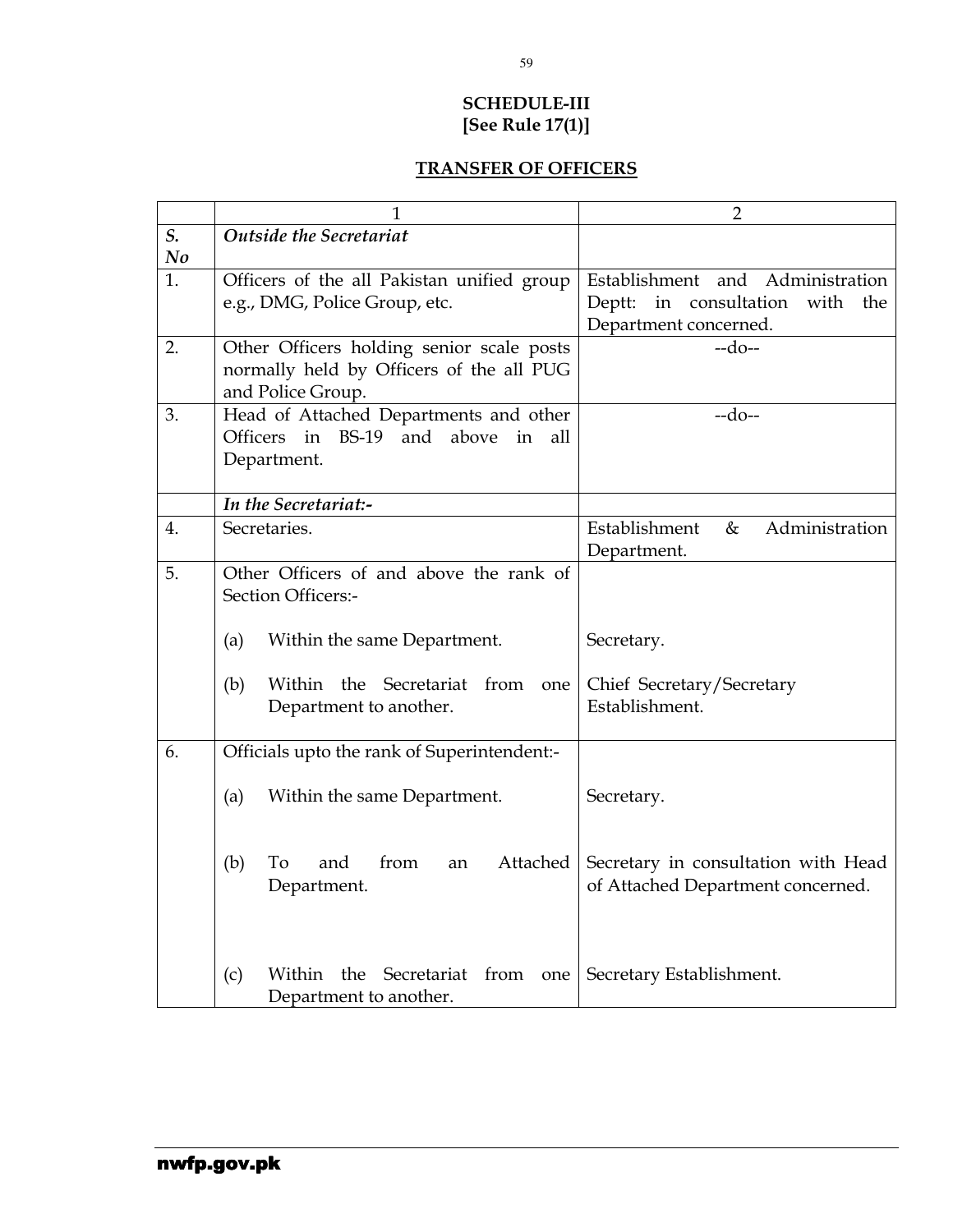### SCHEDULE-IV [See Rule 34]

#### LIST OF CASES TO BE SUBMITTED TO THE GOVERNOR FALLING WITHIN HIS DISCRETIONARY POWERS UNDER THE CONSTITUTION

- 1. Appointment of the Chief Minister.
- 2. Dismissal of the Cabinet which has lost the confidence of the Provincial Assembly.
- 3. Dissolution, with the approval of the President, of the Provincial Assembly, when an appeal to the electorate is necessary.
- 4. All such information relating to the administration of the Province and all such proposals for legislation as the Governor may call for.
- 5. All cases arising out of direction of the Governor under rule 35.
- 6. Proposal to sell or change the use of the official residence of the Governor.
- 7. Appointment of Officers on the Secretariat Staff of the Governor.
- 8. Appointment of Care-Taker Cabinet
- 9. Public Service Commission.
	- (a) its strength;
	- (b) appointment, removal or resignation of members. including the Chairman;
	- (c) their terms and conditions of service;
	- (d) non-acceptance of its advice; and
	- (e) annual report.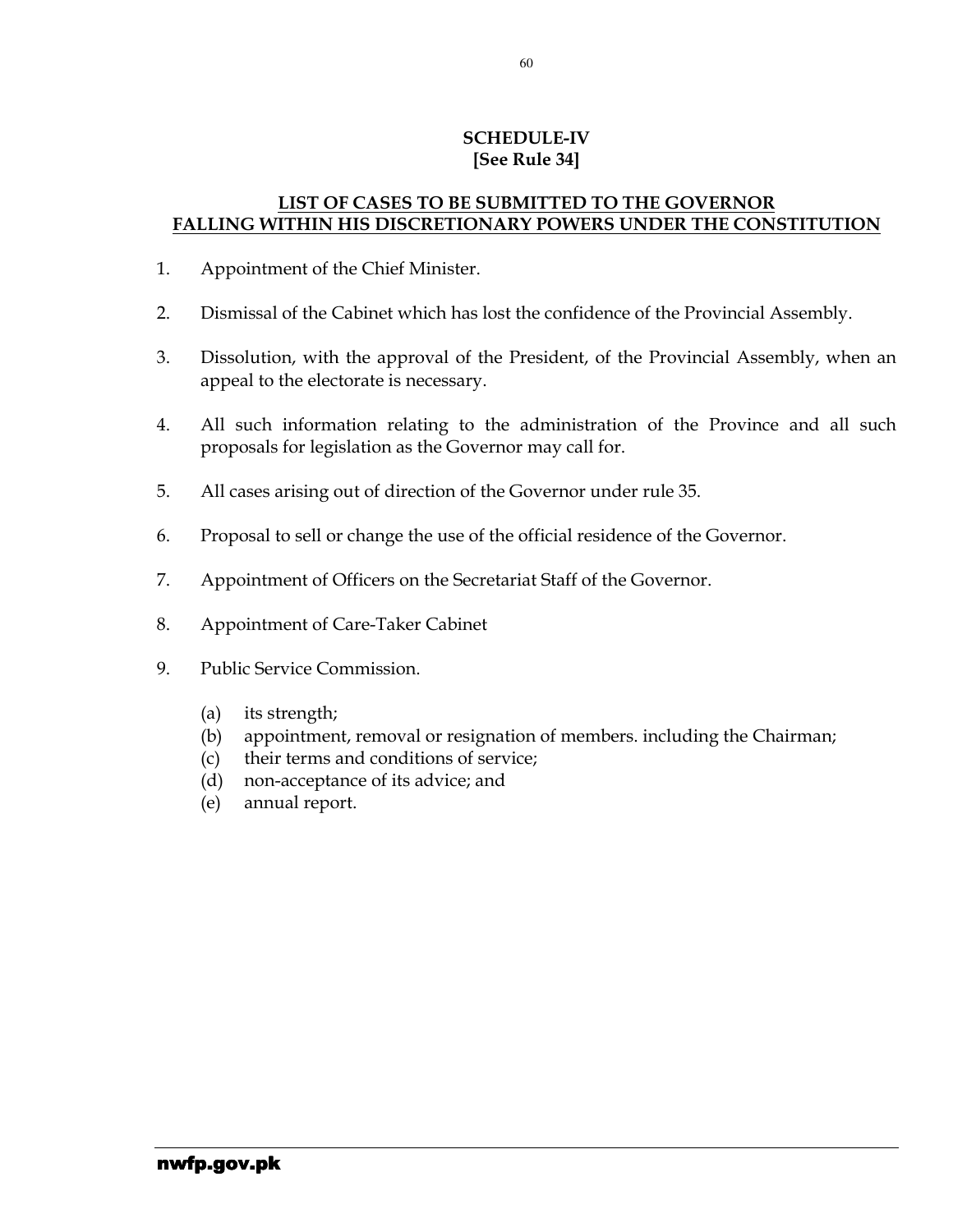# SCHEDULE-V

### [See Rule 36 (l)(a)]

### LIST OF CASES TO BE SUBMITTED TO THE GOVERNOR THROUGH THE CHIEF MINISTER

- 1. Provincial Ministers:
	- (a) Their appointment;
	- (b) removal and resignation.
- 2. Determination of salaries, allowances and privileges of Provincial Ministers.
- 3. Rules of Business Framing or alteration thereof.
- 4. Report relating to the accounts of the Province.
- 5. Reference to the Federal Public Service Commission.
- 6. Reference to the Council of Islamic Ideology whether a proposed law is or is not repugnant to the Injunctions of Islam.
- 7. Promulgation of Ordinances and proposals for legislation, including adaptation of existing laws.
- 8. Mercy petitions in Criminal cases.
- 9. Summoning and prorogation of Assembly.
- 10. Rules relating to the custody, etc. of Provincial Consolidated Fund and Public Account.
- 11. High Court:
	- (a) Seats of the High Court;
	- (b) Recommendations for the appointment of Judges; and
	- (c) Rules regulating the practice and procedure of the High Court and of Courts subordinate to it.
- 12. Appeals and review petitions to Governor.
- 13. Rules of Procedure for Provincial Assembly.
- 14. Application of laws to and framing of regulations for Provincially Administered Tribal Areas.
- 15. Advocate-General-Appointment, duties, terms and conditions and resignation from office.
- 16. Resignation of Speaker.
- 17. Assent to Bills other than Money Bills.
- 18. Assent to Money Bills.
- 19. Dissolution of Provincial Assembly except when an appeal to electorate is necessary.
- 20. Postings and Transfers of Officers related to the Political Administration of the Agencies and Frontier Regions (FATA).
- 21. Administration of Advisors and Special Assistants to the Chief Minister.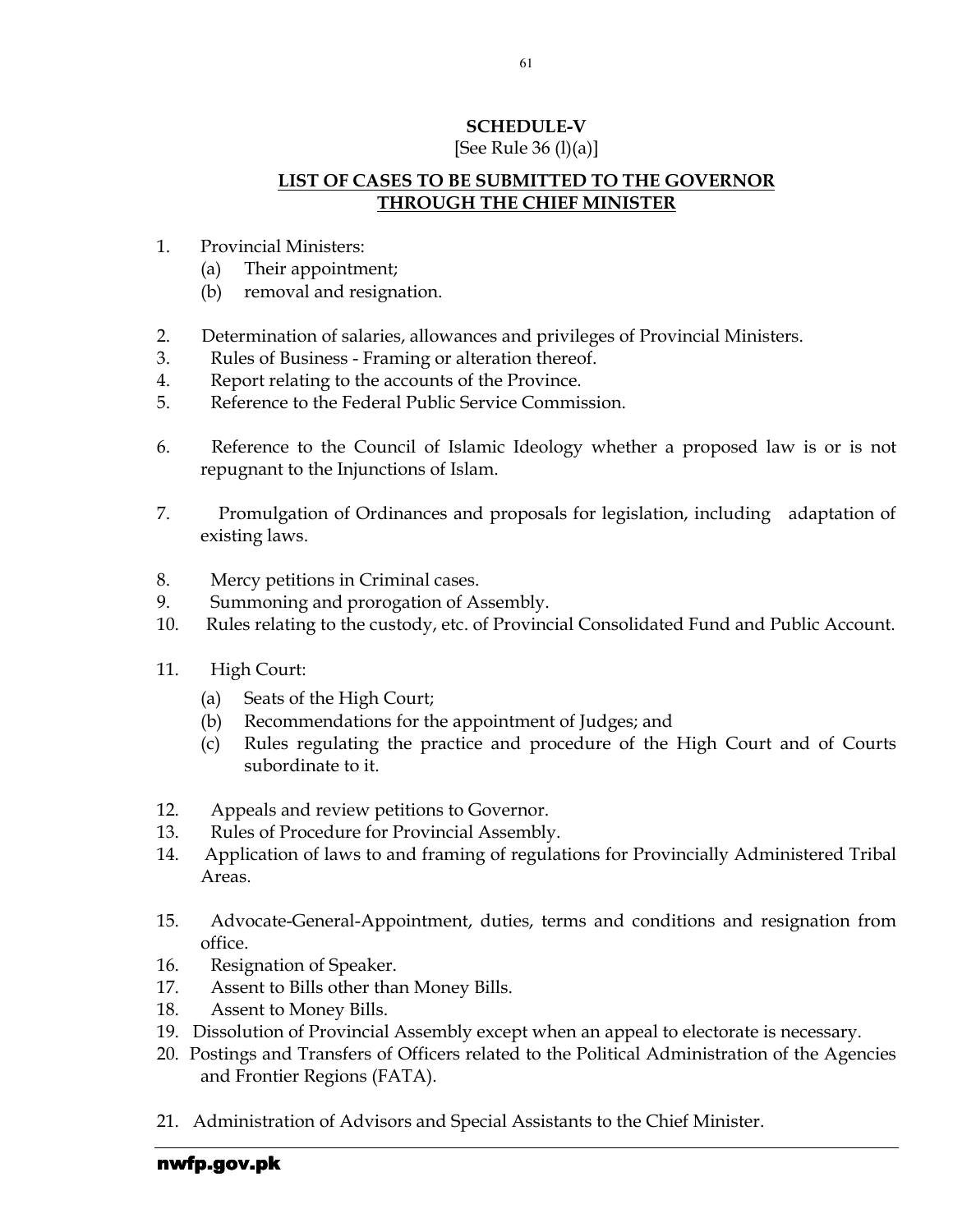### SCHEDULE-VI

### [See Rule 36 (1) (b)]

### LIST OF CASES TO BE SUBMITTED TO THE CHIEF MINISTER FOR APPROVAL BEFORE ISSUE OF ORDER

- 1. Provincial Selection Board its constitution.
- 2. Proposal involving any change in the functions or powers of Secretaries, Members Board of Revenue and heads of Attached Departments.
- 3. Cases regarding the conditions of service or promotion of, or disciplinary action against a member of All Pakistan Services, or holders of appointments normally held by them. Cases to be referred to the Federal Government shall be shown to the Chief Minister both before a reference is made to the Federal Government as well as before final orders are issued.
- 4. Petitions addressed to the President by members of All Pakistan Services.
- 5. Selection of Officers for appointment under the Federal Government.
- 6. Recommendations for the grant of honours and awards.
- 7. All cases relating to matters which are liable to involve Government into controversy with the Government of Pakistan or with another Provincial Government.
- 8. All cases which may have a bearing on relation with a Foreign Government.
- 9. All cases relating to personal rights, privileges and dignities of Ex-rulers of former State.
- 10. Annual Budget Statement to be laid before the Provincial Assembly.
- 11. Authentication of the Schedule of Authorised Expenditure.
- 12. Excess Budget Statement.
- 13. Preventive detention.
- 14. Appointment, etc. of members of Administrative Courts and Tribunals.
- 15. Appointment of-
	- (a) Secretary to the Government of North-West Frontier Province, Heads of Attached Departments and other officers of the Provincial Government in BS-18 (or equivalent) and above;
	- (b) Officers to post in a Corporation, Autonomous/Semi-Autonomous Body or Authority carrying BS-18 or equivalent and above under the administrative control of the Provincial Government.
- 16. Determination of terms and conditions of appointment of Advisors and Special Assistants to the Chief Minister.